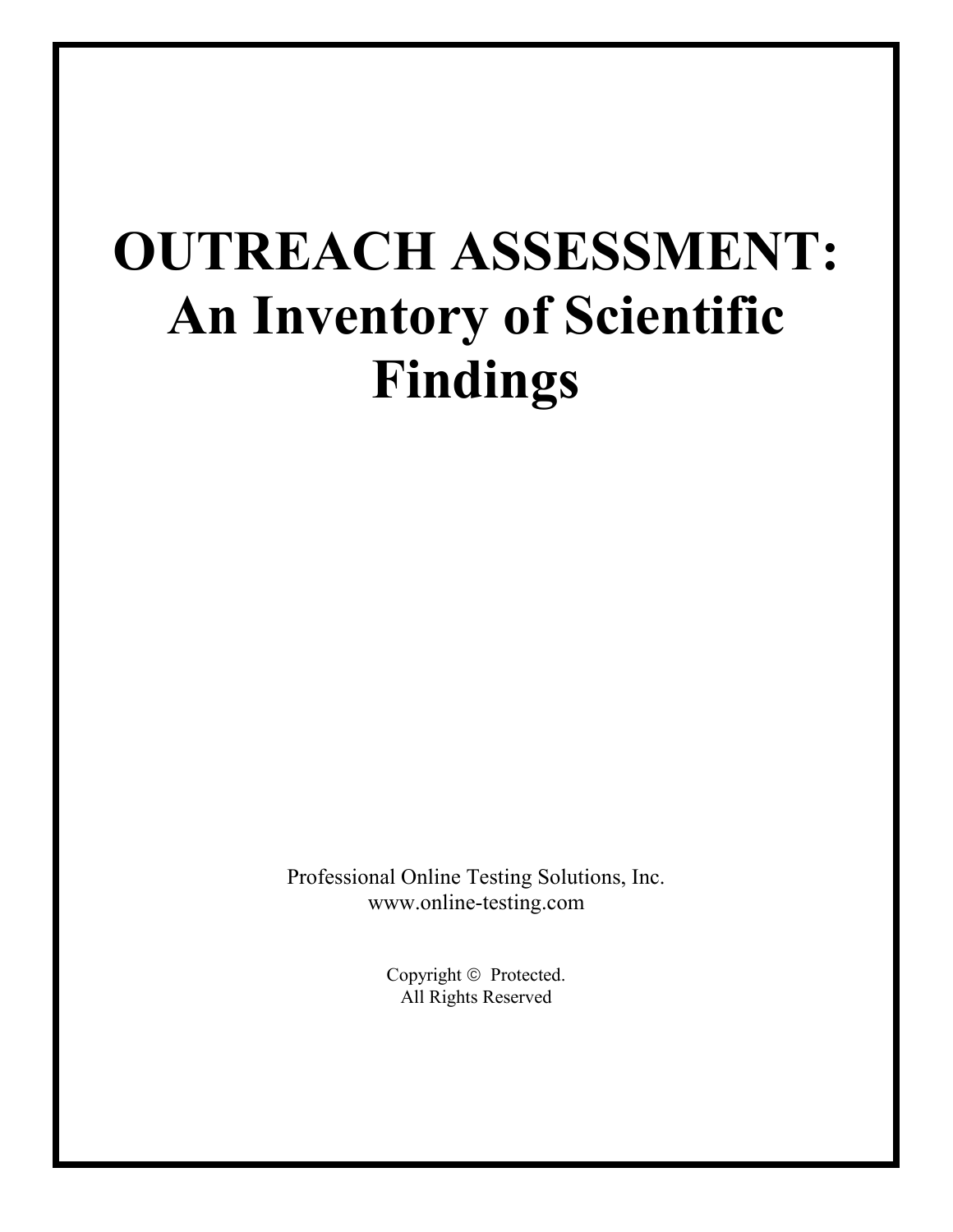# **TABLE OF CONTENTS**

| Reliability Study of Scales in Two Samples of Domestic Violence Defendants14       |  |
|------------------------------------------------------------------------------------|--|
|                                                                                    |  |
|                                                                                    |  |
|                                                                                    |  |
|                                                                                    |  |
|                                                                                    |  |
|                                                                                    |  |
|                                                                                    |  |
|                                                                                    |  |
|                                                                                    |  |
|                                                                                    |  |
| A Study of the Outreach Assessment in a Sample of Probation Department Clients  35 |  |
| Study of Selected Scales with a Large Sample of Domestic Violence Offenders37      |  |
|                                                                                    |  |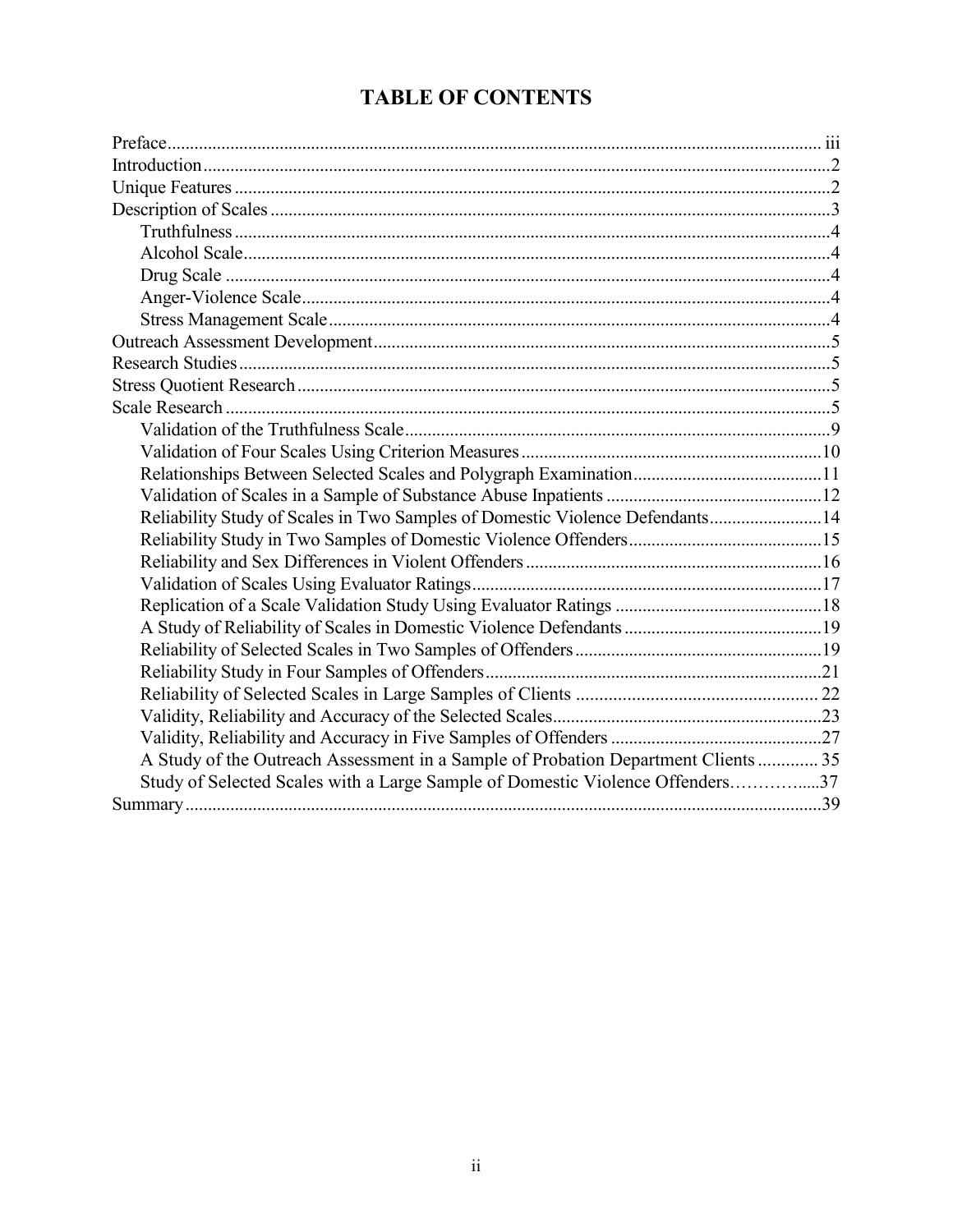#### **PREFACE**

This document is a cumulative research record of Outreach Assessment's development. Research studies are presented chronologically from earliest to most recent. Research presented herein serves as an approximation of Outreach Assessment's reliability, validity and accuracy.

Outreach Assessment questions and scales were obtained from established Behavior Data Systems (BDS) tests that have been standardized on different male and female adult populations: municipal court defendants, substance (alcohol and drugs) abusers, probationers, domestic violence perpetrators, DUI/DWI offenders, etc. Representative clients will be incorporated into the Outreach Assessment database for standardization and research purposes.

Outreach Assessment development focused on serving rural clients, but its applicability is much broader. When treatment staff members, judges, probation officers and other professionals refer clients for evaluation, Outreach Assessment results are used to help determine when counseling or treatment is warranted. If warranted, programs and services would be provided or referred to other agencies. Outreach Assessment incorporates an Intervention Checklist, allowing clients to indicate their desire to participate in (or continue to participate in) selected services and programs. This information is helpful when determining individual treatment needs.

Outreach Assessment is a brief and easily administered test. Test items use are written at a high 5<sup>th</sup> to low 6<sup>th</sup> grade reading level. The 105 test items are in true/false and multiple choice format and can be completed in less than 30 minutes. Once test data is input online, scoring and report printing are completed in less than 3 minutes.

Outreach Assessment is composed of five pre-existing, empirically-based scales: Truthfulness, Anger, Alcohol, Drugs and Stress Management. The scales included in Outreach Assessment have been developed and fine-tuned over a 20-year period. Items included in each scale were selected based on their reliability, validity and other statistical properties.

The Outreach Assessment report explains what a client's attained scores mean and makes specific score-related intervention and treatment recommendations. Its five scales are a comprehensive profile of client risk and needs. As noted, the Intervention Checklist provides additional important information about a client's motivation and willingness to work through problems. BDS test scales used in the Outreach Assessment have demonstrated reliability, validity and accuracy. The five scales attain strong correlations with both experienced staff judgment and other established tests. No decision or diagnosis should be based solely on Outreach Assessment results. Outreach Assessment research is ongoing in nature, so that Outreach Assessment reports can provide test users, assessors and evaluators with the most accurate information possible.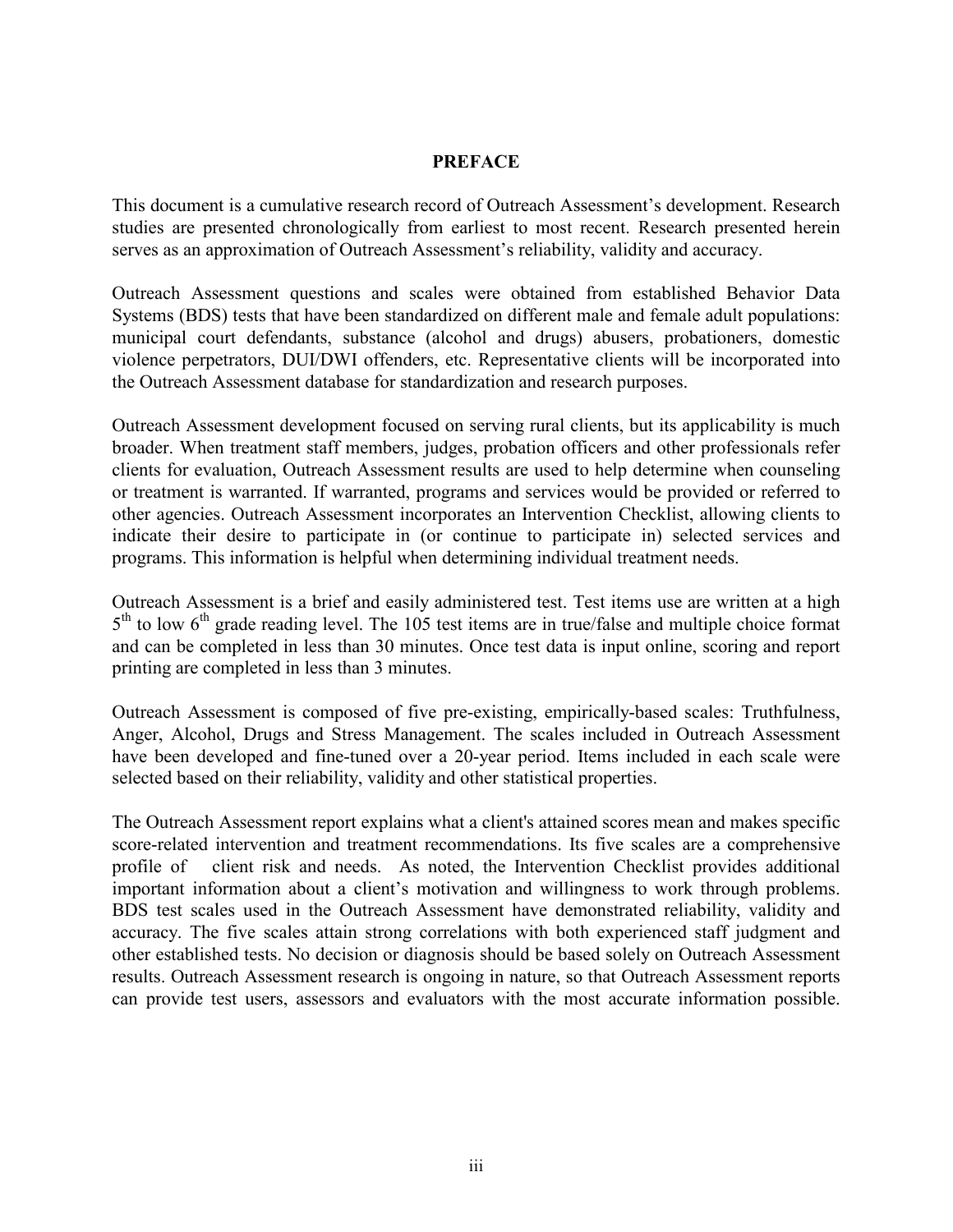#### **INTRODUCTION**

#### **OUTREACH ASSESSMENT**

Outreach Assessment is designed to evaluate violence-prone clients, clients with substance (alcohol and other drugs) misuse disorders and the emotionally distressed. It is used to identify and measure the severity of client problems. In Outreach Assessment reports, quantitative information is obtained by evidence based measures (scales) which independently generate risk (percentile) scores. Scale development is based upon nearly 20 years of research. In addition, explanatory paragraphs describe attained scores and contain specific score-related recommendations. Each scale score is also presented graphically in the comprehensive Outreach Assessment report (profile).

#### **OUTREACH ASSESSMENT MEASURES OR SCALES**

- **1. Truthfulness Scale**
- **2. Anger-Violence Scale**
- **3. Alcohol Scale**
- **4. Drugs Scale**
- **5. Stress Management Scale**

The Outreach Assessment is a brief, easily administered and interpreted risk screening or assessment instrument that represents the latest developments in psychometric techniques and computer technology. The Outreach Assessment is scored and interpreted with a computer which generates Outreach Assessment reports.

The Outreach Assessment can be administered individually or in groups. Automated scoring procedures help insure objectivity and accuracy. The Outreach Assessment is to be used in conjunction with a review of available records, a focused interview and experienced court staff judgment.

The Outreach Assessment was designed to provide carefully developed measures (called scales) of several behavioral patterns and traits of interest to those working with perpetrators of domestic violence. The measures (scales) incorporated in the Outreach Assessment further the understanding of the client. In addition, they provide important information on the client's test-taking attitude, emotional/behavioral adjustment, cooperativeness and much more.

#### **UNIQUE FEATURES**

**Truth Correction**: A sophisticated psychometric technique permitted by computerized scoring involves "truth-corrected" scores which are calculated individually for Outreach Assessment scales. Since it would be naive to assume everybody responds truthfully while completing any self-report test, the Truthfulness Scale was developed. **The Truthfulness Scale establishes how truthful an individual is in terms of Outreach Assessment responses.** Correlations between the Truthfulness Scale and all other scales permit identification of error variance associated with untruthfulness. This error variance can then be added back into scale scores, resulting in more accurate "Truth-Corrected" scores. Unidentified denial or untruthfulness produces inaccurate and distorted results. Raw scores may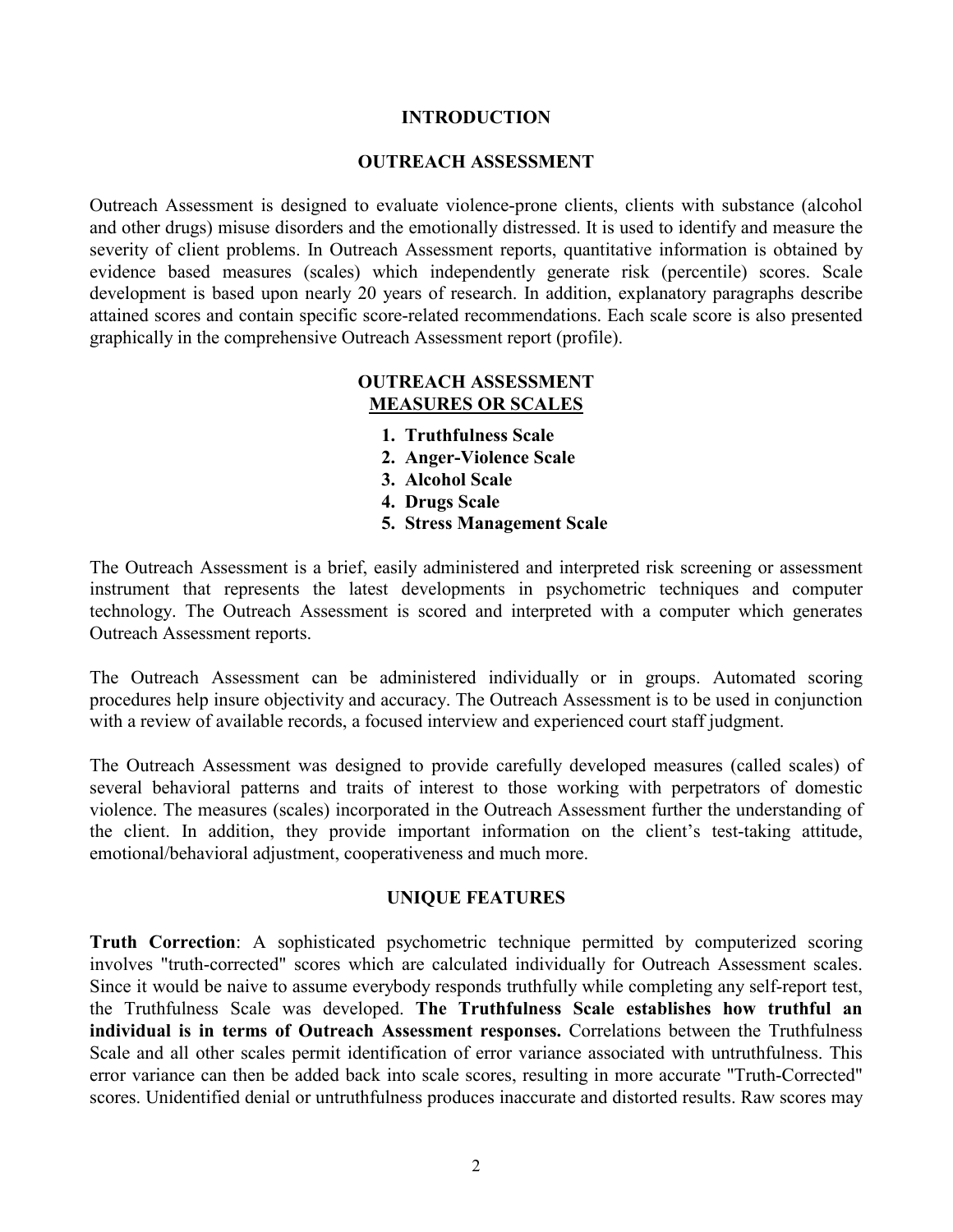only reflect what the client wants you to know. Truth-Corrected scores reveal what the client is trying to hide. Truth-Corrected scores are more accurate than raw scores.

**Risk Range Percentile Scores**: Each Outreach Assessment scale is scored independently of the other scales. The Truthfulness Scale applies a truth-correction factor so that each scale score is referred to as a Truth-Corrected scale score. These Truth-Corrected scale scores are converted to the percentile scores that are reported in the client Outreach Assessment report.

Outreach Assessment scale percentile scores represent *degree of severity*. Degree of severity is defined for all scales as follows: **Low Risk** (zero to 39th percentile), **Medium Risk** (40th to 69th percentile), **Problem Risk** (70th to 89th percentile), and **Severe Problem** or **Maximum Risk** (90th to 100th percentile).

Standardization data is statistically analyzed where percentile scale scores are derived from obtained scale scores from offender populations. The cumulative distributions of truth-corrected scale scores determine the cut-off scores for each of the four risk range and severity categories. Individual scale score calculations are automatically performed and results are presented in the Outreach Assessment report numerically (percentile), by attained risk category (narrative) and graphically (Outreach Assessment profile).

**Outreach Assessment Database**: Every time an Outreach Assessment is scored, the test data is automatically stored in the Outreach Assessment online database. This database will be statistically analyzed annually, at which time future Outreach Assessment test updates would reflect demographic changes or trends that might have occurred. This unique and proprietary database also enables the formulation of annual summary reports that are descriptive of the populations tested. Summary reports provide important testing information, for budgeting, planning, management and program description.

**Confidentiality (Delete Client Names)**: Many agencies and programs are rightfully concerned about protecting their clients' confidentiality. The proprietary Delete Client Names option is provided to allow deletion of client names from the online Outreach Assessment database. Deleting client names does not delete demographic information or test data. It only deletes the client names when the option is used. Once the client names are deleted there can be no further editing of the client names.

# **DESCRIPTION OF EVIDENCE BASED MEASURES OR SCALES**

Scales used in the Outreach Assessment were developed from large item pools. Initial item selection was a rational process based upon clearly understood definitions of each scale. Each scale is evidencebased. Subsequently, items and scales were analyzed for final test selection. The original pool of potential test items was analyzed and the items with the best statistical properties were retained. **Final test and item selection was based on each item's statistical properties**. It is important that users of the Outreach Assessment familiarize themselves with the definition of each scale. For that purpose a description of each Outreach Assessment scale follows.

**Truthfulness Scale:** This scale is a measure of the truthfulness of the client while completing the Outreach Assessment. Obtained scores are categorized in terms of percentiles and risk levels, i.e., Low Risk, Medium Risk, Problem Risk, and Severe Problem (Maximum Risk).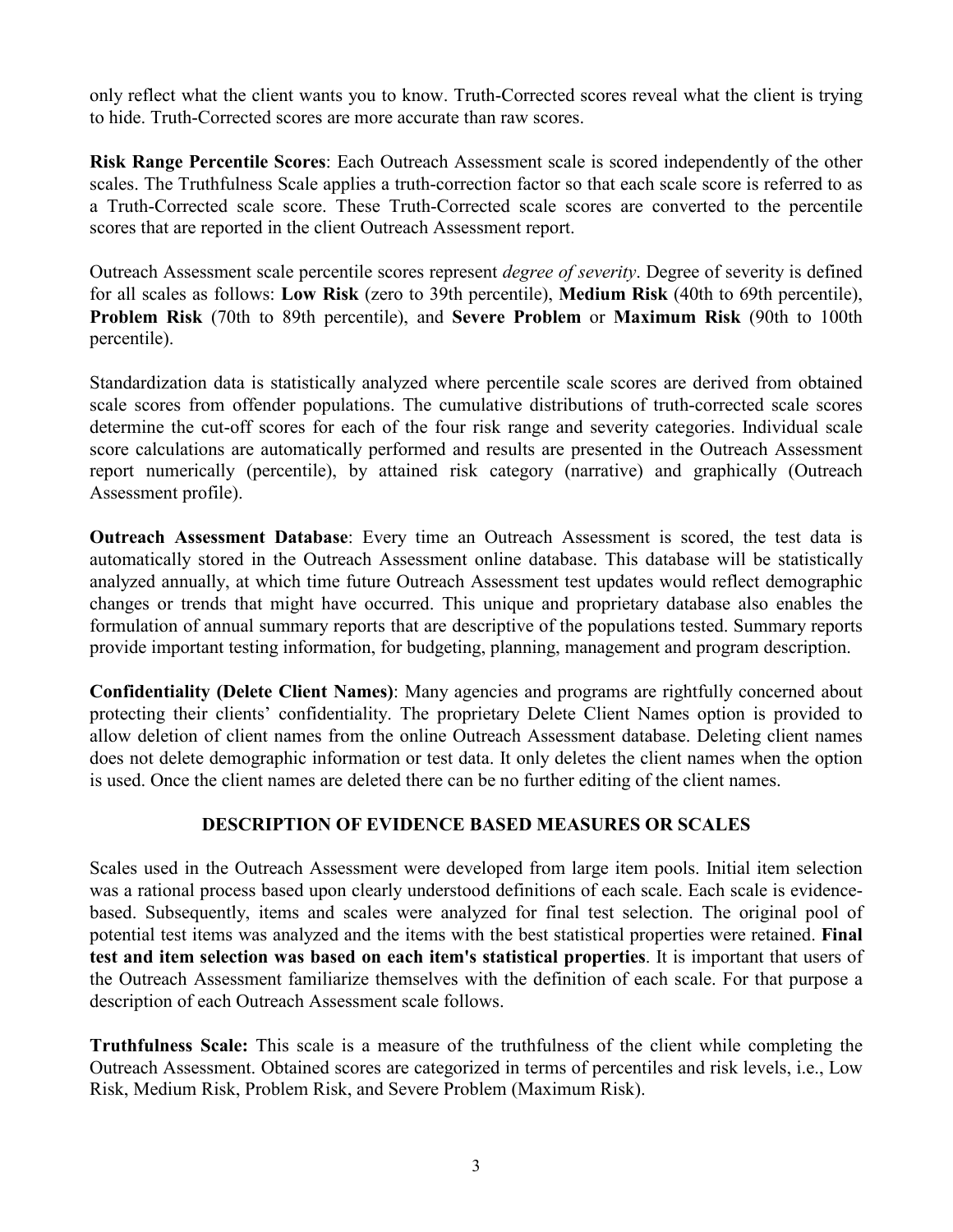All interview and self-report information is subject to the dangers of untrue answers due to defensiveness, guardedness or deliberate falsification. The straightforward nature of any self-report questionnaire may appear to some people as intrusive -- giving rise to denial, faking and even distortion. The Truthfulness Scale identifies these self-protective, recalcitrant and guarded people who minimize or even conceal information. It is equally important to establish that the client understood the test items he or she was responding to, and the Truthfulness Scale also helps identify client comprehension or lack thereof. A high Truthfulness Scale score (at or above the 90th percentile) invalidates all scale scores.

**Alcohol Scale:** This scale identifies alcohol use and quantifies the severity of abuse (if present). Attained scale scores are categorized in terms of percentiles and severity intervention levels. An elevated score at or above the 90th percentile identifies dependency and severe problems. *Alcohol*  refers to beer, wine and other liquor and is a legal (licit) substance.

**Drug Scale:** This scale identifies drug involvement and measures the severity of abuse, when warranted. As with all other Outreach Assessment scale scores, attained scores are categorized in terms of percentiles and severity intervention levels.

A drug may be broadly defined as any chemical substance that affects living processes. This definition includes marijuana, crack, cocaine, heroin, ecstasy, barbiturates, etc. The Drugs Scale incorporates both illicit drug involvement and prescription drug abuse.

Independent Alcohol and Drug scales provide specific alcohol and/or drug problem identification and problem measurement, and facilitate effective matching of problem type and severity to treatment modality and intensity.

**Anger-Violence Scale:** Outreach Assessment's Anger-Violence Scale incorporates mild annoyance to rage and general violence proneness; it identifies clients who are a danger to themselves or others. This scale measures the client's propensity to use force to injure, damage or destroy. Obtained scores are categorized in terms of percentiles and risk levels (i.e., Low Risk, Medium Risk, Problem Risk and Severe Problem (Maximum) Risk).

Anger is a normal human emotion, but uncontrolled anger is often a problem. Another concern when evaluating clients is lethality or violence potential. Violence is a significant problem in our society. The harm associated with violence--mental, emotional, and physical--is often under-reported by victims and family. And, there are some people who are "violence prone." They are sensitive to perceived criticism, seek revenge, and overtly try to hurt, harm, or even destroy.

A person's anger or violence proneness may be related to substance abuse, overall adjustment, emotional problems and stress-coping abilities. Violence may result from anger and/or aggressiveness taken to a higher or more violent level of physical force, assault and lethality. With these relationships in mind, it is important to explore these areas of inquiry to better understand the substance (alcohol and other drugs) abuser. This is done with the Anger-Violence Scale.

**Stress Management Scale:** The Outreach Assessment Stress Management Scale includes stress items and measures stress handling abilities. This scale goes beyond just measuring stress. It measures how well the individual handles, manages or copes with stress. Clients that score in the severe (90<sup>th</sup>)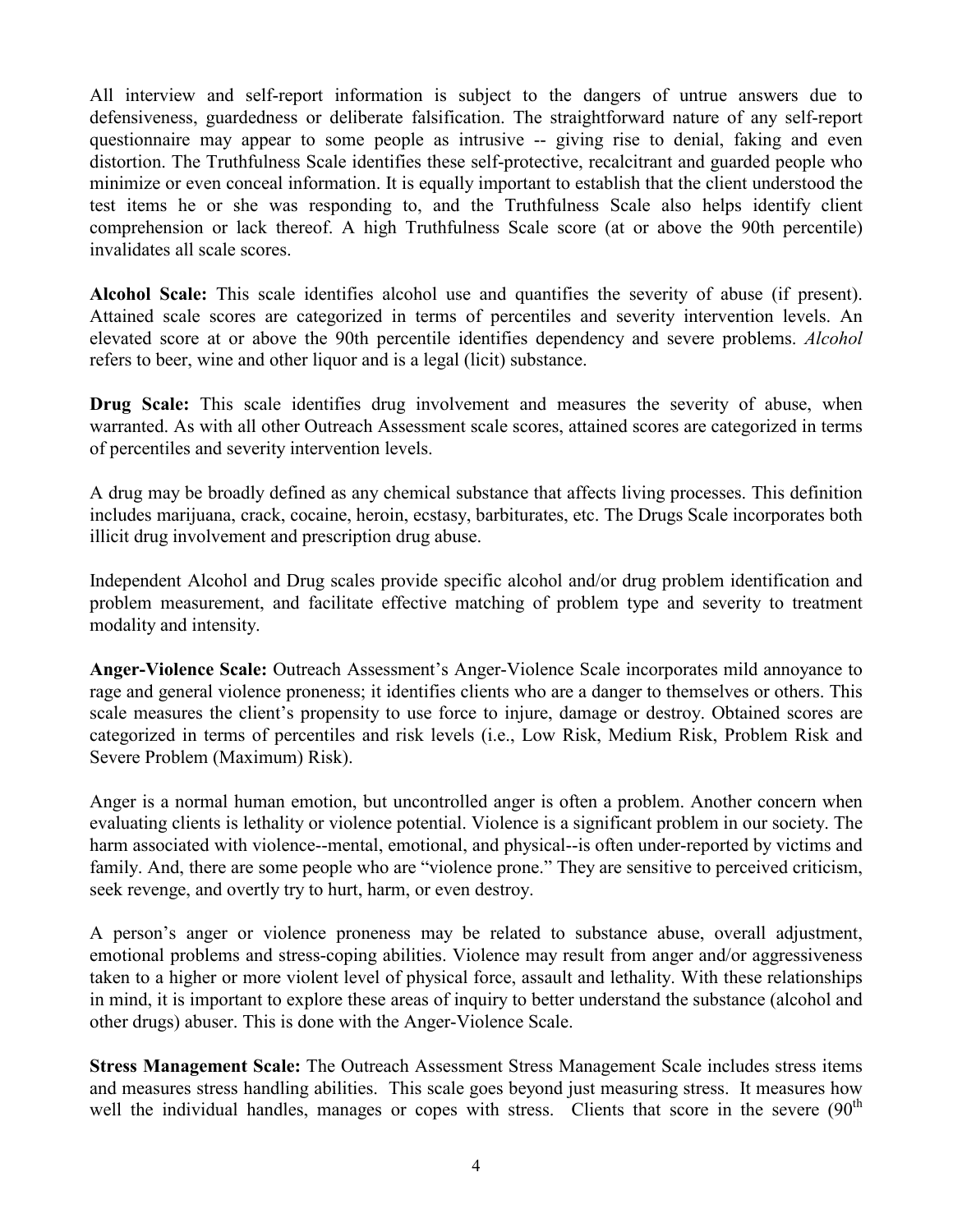percentile and higher) range consistently have other serious (diagnosable) emotional or mental health problems.

Stress exacerbates other symptoms of emotional, attitudinal, interpersonal and substance-related problems. Frequency and magnitude of impaired Stress Management are important factors in understanding the substance abuser. A Stress Management Scale score at or above the 90th percentile is typically indicative of a diagnosable mental health problem. It is important to assess or measure the degree of severity of stress coping ability problems. This is done with the Stress Management Scale.

#### **OUTREACH ASSESSMENT DEVELOPMENT**

Scales used in the Outreach Assessment were developed from large item pools. Initial item selection was a rational process based upon clearly understood definitions of each scale. Subsequently, test items and scales were analyzed for scale item inclusion. Final item selection (and inclusion of scale items) was based upon each item's statistical properties.

In the beginning, three Ph.D. level psychologists invited experienced staff at several treatment agencies, shelters and batterer programs to share their ideas as to relevant areas of inquiry. This input helped conceptualize the scales used today in the Outreach Assessment. Then, large item pools were developed for each scale. In a series of preliminary studies these item pools were given to domestic violence offenders, probationers, inpatients, outpatients and other groups.

Evidence-based Outreach Assessment scales (or measures) were finally developed by statistically relating scale item configurations to known client groups. The Outreach Assessment was then normed against the identified client population. Outreach Assessment will be standardized upon the client population once test data is available.

#### **RESEARCH STUDIES**

Reliability refers to consistency of results regardless of who uses the instrument. Preexisting scales now utilized in the Outreach Assessment are objective, verifiable and reproducible. Validity refers to a test measuring what it is purported to measure. The Outreach Assessment scales were validated in a series of studies that are summarized in this document. However, it should be re-emphasized that Outreach Assessment research is ongoing in nature.

#### **STRESS QUOTIENT**

The Stress Quotient (SQ) or Stress Management Scale is based upon the following mathematical equation:

# $SO = CS/S \times k$

The Stress Quotient (SQ) scale is a numerical value representing a person's ability to handle or cope with stress relative to their amount of experienced stress. CS (Coping Skill) refers to a person's ability to cope with stress. S (Stress) refers to experienced stress. *k* (Constant) represents a constant value in the SQ equation to establish SQ score ranges. The SQ includes measures of both stress and coping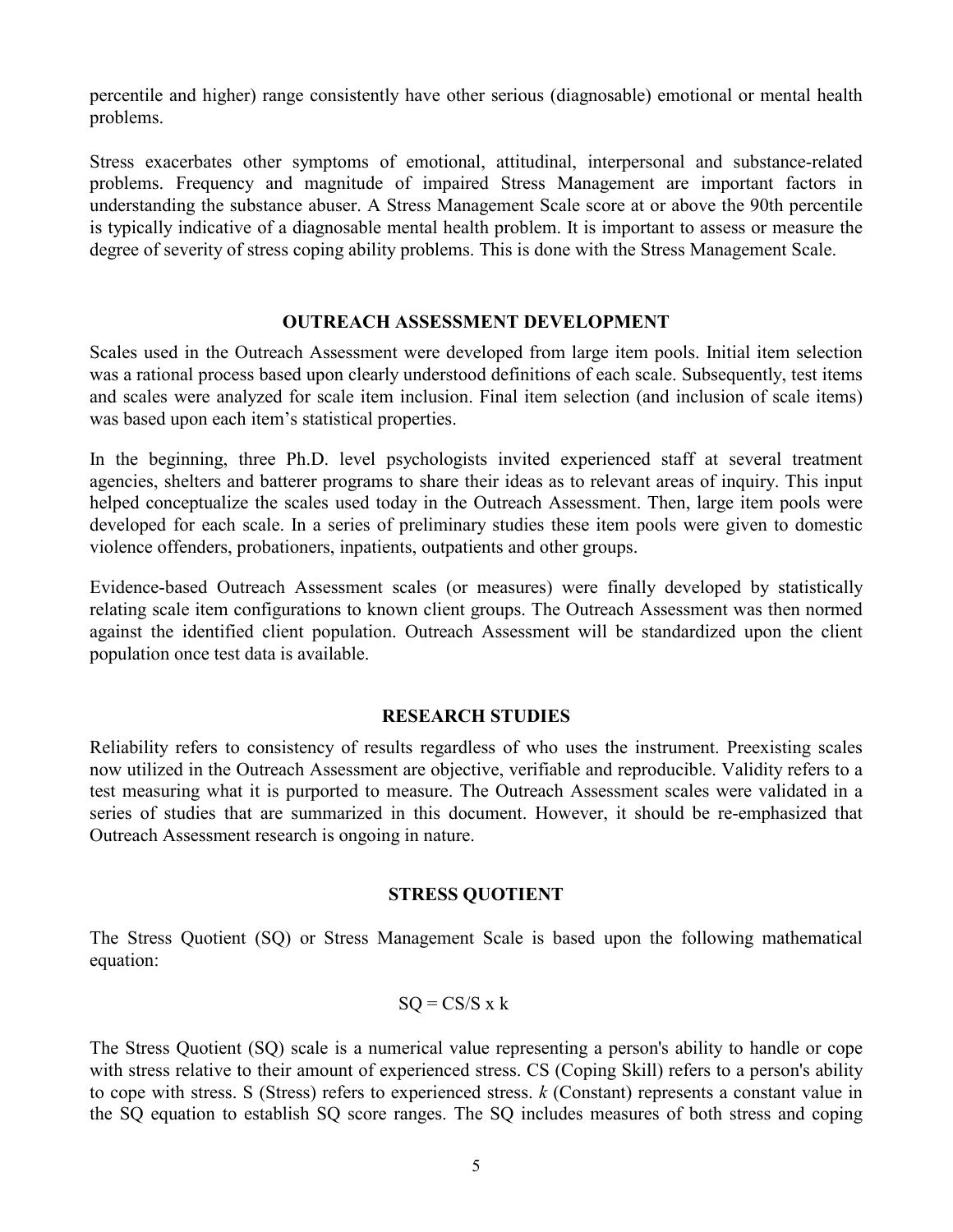skills in the derivation of the Stress Quotient (SQ) score. The better an individual's coping skills, compared to the amount of experienced stress, the higher the SQ score.

The Stress Quotient (SQ) scale equation represents empirically verifiable relationships. The SQ scale (and its individual components) lends itself to research. Nine studies were conducted to investigate the validity and reliability of the Stress Quotient or Stress Management Scale.

**Validation Study 1**: This study was conducted (1980) to compare SQ between High Stress and Low Stress groups. The High Stress group (N=10) was comprised of 5 males and 5 females. Their average age was 39. Subjects for the High Stress group were randomly selected from outpatients seeking treatment for stress. The Low Stress group (N=10) was comprised of 5 males and 5 females (average age 38.7) randomly selected from persons not involved in treatment for stress. High Stress group SQ scores ranged from 32 to 97, with a mean of 64.2. Low Stress group SQ scores ranged from 82 to 156, with a mean of 115.7. The t-test statistical analysis of the difference between the means of the two groups indicated that the High Stress group had significantly higher SQ scores than the Low Stress group ( $t = 4.9$ ,  $p < .001$ ). This study shows that the SO or Stress Management Scale is a valid measure of stress coping. The Stress Management Scale significantly discriminates between high stress individuals and low stress individuals.

**Validation Study 2**: This study (1980) evaluated the relationship between the SQ scale and two criterion measures: Taylor Manifest Anxiety Scale and Cornell Index. These two measures have been shown to be valid measures of anxiety and neuroticism, respectively. If the SQ or Stress Management Scale is correlated with these measures it would indicate that the SQ or Stress Management Scale is a valid measure. In the Taylor Manifest Anxiety Scale, high scores indicate a high level of anxiety. Similarly, in the Cornell Index high scores indicate neuroticism. Negative correlation coefficients between the two measures and the SQ were expected because high SQ scores indicate good Stress Management. The three tests were administered to forty-three (43) subjects selected from the general population. There were 21 males and 22 females ranging in age from 15 to 64 years. Utilizing a product-moment correlation, SQ scores attained a -.70 correlation with the Taylor Manifest Anxiety Scale and -.75 with the Cornell Index. Both correlations were significant, in the predicted direction, at the  $p < 0.01$  level. These results support the finding that the Stress Management Scale is a valid measure of Stress Management. The reliability of the SQ was investigated in ten subjects (5 male and 5 female) randomly chosen from this study. A split-half correlation analysis was conducted on the SQ items. The product-moment correlation coefficient (r) was .85, significant at the  $p \le 0.01$  level. This correlation indicates that the SQ or Stress Management Scale is a reliable measure. These results support the Stress Management Scale as a reliable and valid measure.

**Validation Study 3**: In this study (1981) the relationship between the SQ Scale and the Holmes Rahe Social Readjustment Rating Scale (SRRS) was investigated. The SRRS, which is comprised of a selfrating of stressful life events, has been shown to be a valid measure of stress. Three correlation analyses were done. SRRS scores were correlated with SQ scores and separately with two components of the SQ scale: Coping Skill (CS) scores and Stress (S) scores. It was hypothesized that the SQ and SRRS correlation would be negative, since subjects with lower SQ scores would be more likely to either encounter less stressful life events or experience less stress in their lives. It was also predicted that subjects with a higher CS would be less likely to encounter stressful life events, hence a negative correlation was hypothesized. A positive correlation was predicted between S and SRRS, since subjects experiencing more frequent stressful life events would reflect more experienced stress. The participants in this study consisted of 30 outpatient psychotherapy patients. There were 14 males and 16 females.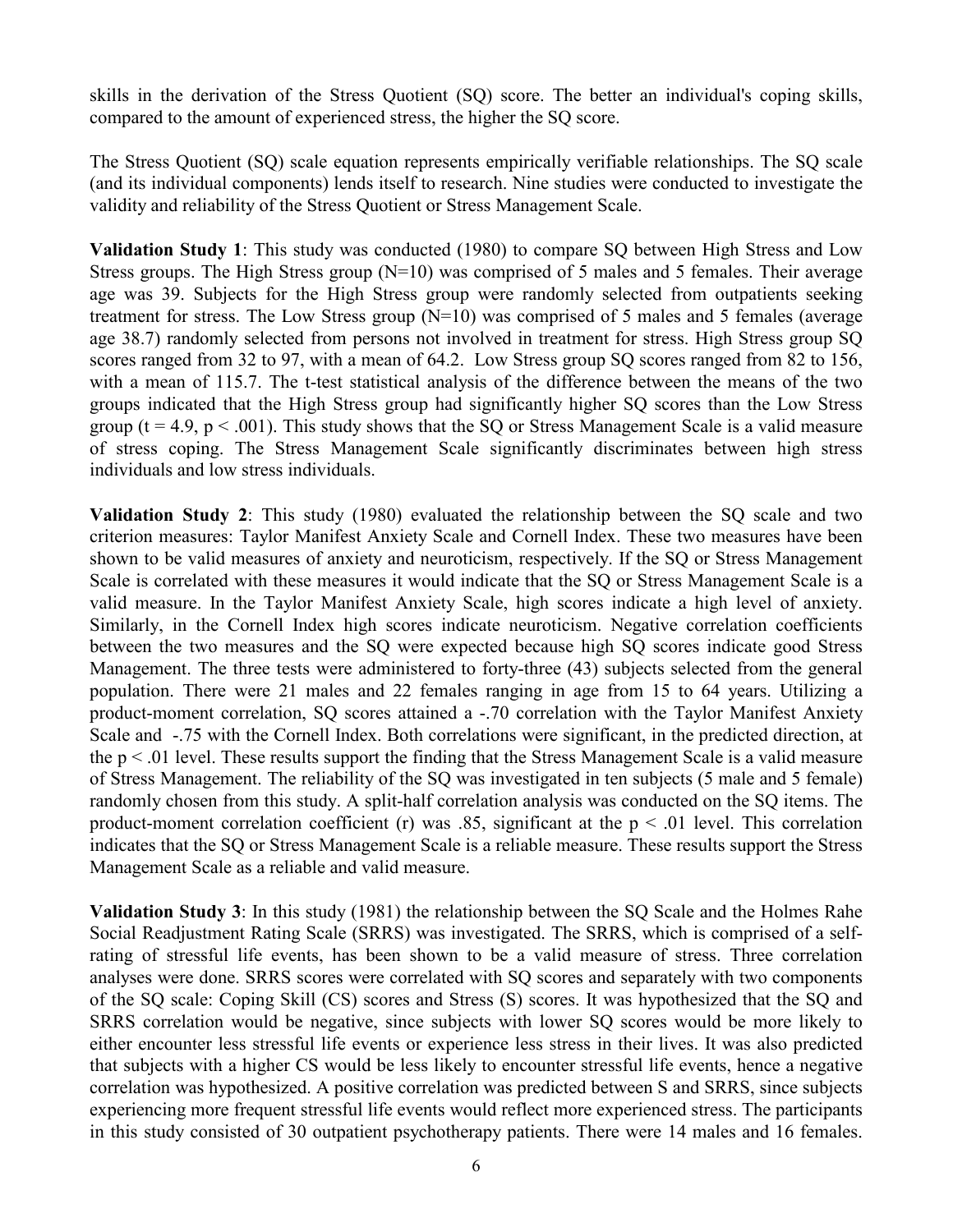The average age was 35. The SQ and the SRRS were administered in counterbalanced order. The results showed there was a significant positive correlation (product-moment correlation coefficient) between SQ and SRRS  $(r = .4006, p < .01)$ . The correlation results between CS and SRRS was not significant  $(r = .1355, n.s.)$ . There was a significant positive correlation between S and SRRS  $(r = .6183, p < .001)$ . The correlations were in predicted directions. The significant correlations between SQ and SRRS as well as S and SRRS support the construct validity of the SQ or Stress Management Scale.

**Validation Study 4**: This validation study (1982) evaluated the relationship between factor C (Ego Strength) in the 16 PF Test as a criterion measure and the SQ in a sample of juveniles. High scores on factor C indicate high ego strength and emotional stability, whereas high SQ scores reflect good coping skills. A positive correlation was predicted because emotional stability and coping skills reflect similar attributes. The participants were 34 adjudicated delinquent adolescents. They ranged in age from 15 to 18 years with an average age of 16.2. There were 30 males and 4 females. The Cattell 16 PF Test and the SQ scale were administered in counterbalanced order. All subjects had at least a 6.0 grade equivalent reading level. The correlation (product-moment correlation coefficient) results indicated that Factor C scores were significantly correlated with SQ scores ( $r = .695$ ,  $p < .01$ ). Results were significant and in the predicted direction. These results support the SQ or Stress Management Scale as a valid measure of Stress Management in juvenile offenders.

In a subsequent study the relationship between factor Q4 (Free Floating Anxiety) on the 16 PF Test and S (Stress) on the SQ scale was investigated. High Q4 scores reflect free floating anxiety and tension, whereas high S scores measure experienced stress. A high positive correlation between Q4 and S was predicted. There were 22 of the original 34 subjects included in this analysis since the remainder of the original files were unavailable. All 22 subjects were male. The results indicated that Factor Q4 scores were significantly correlated (product-moment correlation coefficient) with S scores ( $r = .584$ ,  $p < .05$ ). Results were significant and in predicted directions. The significant correlations between factor C and SQ scores as well as factor Q4 and S scores support the construct validity of the SQ scale.

**Validation Study 5**: Psychotherapy outpatient clients were used in this validation study (1982) that evaluated the relationship between selected Wiggins MMPI (Minnesota Multiphasic Personality Inventory) supplementary content scales (ES & MAS) as criterion measures and the SQ scale. ES measures ego strength and MAS measures manifest anxiety. It was predicted that the ES and SC correlation would be positive, since people with high ego strength would be more likely to possess good coping skills. Similarly, it was predicted that MAS and S correlations would be positive, since people experiencing high levels of manifest anxiety would also likely experience high levels of stress. The subjects were 51 psychotherapy outpatients ranging in age from 22 to 56 years with an average age of 34. There were 23 males and 28 females. The MMPI and the SQ were administered in counterbalanced order. The correlation (product-moment correlation coefficient) results indicated that ES and CS were positively significantly correlated ( $r = 0.29$ ,  $p \le 0.001$ ). MAS and S comparisons resulted in an r of .54, significant at the  $p \le 0.001$  level. All results were significant and in predicted directions.

In a related study (1982) utilizing the same population data  $(N=51)$  the relationship between the Psychasthenia (Pt) scale in the MMPI and the S component of the SQ scale was evaluated. The Pt scale in the MMPI reflects neurotic anxiety, whereas the S component of the SQ scale measures stress. Positive Pt and S correlations were predicted. The correlation (product-moment correlation coefficient) results indicated that the Pt scale and the S component of the SQ scale were significantly correlated  $(r = .58, p < .001)$ . Results were significant and in the predicted direction. The significant correlations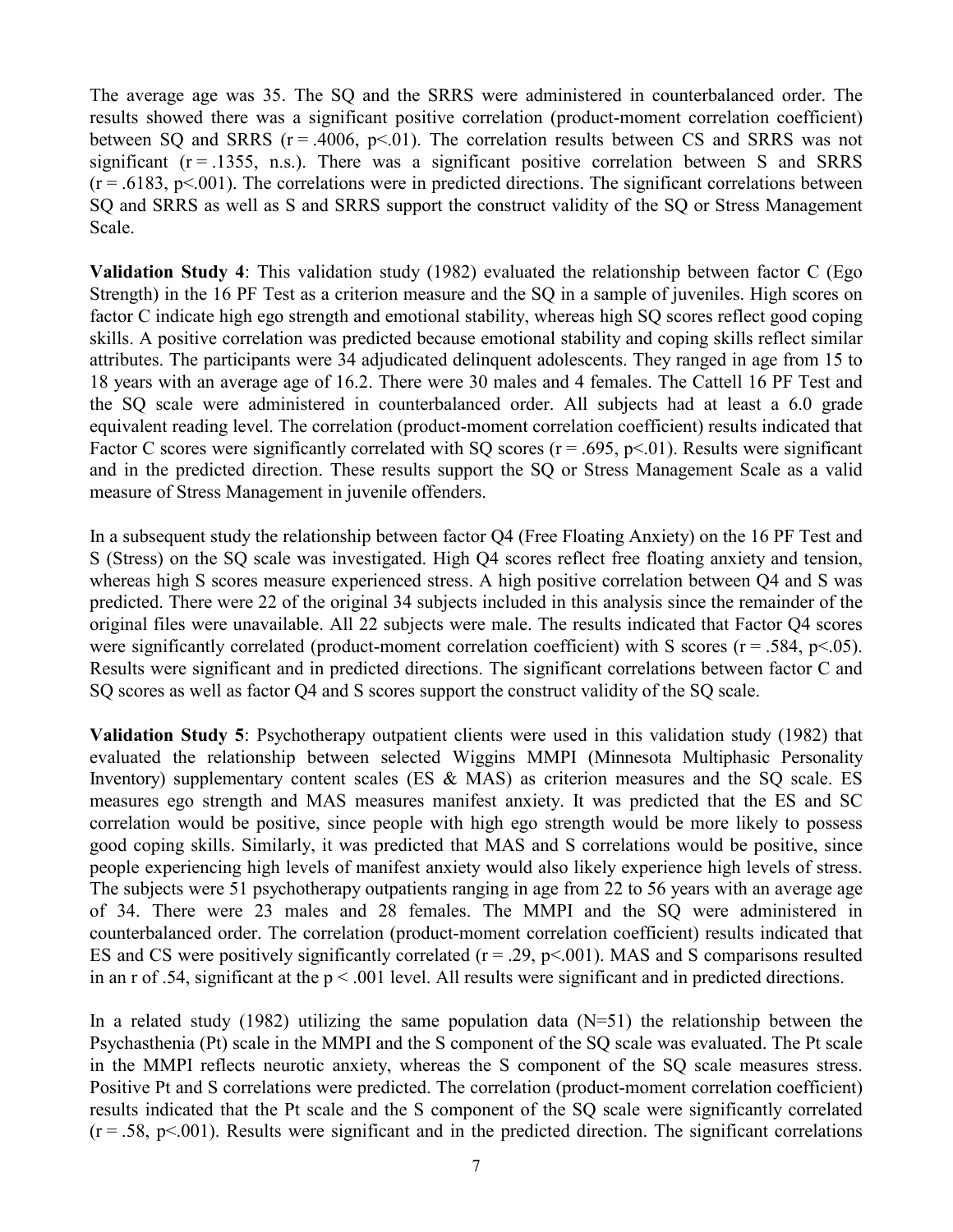between MMPI scales (ES, MAS, Pt) and the SQ scale components (CS, S) support the construct validity of the SQ or Stress Management Scale.

**Reliability Study 6**: The reliability of the Stress Quotient (SQ) or Stress Management Scale was investigated (1984) in a population of outpatient psychotherapy patients. There were 100 participants, 41 males and 59 females. The average age was 37. The SQ was administered soon after intake. The most common procedure for reporting inter-item (within test) reliability is with Coefficient Alpha. The reliability analysis indicated that the Coefficient Alpha of 0.81 was highly significant ( $F = 46.74$ , p<.001). Highly significant inter-item scale consistency was demonstrated.

**Reliability Study 7**: (1985) The reliability of the Stress Quotient (SQ) or Stress Management Scale was investigated in a sample of 189 job applicants. There were 120 males and 69 females with an average age of 31. The SQ was administered at the time of pre-employment screening. The reliability analysis indicated that the Coefficient Alpha of 0.73 was highly significant ( $F = 195.86$ ,  $p \le 0.001$ ). Highly significant Cronbach Coefficient Alpha reveals that all SQ scale items are significantly (p<.001) related and measure one factor or trait.

**Validation Study 8**: Chemical dependency inpatients were used in a validation study (1985) to determine the relation between MMPI scales as criterion measures and the Stress Quotient (SQ) Scale or Stress Management Scale. The SQ is inversely related to other MMPI scales, consequently, negative correlations were predicted. The participants were 100 chemical dependency inpatients. There were 62 males and 38 females with an average age of 41. The SQ and the MMPI were administered in counterbalanced order. The reliability analysis results indicated that the Coefficient Alpha of 0.84 was highly significant  $(F = 16.20, p<001)$ . Highly significant inter-item scale consistency was demonstrated.

The correlation (product-moment correlation coefficient) results between the Stress Quotient (SQ) and selected MMPI scales were significant at the  $p < .001$  level and in predicted directions. The SQ correlation results were as follows: Psychopathic Deviate (-0.59), Psychasthenia (-.068), Social Maladjustment (-0.54), Authority Conflict (-0.46), Taylor Manifest Anxiety Scale (-0.78), Authority Problems (-0.22), and Social Alienation (-0.67). The most significant SQ correlation was with the Taylor Manifest Anxiety Scale. As discussed earlier, stress exacerbates symptoms of impaired adjustment as well as emotional and attitudinal problems. These results support the Stress Quotient or Stress Management Scale as a valid measure of Stress Management.

**Validation Study 9**: In a replication of earlier research, a study (1986) was conducted to further evaluate the reliability and validity of the Stress Quotient (SQ). The participants were 212 inpatients in chemical dependency programs. There were 122 males and 90 females with an average age of 44. The SQ and MMPI were administered in counterbalanced order. Reliability analysis of the SQ scale resulted in a Coefficient Alpha of 0.986 ( $F = 27.77$ ,  $p < .001$ ). Highly significant inter-item scale consistency was again demonstrated. Rounded off, the **Coefficient Alpha for the SQ was 0.99**.

In the same study (1986, inpatients), product-moment correlations were calculated between the Stress Quotient (SQ) and selected MMPI scales. The SQ correlated significantly (.001 level) with the following MMPI scales: Psychopathic Deviate (Pd), Psychasthenia (Pt), Anxiety (A), Manifest Anxiety (MAS), Ego Strength (ES), Social Responsibility (RE), Social Alienation (PD4A), Social Alienation (SC1A), Social Maladjustment (SOC), Authority Conflict (AUT), Manifest Hostility (HOS), Suspiciousness/Mistrust (TSC-II), Resentment/Aggression (TSC-V) and Tension/Worry (TSC-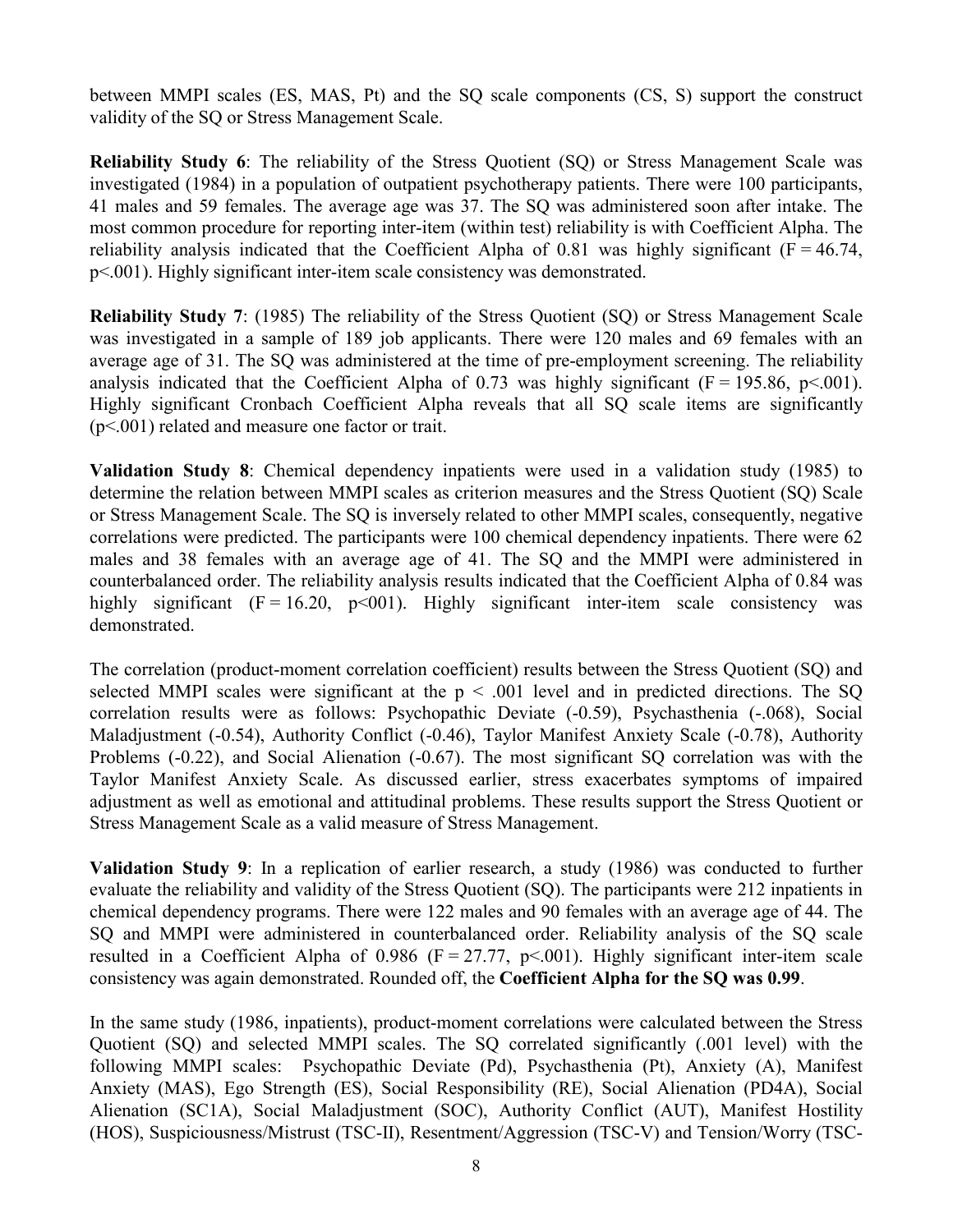VII). **All SQ correlations with selected MMPI scales were significant (at the .001 level of significance) and in predicted directions.** These results support the SQ scale or Stress Management Scale as a valid measure of Stress Management.

The studies cited above demonstrate empirical relationships between the SQ scale (Stress Management Scale) and other established measures of stress, anxiety and coping skills. This research demonstrates that the Stress Quotient (SQ) or Stress Management Scale is a reliable and valid measure of Stress Management. The SQ has high inter-item scale reliability. The SQ also has high concurrent (criterionrelated) validity with other recognized and accepted tests. The SQ scale permits objective (rather than subjective) analysis of the interaction of these important variables. In the research that follows, the **Stress Quotient** or **SQ** is also referred to as the **Stress Management Scale**.

#### **OUTREACH ASSESSMENT RESEARCH**

Early in development, the scales now used in the Outreach Assessment were administered to normals (by definition not offenders, probationers, defendants, etc.), college students, substance abuse patients, inmates and defendants. The Outreach Assessment does differentiate between "normals" and clients with known problems. And, scale scores correlate well with other tests measuring similar behaviors.

# **10. Validation of the Truthfulness Scale**

The Truthfulness Scale is an important psychometric scale as these scores establish how truthful the respondent was while completing the Outreach Assessment. Truthfulness Scale scores determine whether or not profiles are accurate and are integral to the calculation of Truth-Corrected scale scores.

The Truthfulness Scale identifies respondents who were self-protective, recalcitrant and guarded, as well as those who minimized or even concealed information while completing the test. Truthfulness Scale items are designed to detect respondents who try to fake good or put themselves into a favorable light. These scale items are statements about oneself that most people would agree to. The following statement is an example of a Truthfulness Scale item, "Sometimes I worry about what others think or say about me."

This preliminary study used the Truthfulness Scale items that are now included in the Outreach Assessment to determine if these Truthfulness Scale items could differentiate between respondents who were honest from those trying to fake good. It was hypothesized that the group trying to fake good would score higher on the Truthfulness Scale than the group instructed to be honest.

# Method

Seventy-eight Arizona State University college students (1985) enrolled in an introductory psychology class were randomly assigned to one of two groups. Group 1 comprised the "Honest" group and Group 2 comprised the "Fakers" group. Group 1 was instructed to be honest and truthful while completing the test. Group 2 was instructed to "fake good" while completing the test, but to respond "in such a manner that their faking good would not be detected." The test, which included the Outreach Assessment Truthfulness Scale, was administered to the subjects and the Truthfulness Scale was embedded in the test as one of the six scales. Truthfulness Scale scores were made up of the number of deviant answers given to the 21 Truthfulness Scale items.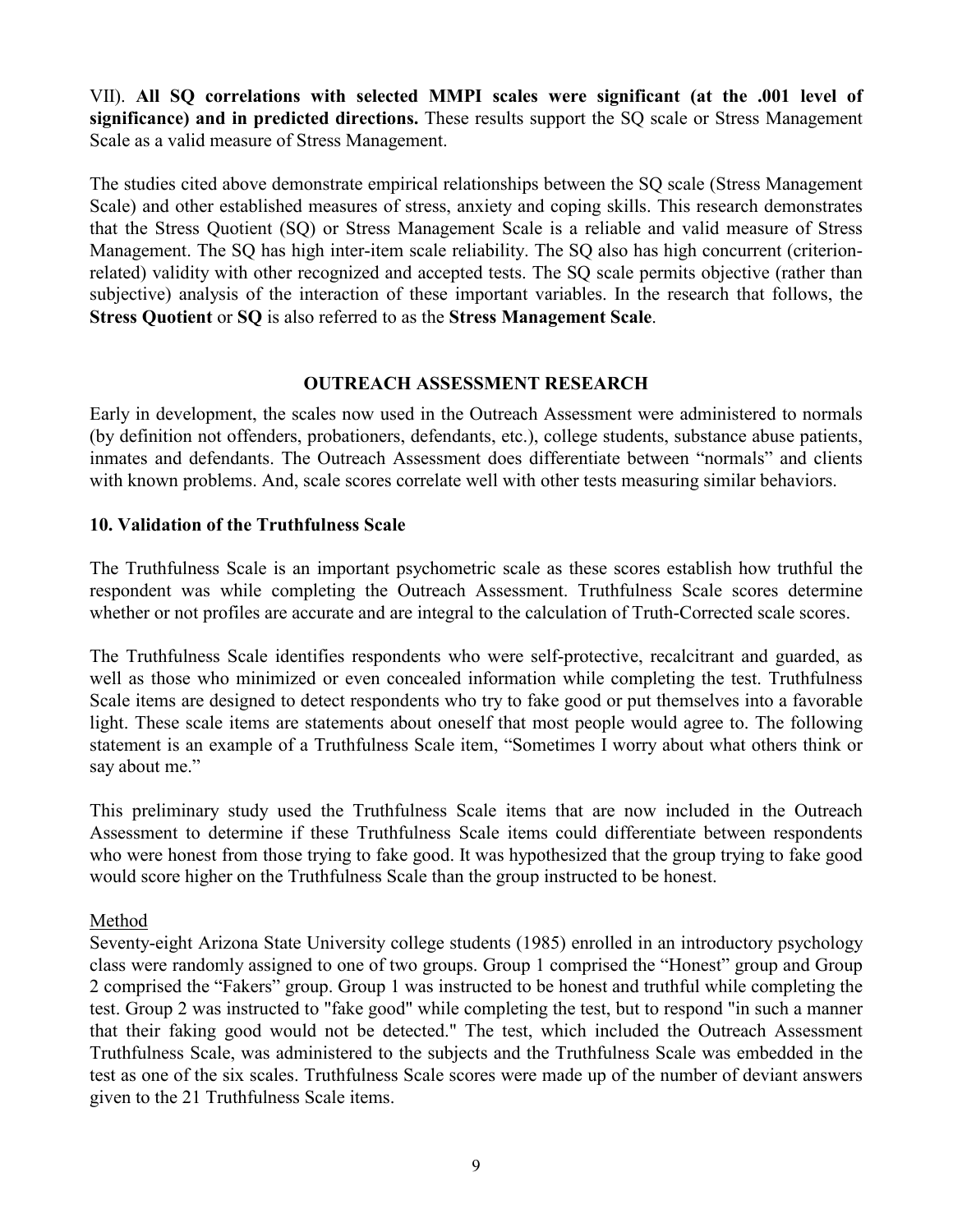#### Results

The mean Truthfulness Scale score for the Honest group was 2.71 and the mean Truthfulness Scale score for Fakers was 15.77. The results of the correlation (product-moment correlation coefficient) between the Honest group and the Fakers showed that the Fakers scored significantly higher on the Truthfulness Scale than the Honest group ( $r = 0.27$ ,  $p < .05$ ). The Truthfulness Scale successfully measured how truthful the respondents were while completing the test. The results of this study reveal that the Truthfulness Scale accurately detects "Fakers" from those students that took the test honestly.

# **11. Validation of Four Selected Scales using Criterion Measures**

In general terms, a test is valid if it measures what it is supposed to measure. The process of confirming this statement is called validating a test. A common practice when validating a test is to compute a correlation between it and another (criterion) test that purports to measure the same thing and that has been previously validated. For the purpose of this study, four scales (Truthfulness, Alcohol, Drug, Stress Management) were validated with comparable scales on the Minnesota Multiphasic Personality Inventory (MMPI). The MMPI was selected for this validity study because it is the most researched, validated and widely used objective personality test in the United States. The selected scales were validated with MMPI scales as follows. The Truthfulness Scale was validated with the L Scale. The Alcohol Scale was validated with the MacAndrew Scale and Psychopathic Deviant Scale. The Drug Scale was validated with the MacAndrew and Psychopathic Deviant Scale. The Stress Management Scale was validated with the Taylor Manifest Anxiety, Psychasthenia, Social Maladjustment and Social Alienation scales or measures.

#### Method

One hundred (100) chemical dependency inpatients (1985) were administered both the selected scales and the MMPI. Tests were counterbalanced for order effects -- half were given the scales first and half the MMPI first.

#### Results and Discussion

Product-moment correlation coefficients were calculated between selected scales and MMPI scales. These results are summarized in Table 1. The correlation results presented in Table 1 show that all Outreach Assessment scales significantly correlated (.001 level of significance) with all represented MMPI scales. In addition, all correlations were in predicted directions.

| <b>MMPI SCALES</b>             | <b>SCALES (MEASURES)</b> |                |         |               |
|--------------------------------|--------------------------|----------------|---------|---------------|
| (MEASURES)                     | <b>Truthfulness</b>      | <b>Alcohol</b> | Drug    | <b>Stress</b> |
| L (Lie) Scale                  | 0.72                     | $-0.38$        | $-0.41$ | 0.53          |
| <b>Psychopathic Deviant</b>    | $-0.37$                  | 0.52           | 0.54    | $-0.59$       |
| Psychasthenia                  | $-0.34$                  | 0.38           | 0.41    | $-0.68$       |
| <b>Social Maladjustment</b>    | $-0.25$                  | 0.34           | 0.26    | $-0.54$       |
| <b>Authority Conflict</b>      | $-0.43$                  | 0.31           | 0.47    | $-0.46$       |
| <b>Manifest Hostility</b>      | $-0.45$                  | 0.34           | 0.47    | $-0.58$       |
| <b>Taylor Manifest Anxiety</b> | $-0.58$                  | 0.47           | 0.46    | $-0.78$       |
| <b>MacAndrew</b>               | $-0.40$                  | 0.58           | 0.62    | $-0.33$       |
| <b>Social Alienation</b>       | $-0.47$                  | 0.35           | 0.45    | $-0.67$       |
|                                |                          |                |         |               |

#### **Table 1. (1985) Product-moment correlations between MMPI scales and selected scales**

**NOTE:** All correlations were significant at  $p < .001$ .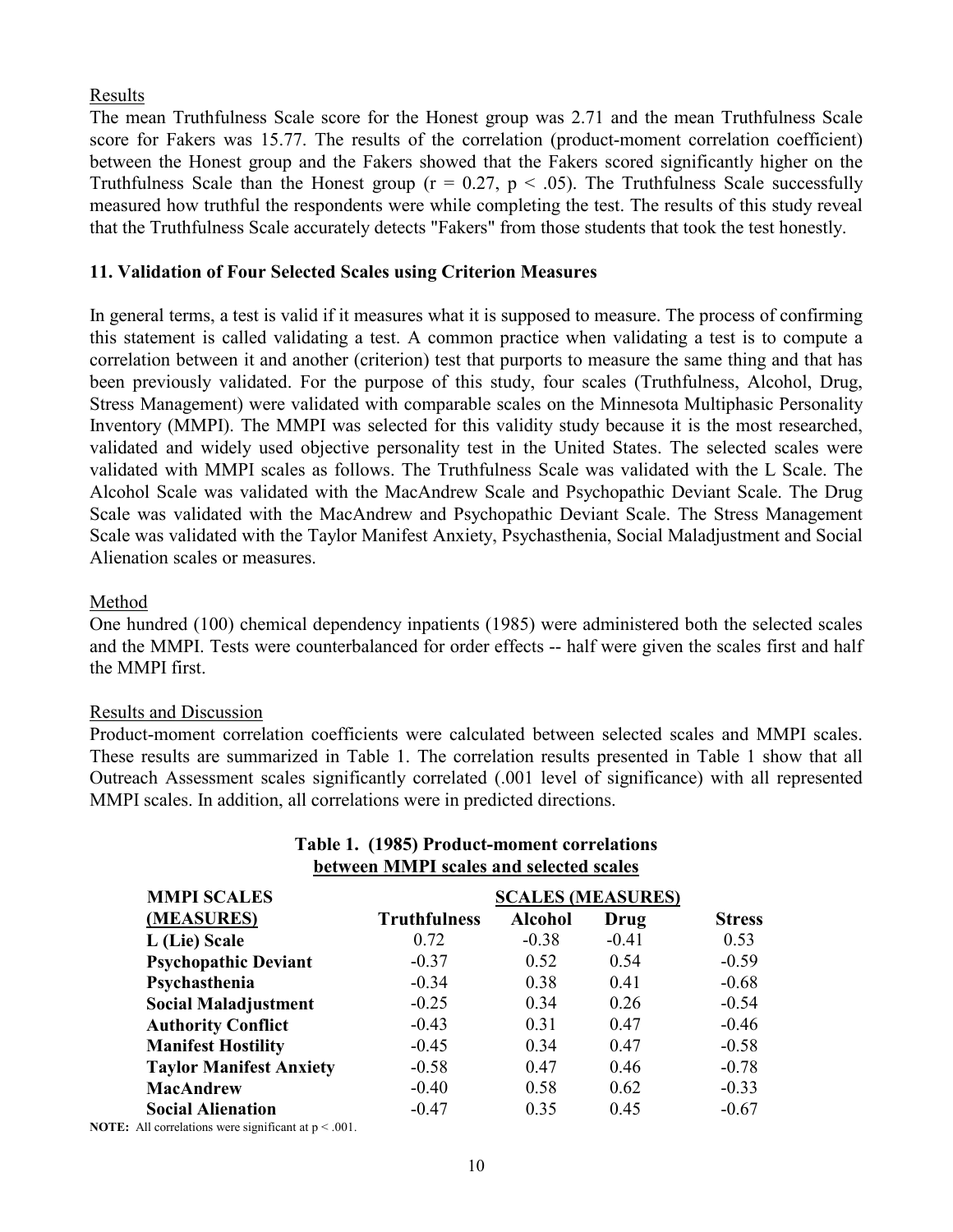The **Truthfulness Scale** correlates significantly with all of the represented MMPI scales in Table 1. Of particular interest is this scale's highly significant positive correlation with the MMPI Lie (L) Scale. A high L Scale score on the MMPI invalidates other MMPI scale scores due to untruthfulness. This helps in understanding why the Truthfulness Scale is significantly, but negatively, correlated with the other represented MMPI scales. Similarly, the MMPI L Scale correlates significantly, but negatively, with the other Outreach Assessment scales.

The **Alcohol Scale** correlates significantly with all represented MMPI scales. This is consistent with the conceptual definition of the Alcohol Scale and previous research that has found that alcohol abuse is associated with mental, emotional and physical problems. Of particular interest are the highly significant correlations with the MacAndrew ( $r = 0.58$ ) Scale and the Psychopathic Deviant ( $r = 0.52$ ) Scale. High MacAndrew and Psychopathic Deviant scorers on the MMPI are often found to be associated with substance abuse. Similarly, the **Drug Scale** correlates significantly with the MacAndrew ( $r = 0.62$ ) Scale and the Psychopathic Deviant ( $r = 0.54$ ) Scale.

The **Stress Management Scale** is inversely related to MMPI scales, which accounts for the negative correlations shown in Table 1. The positive correlation with the L scale on the MMPI was discussed earlier, i.e., Truthfulness Scale. It should be noted that stress exacerbates symptoms of impaired adjustment and even psychopathology. The Stress Management Scale correlates most significantly with the Taylor Manifest Anxiety ( $r = -0.78$ ) Scale, the Psychasthenia ( $r = -0.68$ ) Scale and the Social Alienation ( $r=$  -0.67) Scale.

These findings strongly support the validity of Outreach Assessment scales. All of the Outreach Assessment scales were highly correlated with the MMPI criterion scale they were tested against. The large correlation coefficients support the validity of the Outreach Assessment. All product-moment correlation coefficients testing the relation between Outreach Assessment scales and MMPI scales were significant at the  $p < .001$  level.

# **12. Relationships Between Selected Scales and Polygraph Examination**

A measure that has often been used in business or industry for employee selection is the Polygraph examination. The polygraph exam is most often used to determine the truthfulness or honesty of an individual while being tested. The Polygraph examination is more accurate as the area of inquiry is more "situation" specific. Conversely, the less specific the area of inquiry, the less reliable the Polygraph examination becomes. Three scales were chosen for this study; Truthfulness Scale, Alcohol Scale and Drug Scale. The Truthfulness Scale was chosen because it is used to measure the truthfulness of the respondent at the time of assessment. The Alcohol and Drug scales are well suited for comparison with the polygraph exam because of the situation specific nature of the scales. Alcohol and Drug scale items are direct and relate specifically to alcohol and drug use. The comparison with Truthfulness Scale is less direct because of the subtle nature of Truthfulness Scale items. The Truthfulness Scale is affected by the respondent's attitude, emotional stability and tendencies to fake good. The Alcohol and Drug scales were expected to be highly correlated with the polygraph results and the Truthfulness Scale would show a somewhat less but nonetheless significant correlation.

# Method

One hundred and eighty-nine (189) job applicants (1985) were administered both the selected scales and the Polygraph examination. Tests were given in a counterbalanced order, half of the applicants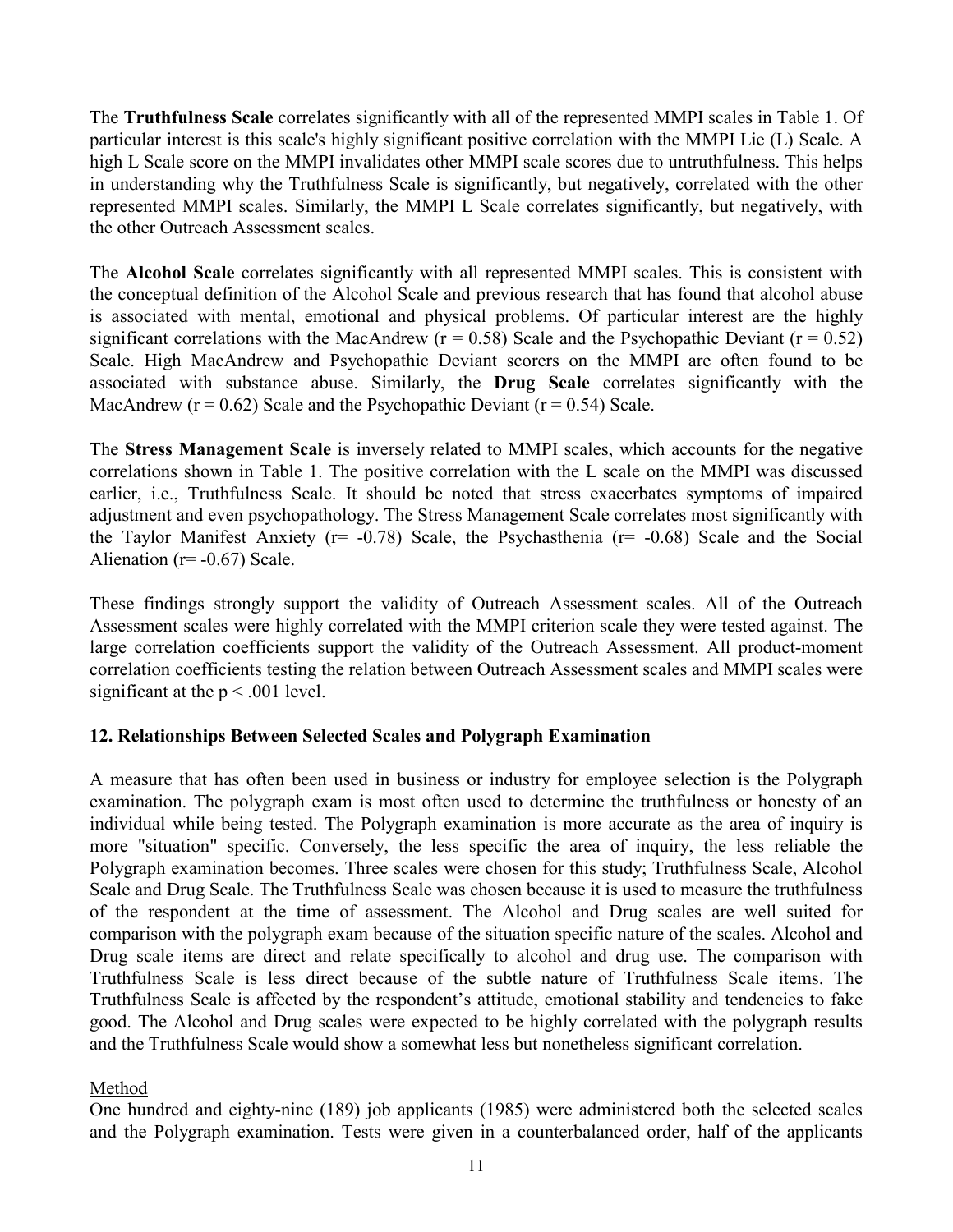were given the scale items first and the other half of the applicants were administered the polygraph first. The subjects were administered the scales and polygraph exam in the same room in the same session with the examiner present for both tests.

# Results

The product-moment correlation results between the Polygraph exam and selected scales indicated there was a significant positive correlation between the Truthfulness Scale and Polygraph exam  $(r = 0.23, p \le 0.001)$ . Similarly, significant positive relationships were observed between the Polygraph exam and the Alcohol Scale ( $r = 0.54$ ,  $p \le 0.01$ ) and the Drug Scale ( $r = 0.56$ ,  $p \le 0.01$ ).

In summary, this study supports the validity of the Truthfulness, Alcohol and Drugs scales. There were strong positive relationships between the selected scales and the Polygraph examination. The highly significant product-moment correlations between the selected scales and Polygraph examinations demonstrate the validity of the Truthfulness, Alcohol and Drug measures.

These results are important because the Polygraph exam is a direct measure obtained from the individual being tested rather than a rating by someone else. This is similar to self-report such as utilized in the Outreach Assessment. The fact that there was a very strong relationship between Polygraph results and scales shows that this type of information can be obtained accurately in selfreport instruments.

These results indicate that the Truthfulness Scale is an accurate measure of the respondent's truthfulness at the time of assessment. The Truthfulness Scale is an essential measure in self-report instruments. There must be a means to determine the honesty or "correctness" of the respondents answers and there must be a means to adjust scores when the respondent is less than honest. The Truthfulness Scale addresses both of these issues. The Truthfulness Scale measures truthfulness and then applies a correction to other scales based on the Truthfulness Scale score. The Truthfulness Scale ensures an accurate assessment.

# **13. Validation of Scales in a Sample of Substance Abuse Inpatients**

The present study (1987) was conducted to validate the selected scales in a sample of substance abuse inpatients in a chemical dependency facility.

Selected scales in the Minnesota Multiphasic Personality Inventory (MMPI) were used as criterion measures for the different scales. The Truthfulness Scale was validated with the MMPI L Scale, F Scale and K Scale. The Alcohol Scale was validated with MMPI MacAndrew Scale (MAC) and Psychopathic Deviate-Obvious (PD-O). The Drug Scale was validated with MMPI MacAndrew Scale and Psychopathic Deviate-Obvious. The Stress Management Scale was validated with MMPI Psychasthenia (PT), Anxiety (A), Taylor Manifest Anxiety (MAS) and Tension/Worry (TSC-VII). The MMPI scales were chosen to compare to the scales because they measure similar attributes.

# Method

The subjects used in the study were 212 substance (alcohol and other drugs) abuse inpatients in chemical dependency facilities. The scales currently used in Outreach Assessment and MMPI scales were administered in counterbalanced order.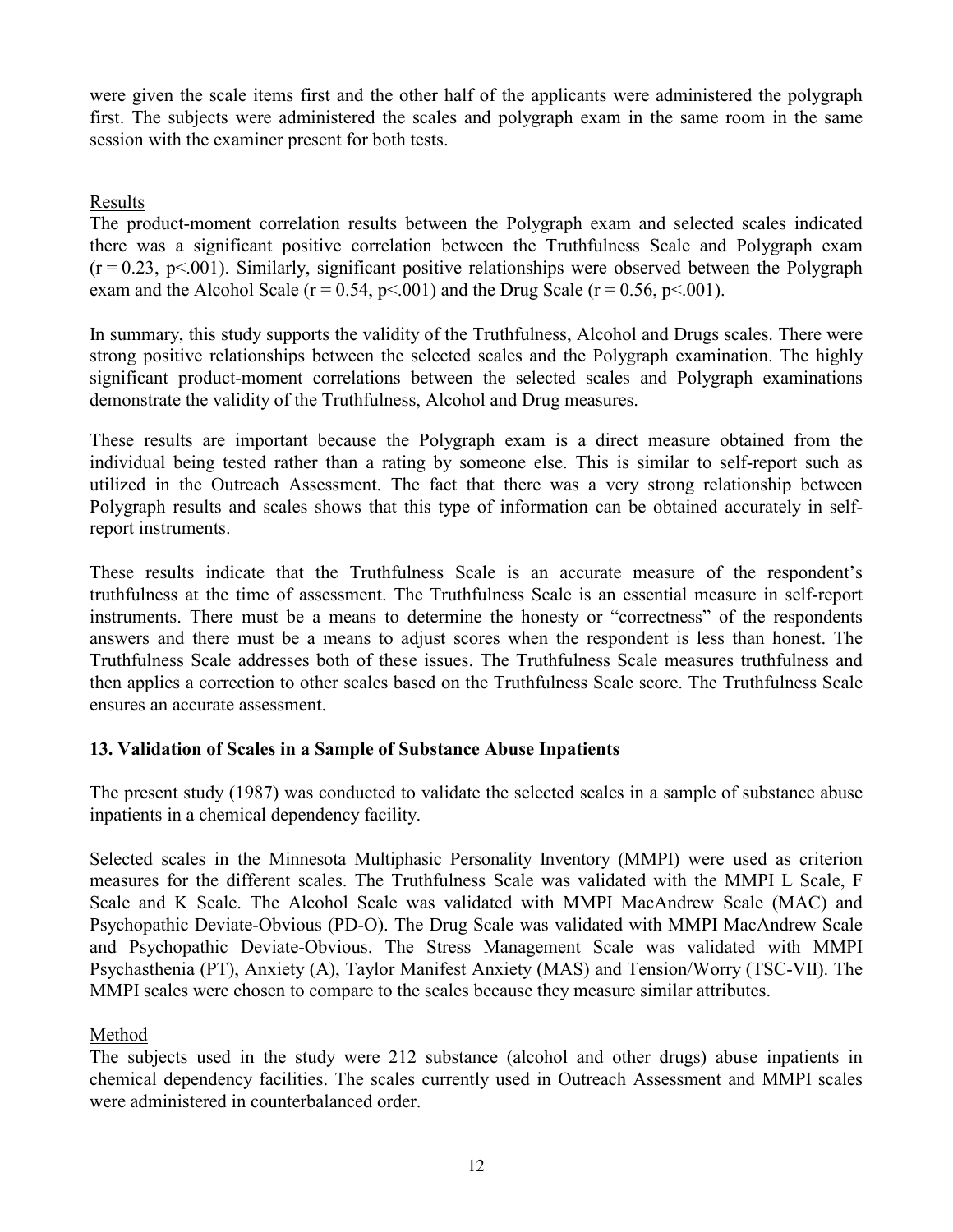Results and Discussion The product-moment correlation results are summarized in Table 2.

The **Truthfulness Scale** correlates significantly in predicted directions with selected MMPI criterion scales, L Scale (lie, p<.001), F Scale (validity, p<.001) and K Scale (validity correction, p<.001). Other significant correlations with traditional MMPI scales include: PD (Psychopathic deviate, p<.001), ES (Ego Strength, p<.001), and RE (Social responsibility, p< .001); Harris MMPI subscales: PD2 (Authority Problems,  $p \le 0.001$ ), PD4 (Social Alienation,  $p \le 0.001$ ), SCIA (Social Alienation,  $p \le 0.001$ ); Wiggins MMPI content scales: SOC (Social Maladjustment, p<.001), HOS (Manifest Hostility, p<.001); Wiener-Harmon MMPI subscales: PDO (Psychopathic Deviant-Obvious, p<.001); Tryon, Stein & Chu MMPI cluster scales: TSC-V (Resentment/Aggressive, p<.001).

The **Alcohol Scale** correlates significantly in predicted directions with selected MMPI criterion scales: MAC (MacAndrew scale, p<.001), and PD-O (Psychopathic Deviate Obvious, p<.021). The **Drug Scale** correlates significantly in predicted directions with selected MMPI criterion scales: MAC (MacAndrew scale, p<.001), and PD-O (Psychopathic Deviate Obvious, p<.001).

The **Stress Management Scale** correlates significantly in predicted directions with selected MMPI criterion scales: PT (Psychasthenia, p<.001), A (Anxiety, p<.001), MAS (Taylor Manifest Anxiety, p<.001), PD4 (Social Alienation, p<.001) and TSC-VII (Tension/Worry, p<.001).

| <b>MMPI SCALES</b> |                     |                | <b>SCALES (MEASURES)</b> |               |
|--------------------|---------------------|----------------|--------------------------|---------------|
| (MEASURES)         | <b>Truthfulness</b> | <b>Alcohol</b> | Drug                     | <b>Stress</b> |
| L                  | 0.60                | $-0.24$        | $-0.15$                  | $-0.30$       |
| F                  | $-0.34$             | 0.32           | 0.32                     | 0.49          |
| K                  | 0.39                | $-0.28$        | $-0.29$                  | $-0.51$       |
| <b>MAC</b>         | $-0.30$             | 0.35           | 0.37                     | 0.28          |
| $PD-O$             | $-0.35$             | 0.22           | 0.33                     | 0.53          |
| PD <sub>2</sub>    | $-0.26$             | 0.18           | 0.17                     | 0.07          |
| <b>PD</b>          | $-0.33$             | 0.21           | 0.33                     | 0.39          |
| <b>HOS</b>         | $-0.45$             | 0.25           | 0.33                     | 0.46          |
| <b>TSC-V</b>       | $-0.46$             | 0.34           | 0.28                     | 0.58          |
| ES                 | 0.25                | $-0.27$        | $-0.25$                  | $-0.51$       |
| RE                 | 0.41                | $-0.27$        | $-0.34$                  | $-0.45$       |
| <b>SOC</b>         | $-0.19$             | 0.17           | 0.08                     | 0.39          |
| PD4                | $-0.41$             | 0.20           | 0.28                     | 0.55          |
| <b>SCIA</b>        | $-0.36$             | 0.27           | 0.32                     | 0.39          |
| <b>PT</b>          | $-0.39$             | 0.27           | 0.24                     | 0.58          |
| A                  | $-0.41$             | 0.31           | 0.31                     | 0.68          |
| <b>MAS</b>         | $-0.44$             | 0.25           | 0.18                     | 0.65          |
| <b>TSC-VII</b>     | $-0.41$             | 0.33           | 0.29                     | 0.66          |

#### **Table 2. Selected Scale-MMPI Product-moment Correlations (1987) Inpatients, Chemical Dependency Facilities (N = 212)**

These findings strongly support the validity of the selected scales in this sample of chemical dependency inpatients. All of the selected scales were highly correlated with the MMPI criterion scales they were tested against. Inpatients in chemical dependency facilities are known to have substance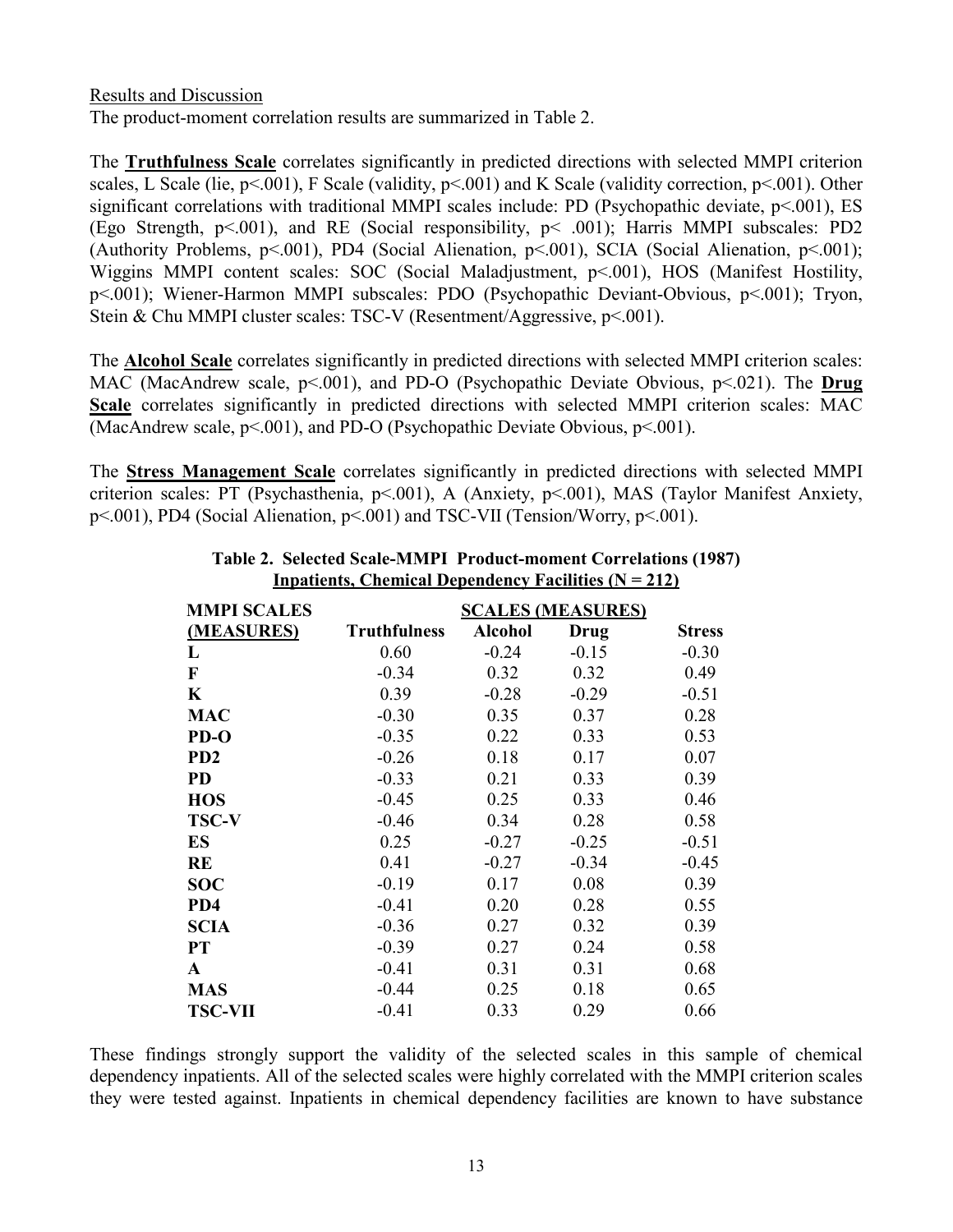abuse problems and these correlation results confirm the validity of the instruments. These findings, then support the validity of the selected scales.

The Alcohol and Drug scales are direct measures of alcohol and drug use and abuse, respectively, whereas the MacAndrew Scale was developed from discriminant analysis and does not include a truthfulness scale. The MacAndrew Scale items do not relate specifically to alcohol and drugs. Hence, the correlations between the MacAndrew Scale and the Alcohol and Drug scales could be affected by the lack of a truthfulness measure which is a deficiency of the MacAndrew Scale. However, the correlation coefficients were significant.

Where MMPI scales are closely related (by definition) to the selected scales, the correlation coefficients were significant. For example, the Truthfulness Scale and the MMPI L Scale both measure tendencies to fake good, and the correlation was very highly significant at  $r = .60$ . The correlation between the Stress Management Scale and MMPI Tension/Worry Scale was  $r = -0.66$ . This study supports the validity of the selected scales.

#### **14. Reliability Study of Selected Scales in Two Samples of Domestic Violence Defendants**

Any approach to detection, assessment, or measurement must meet the criteria of reliability and validity. Reliability refers to an instrument's consistency of results regardless of who uses it. This means that the outcome must be objective, verifiable, and reproducible. Ideally, the instrument or test must also be practical, economical, and accessible. Psychometric principles and computer technology insures accuracy, objectivity, practicality, cost-effectiveness and accessibility.

This study (1991) was conducted to test the scale reliability in two different samples of domestic violence defendants. Within-test reliability measures to what extent a test with multiple scales measuring different factors, measures each factor independent of the other factors (scales) in the test. It also measures to what extent items in each scale consistently measure the particular trait (or factor) that scale was designed to measure. Within-test reliability measures are referred to as inter-item reliability. The most common method of reporting within-test (scale) inter-item reliability is with coefficient alpha.

# Method

There were two samples of domestic violence defendants included in this study (1991). **The subjects in Group 1 consisted of 168 domestic violence defendants.** There were 158 (94%) males, and 10 (6.0%) females. The demographic composition of this sample is summarized as follows: Age: 16 to 20 years (7.1%); 21 to 25 years (16.1%); 26 to 30 years (25.6%); 31 to 35 years (22.6%); 36 to 40 years (14.3%); 41 to 45 years (6.5%); 46 to 50 years (3.6%); 51 to 55 years (2.4%); and 56 to 60 years (1.8%). Ethnicity: Caucasian (97%) and Black (3.1%). Education: 8th Grade or less (12.5%); Some High School (38.7%); G.E.D. (5.4%); High School Graduate (36.3%); Some College (4.8%); Technical/Business School (1.2%); College Graduate (0.6%); and Professional/Graduate School (0.6%). Marital Status: Single (17.3%); Married (42.9%); Divorced (25.6%); and Separated (14.3%).

**Group 2 consisted of 525 domestic violence defendants.** There were 416 (79.2%) males and 109 (20.8%) females. Age: 18 to 20 (16.9%); 21 to 25 (17.1%); 26 to 30 (21.1%); 31 to 35 (17.1%); 36 to 40 (15.2%); 41 to 45 (7.4%); 46 to 50 (2.3%); 51 to 55 (1.3%); 56 to 60 (1.0%); 60 to 65 (0.4%). Ethnicity: Caucasian (65.3%); Black (23.2%); Hispanic (9.3%); Asian (0.4%); American Indian (1.3%) and Other (0.4%). Education: 8th Grade or less (7.1%); Some High School (29.2%); G.E.D. (5.9%); High School Graduate (37.4%); Some College (14.7%); Technical/Business School (0.2%); College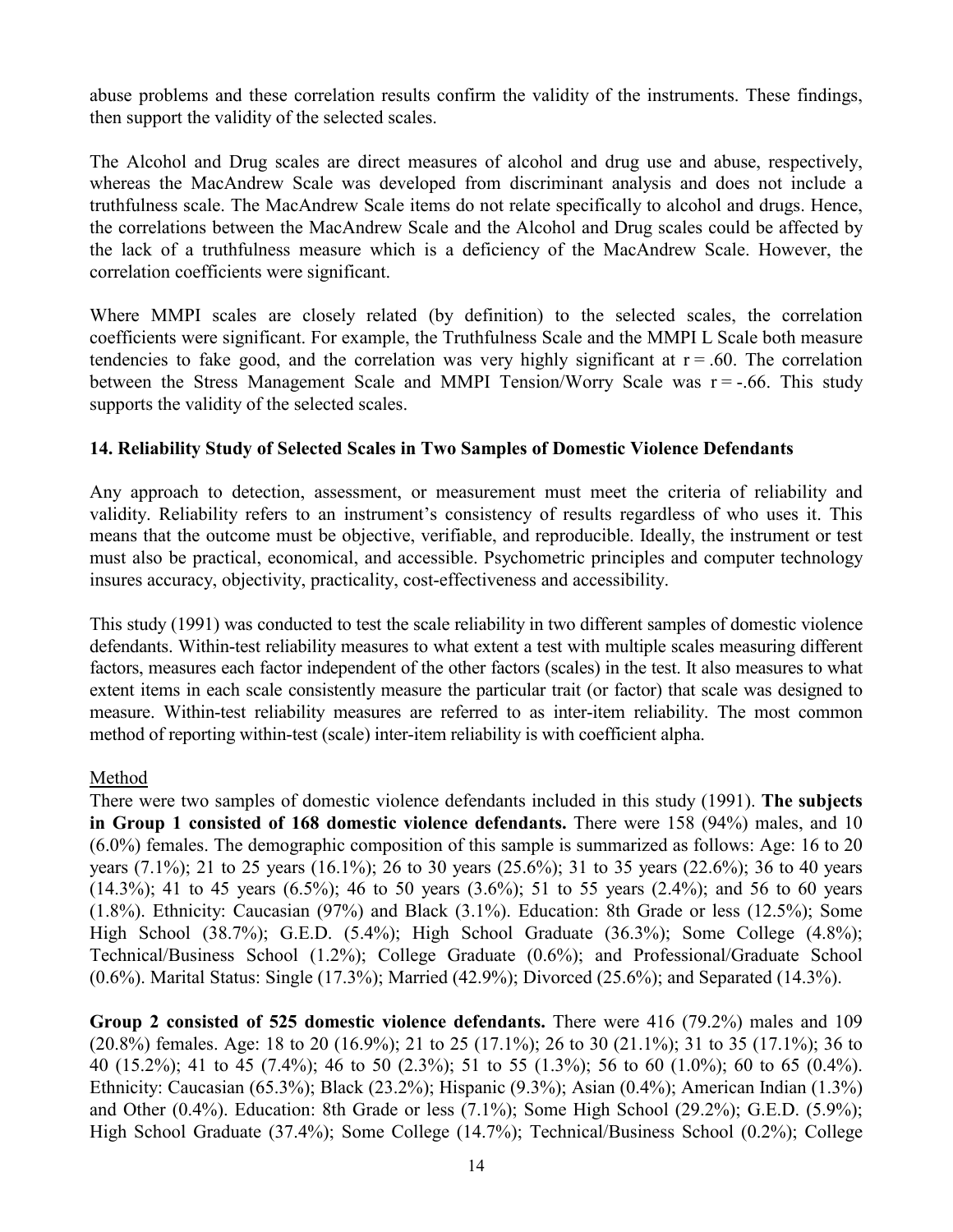Graduate (4.4%); Professional/Graduate School (1.1%); and Missing (0.2%). Marital Status: Single (50.6%); Married (35.7%); Divorced (6.5%); Separated (7.3%); and Missing (0.2%).

Reliability coefficients are presented in Table 3.

| Table 3. Reliability coefficient alphas. Domestic violence defendants. $(1991, N = 693)$ |
|------------------------------------------------------------------------------------------|
| All coefficient alphas are significant at $p<.001$ .                                     |

|                           | 1 D.V. Defendants | 2 D.V. Defendants |
|---------------------------|-------------------|-------------------|
| <b>Scales</b>             | $N = 168$         | $N = 525$         |
| <b>Truthfulness Scale</b> | .85               | .85               |
| Alcohol Scale             | .92               | .89               |
| Drug Scale                | .89               | 88                |
| Anger-Violence Scale      | .83               | 84                |
| <b>Stress Management</b>  | 91                | 91                |

The results of this study support the reliability (internal consistency) of the selected scales. All coefficient alphas are significant at p<.001.

#### **15. Reliability of Selected Scales in Two Samples of Convicted Domestic Violence Offenders**

This study (1992) was conducted to test the reliability (internal consistency) of selected scales in two samples of clients. All respondents  $(N = 729)$  were convicted domestic violence offenders.

#### Method

There were two samples of clients who participated in the study (1992).

Group 1 consisted of 153 clients. There were 141 males (92%) and 12 females (8%). This sample is described as follows: Age: Under 18 (45.1%); 18 to 25 (17.6%); 26 to 35 (25.5%); 36 to 45 (6.5%); 46 to 55 (3.3%); and over 55 (2.0%). Ethnicity: Caucasian (42.5%); Black (8.5%); Hispanic (32.0%); Asian (5.2%); American Indian (0.7%), and Other (11.1%). Education: 8th Grade or less (2.0%); Some High School (5.9%); G.E.D. (4.6%); High School Graduate (73.2%); Some College (7.8%); Technical/Business School (1.3%); and College Graduate (5.2%). Marital Status: Single (45.1%); Married (43.8%); Divorced (4.6%); Separated (5.9%); and Widowed (0.7%).

Group 2 consisted of 576 adjudicated clients. Of these 576 offenders, 489 were male (84.9%) and 87 were female (15.1%). This sample is described as follows: Age: Under 18 (17.7%); 18 to 25 (28.6%); 26 to 35 (33.0%); 36 to 45 (14.9%); 46 to 55 (4.2%); over 55 (1.6%). Ethnicity: Caucasian (62.3%), Black (15.6%); Hispanic (15.8%); Asian (1.9%); American Indian (0.7%); and Other (3.6%). Education: 8th Grade or less (8.3%); Some High School (24.5%); G.E.D. (3.6%); High School Graduate (46.7%); Some College (11.6%); Technical/Business School (0.5%); College Graduate (3.8%); and Graduate/Professional Degree (0.9%). Marital Status: Single: (46.0%); Married (38.0%); Divorced (5.9%); Separated (9.0%); Widowed (1.0%).

Coefficient alpha is considered an important indicator of internal consistency or reliability. These coefficients are reported in Table 4. The total number of clients included this study was 729.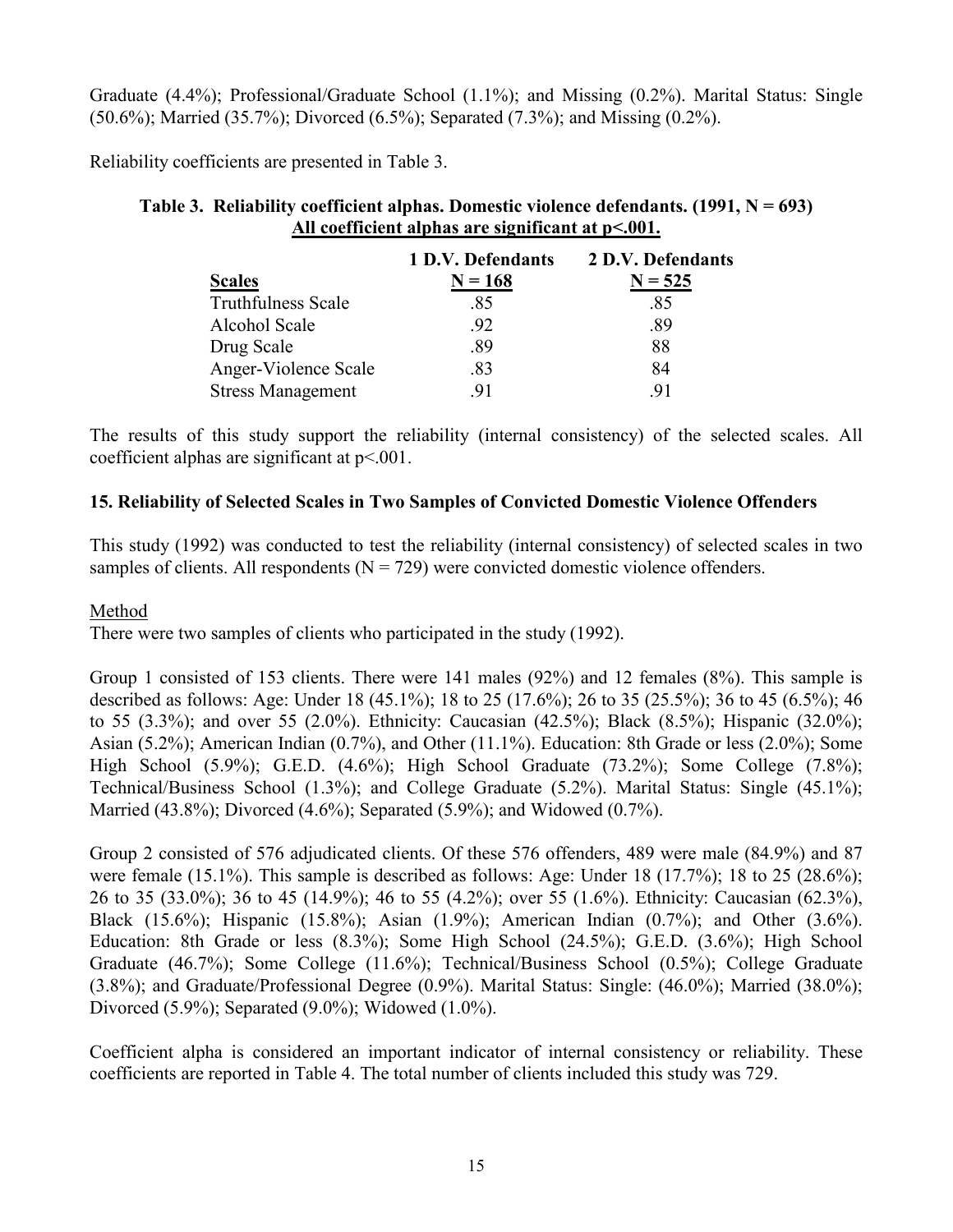| <b>Outreach Assessment</b> | 1 D.V. Offenders | 2. D.V. Offenders |
|----------------------------|------------------|-------------------|
| <b>Scales</b>              | $N = 153$        | $N = 576$         |
| <b>Truthfulness Scale</b>  | .85              | .86               |
| Alcohol Scale              | .93              | .92               |
| Drug Scale                 | .92              | .89               |
| Anger-Violence Scale       | .81              | .86               |
| <b>Stress Management</b>   | 90               | 92                |

#### **Table 4. Reliability coefficient alphas. (1992, N = 729) All coefficient alphas are significant at p<.001.**

The results of this study demonstrate the reliability (internal consistency) of the selected scales.

#### **16. Reliability of Selected Scales and Sex Differences in Violent Offenders**

Because sex differences were found in other assessment instruments, sex differences in selected scales were examined. For the most part, the clients that have been studied have been primarily male with only a very small percentage being female. The purpose of the present study was to test for sex differences in the different scales among clients.

There were two samples of clients included in the present study (1993), but because the two samples were from different regions of the United States, the databases were kept separate. There were a total of 269 clients included in the study.

#### Method

There were two samples of clients included in this study (1993). The group contained 152 clients and the second group contained 117 offenders. The demographic composition of group 1 was as follows: There were 152 offenders, 137 were male and 15 were female. Age: 16 to 25 (35.3%); 26 to 35 (35.3%); 36 to 45 (23.5%); 46 to 55 (3.8%); over 55 (2.0%). Ethnicity: Caucasian (56.2%); Black (42.5%); Hispanic (1.3%). Education: 8th Grade or less (6.5%); Some High School (26.8%); G.E.D. (4.6%); High School Graduate (35.9%); Some College (17.6%); College Graduate (5.9%); Graduate/Professional Degree (2.6%). Marital Status: Single (51.6%); Married (30.1%); Divorced (3.9%); Separated (13.7%); and Widowed (0.7%).

Group 2 consisted of 117 domestic violence diversion program participants, 87 (74%) were male and 30 (26%) were female. The demographic composition of this sample was as follows: Age: 18 to 25  $(25.6\%)$ ; 26 to 35 (48.7%); 36 to 45 (17.1%); 46 to 55 (6.8%); and over 55 (1.7%). Ethnicity: Caucasian (63.2%); Black (4.3%); Hispanic (27.4%); Asian (1.7%); American Indian (0.9%); and Other (2.6%). Education: 8th Grade or less (8.5%); Some High School (19.7%); G.E.D. (0.9%); High School Graduate (50.4%); Some College (16.2%); and College Graduate (4.3%). Marital Status: Single (29.1%); Married (46.2%); Divorced (11.1%); Separated (10.3%); and Widowed (3.4%).

Reliability coefficient alphas (internal consistency) for the two clients are reported in Table 5. There were a total of 269 offenders included in this study (1993).

The results in Table 5 support the internal consistency or reliability of the selected scales. These findings are in close agreement with previous reliability research.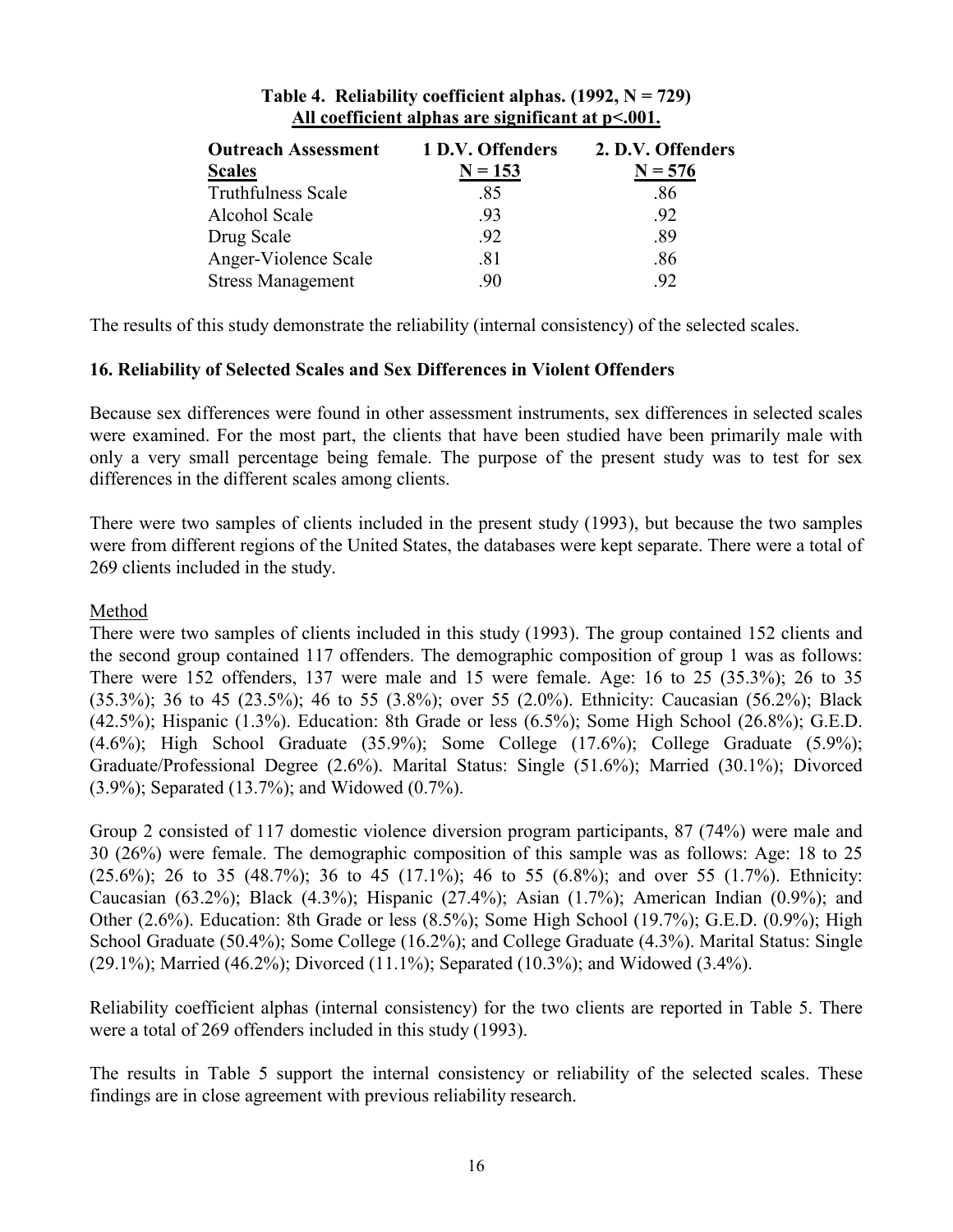|                           | 1 Offenders | 2 Offenders |
|---------------------------|-------------|-------------|
| <b>Scales</b>             | $N = 152$   | $N = 117$   |
| <b>Truthfulness Scale</b> | .86         | .85         |
| Alcohol Scale             | -91         | -91         |
| Drug Scale                | .90         | .88         |
| Anger-Violence Scale      | .85         | .85         |
| <b>Stress Management</b>  | .92         | -91         |

#### **Table 5. Reliability coefficient alphas in two samples of clients.**  All coefficient alpha are significant at  $p<.001$ . (1993,  $N = 269$ )

The results of Group 2 were used to identify sex differences. There were an insufficient number of females in Group 1. Even in Group 2 ( $N = 117$ ) the distributions for males and females were not equivalent, meaning that the variances of distributions were unequal (and not normally distributed). Because of this t-test comparisons could not be done and the sex differences were tested using the Wilcoxon signed-rank test. The Wilcoxon sign-rank test results indicated no statistically significant gender difference at the .05 level.

# **17. Validation of the Selected Scales Using Evaluator Ratings**

The present study (1993,  $N = 559$ ) was conducted to determine the relationship between experienced staff ratings and selected scales. Domestic violence diversion program staff screened program applicants for admission as part of their normal routine.

While evaluator rating studies tend to be adversely affected by inter-rater reliability, these studies can to provide sound validation when the measures to be rated are well defined. Evaluators were instructed to interview each client, administer and score the selected scales and review client's police reports.

After completing their screening procedure, staff were to rate each client. The evaluators were instructed to rate the applicants on scale correlate measures, i.e., truthfulness in interview, substance (alcohol and other drugs) abuse, aggressiveness, violence proneness, and Stress Management. These ratings were to be completed before scales were scored.

#### Results

The results of this study (1993) are presented in Table 6. The correlations between evaluator ratings and selected scales are significant with the exception of the Stress Management Scale.

# **Table 6. Product-moment correlations between staff ratings and selected scales. (1993, N = 559)**

|                           | Agreement           | <b>Significance</b> |
|---------------------------|---------------------|---------------------|
| <b>Scales</b>             | <b>Coefficients</b> | <b>Level</b>        |
| <b>Truthfulness Scale</b> | .10                 | P < .02             |
| Alcohol Scale             | .54                 | P < .01             |
| Drug Scale                | .50                 | P < .01             |
| Anger-Violence Scale      | .44                 | P < .01             |
| <b>Stress Management</b>  | 03                  | P < .57             |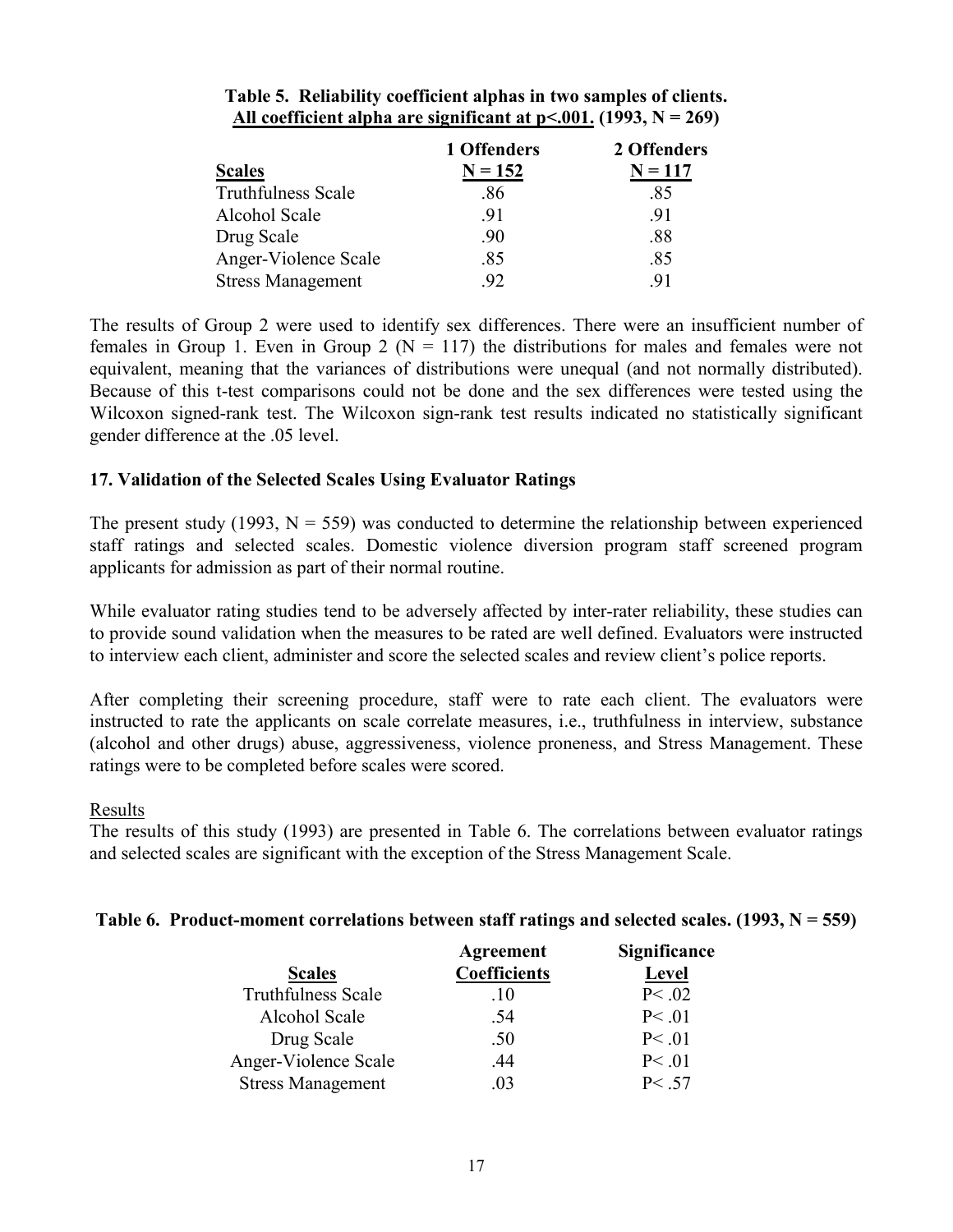Scale scores were available after approximately 30 to 35 minutes of testing time. The agreement between staff ratings and scale scores were highly significant. The less significant correlation between Truthfulness Scale scores and staff ratings of client truthfulness ratings is to be expected. The literature consistently notes that individuals tend to under-report their problems when evaluated for referral.

The non-significant correlation between the Stress Management Scale and evaluator ratings is in marked contrast to the Stress Management Scale's high concurrent validity with clinical and chemical dependency client populations. In post-study interviews, most staff reported that they did not score the scales until later that day or the next day. In other words, scale score results were, in most cases, unavailable at the time of staff ratings. When the Stress Management Scale is compared to other objective instruments designed to measure stress or anxiety, highly significant correlations are demonstrated.

These results support the validity of the selected scales. Domestic violence evaluator ratings of clients were significantly correlated with scale scores. All scales but the Stress Management Scale were highly correlated with evaluator ratings. The highest correlation coefficients were found with the Alcohol, Drug and Anger-Violence Scales. These measures are well defined and evaluator ratings of these scales were in close agreement with the selected scales. These results provide validation evidence for the Outreach Assessment as an accurate instrument for client assessment.

# **18. Replication of a Scale Validation Study Using Evaluator Ratings**

A study (1993) was conducted to replicate an earlier study (cited above) that investigated the relationship between selected scales and staff ratings. It was decided that the earlier study may have been affected by differences in evaluator procedures during the study. Not all evaluators consistently followed the study procedures as instructed.

For clarity, staff were instructed to rate each defendant after they interviewed the applicant, reviewed their TII results and read the police report. Defendants were being screened for admission into a violence-related diversion program. The scales was administered as part of the intake procedure, but scored after all staff ratings were completed.

The results of this study are presented in Table 7. All product-moment correlations demonstrated significant relationships between experienced staff ratings and selected scale scores.

#### **Table 7. Product-moment correlations between staff ratings and selected scales. (1993, N = 1350) All correlations are significant at p<.01.**

| <b>Outreach Assessment</b><br><b>Scales</b> | Agreement<br>Coefficients |
|---------------------------------------------|---------------------------|
| <b>Truthfulness Scale</b>                   | .34                       |
| Alcohol Scale                               | .53                       |
| Drug Scale                                  | .47                       |
| Anger-Violence Scale                        | .43                       |
| <b>Stress Management</b>                    | 38                        |

The correlations between staff ratings and the Alcohol, Drug and Anger-Violence Scales were in close agreement to those found in the earlier study. However, the correlations with the Truthfulness and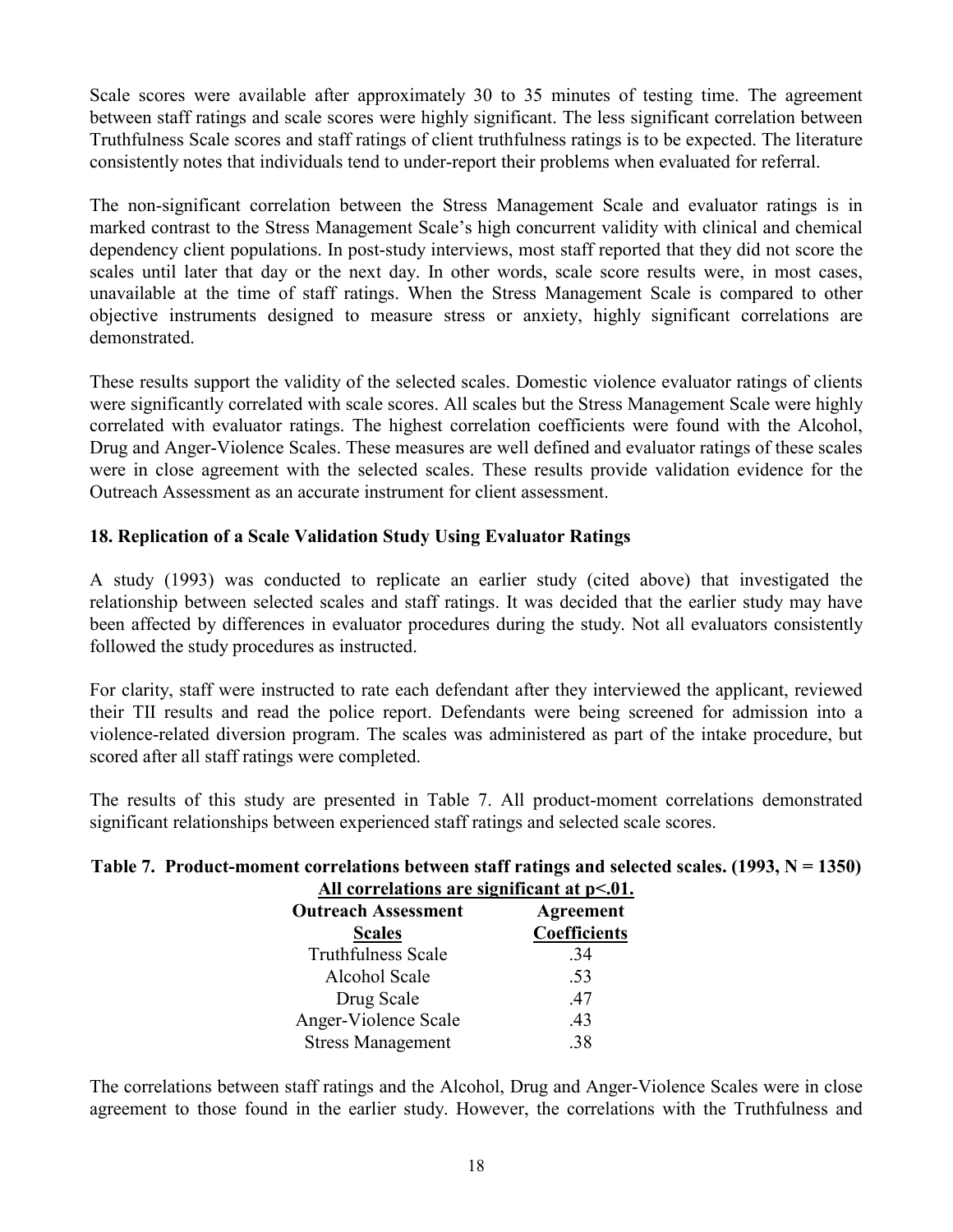Stress Management scales are much higher than previously found. Apparently, evaluators were more consistent in following study procedures and the ratings were based on all available information.

Staff completed this normal assessment procedure, including reviewing scale score results, prior to completing their defendant ratings. These agreement coefficients are all significant, in predicted directions and impressive.

# **19. A Study of Reliability of Selected Scales in Domestic Violence Defendants**

This study (1994) tested the reliability of the Outreach Assessment in a sample of domestic violence defendants.

# Method

There were 255 domestic violence defendants included in the present study. There were 237 males (92.9%) and 18 females (7.1%). The demographic composition of the defendants was as follows: Age: 16 to 25 (29.4%); 26 to 35 (43.9%); 36 to 45 (19.2%); 46 to 55 (5.5%); 56 to 65 (2.0%). Ethnicity: Caucasian (51.4%); Black (47.8%), Hispanic (0.4%); American Indian (0.4%). Education: 8th Grade or less (3.9%); Some High School (33.7%); G.E.D. (6.7%); High School Graduate (38.0%); Some College (14.1%); Technical/Business School (0.4%); College Graduate (14.1%); and Professional/ Graduate School (0.8%). Marital Status: Single (47.1%); Married (39.2%); Divorced (7.1%); and Separated  $(6.7\%)$ .

Reliability coefficient alphas are presented in Table 8.

#### **Table 8. Reliability coefficient alphas. Domestic violence defendants. (1994, N = 255) All coefficient alphas are significant at p<.001.**

|                           | Coefficient |
|---------------------------|-------------|
| <b>Scales</b>             | Alpha       |
| <b>Truthfulness Scale</b> | -87         |
| Alcohol Scale             | -92         |
| Drug Scale                | -88         |
| Anger-Violence Scale      | -87         |
| <b>Stress Management</b>  | -90         |

This study supports the reliability (internal consistency) of the selected scales. All scales have highly significant reliability coefficient alphas.

# **20. Reliability of Selected Scales in Two Samples of Offenders**

Two samples of offenders were included in the present study (1995) to further investigate reliability in different samples and assessment milieu. The groups of offenders represented two different geographical areas of the country in similar domestic violence evaluation programs. The purpose of the present study (1995) was to investigate reliability of the selected scales across different offender samples. People often develop firm masculine or feminine identifications that contribute to consistent "sex differences" or gender differences on psychometric tests. Outreach Assessment is a risk assessment instrument that measures risk from a variety of perspectives, notably, risk of alcohol and drug abuse, violence, control and mental health. If sex differences exist in these areas then male and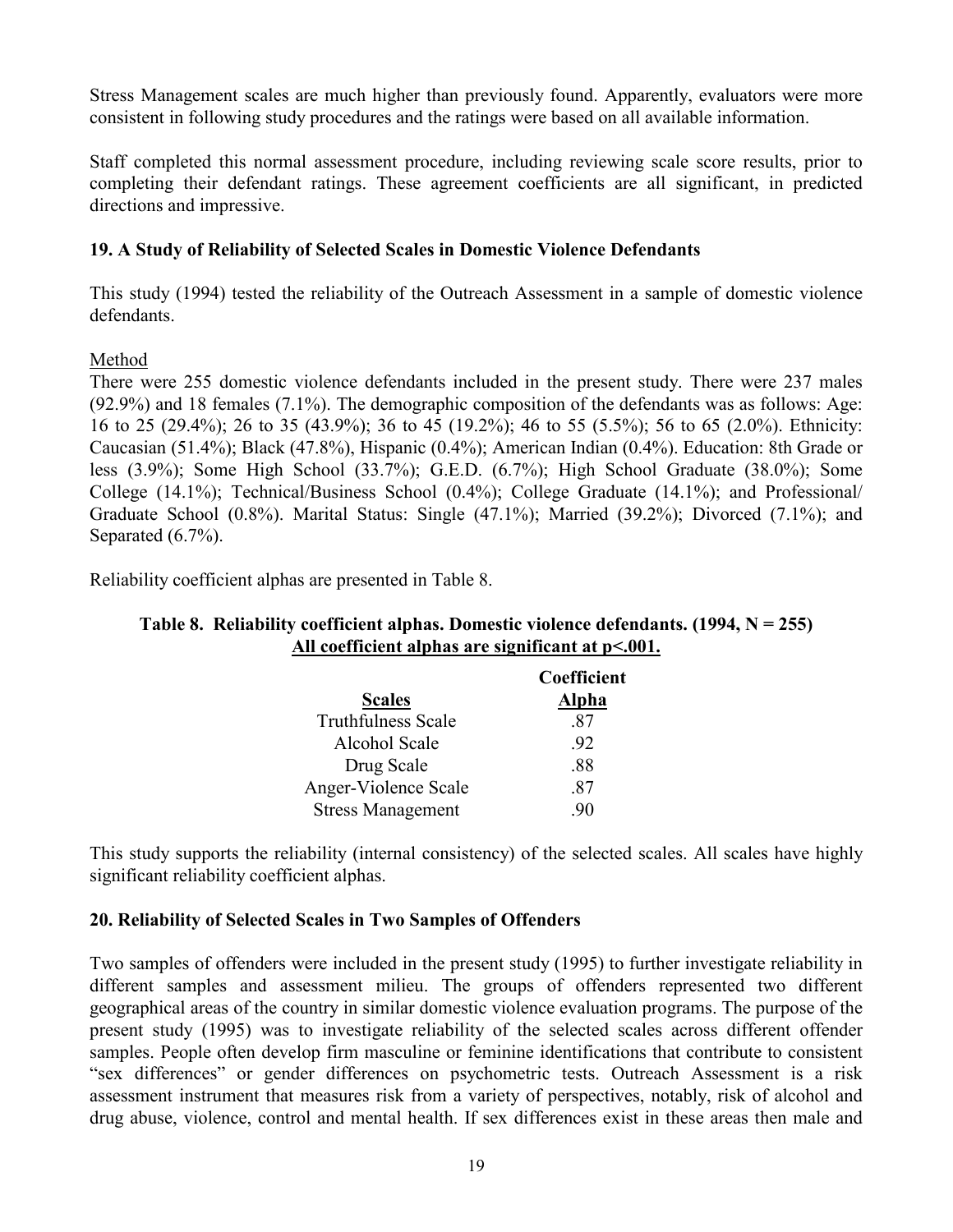female respondents are likely to score differently on these scales. This study also investigated sex differences in selected scales in one of the samples included in the study.

# Method

The selected scales were administered to two different samples of offenders. The total number of offenders involved in the study (1995) was 1,821. Group 1 consisted of 611 offenders. There were 530 (86.7%) males and 81 (13.3%) females. The demographic composition of this sample is described as follows: Age: 16 to 20 (10.4%); 21 to 30 (44.9%); 31 to 40 (31.6%); 41 to 50 (10.5%) and 51 to 65 (2.7%). Ethnicity: Caucasian (41.6%); Black (57.0%); Hispanic (1.0%); Asian (0.3%); American Indian  $(0\%)$  and Other  $(0.2\%)$ . Education: 8th Grade or less  $(3.3\%)$ ; Some High School  $(29.2\%)$ ; G.E.D. (4.8%); High School Graduate (51.8%); Some College (6.7%); Technical/ Business School (0.7%); College Graduate (3.1%) and Professional/Graduate School (0.5%). Marital Status: Single (48.6%); Married (38.1%); Divorced (8.0%); and Separated (5.2%).

Group 2 consisted of 1,210 domestic violence defendants (1,074 males and 136 females). The demographic composition of this sample is as follows: Age 19 and under (6.2%); 20 to 29 (42.6%); 30 to 39 (34.8%); 40 to 49 (12.8%); 50 to 59 (2.7%); 60 and older (0.8%). Ethnicity: Caucasian (50.2%); Black (42.7%); Hispanic (5.2%); Asian (0.3%); American Indian (0.6%); and Other (0.7%). Education: 8th Grade or less (5%); Some High School (30%); G.E.D. (62%); High School Graduate (44.4%); Some College (9.3%); Technical/Business School (0.9%); College Graduate (3.3%); Professional/ Graduate School (0.5%). Marital Status: Single (44.5%); Married (38.9%); Divorced (8.8%) and Separated  $(1.8\%)$ .

Reliability coefficient alphas are presented in Table 9.

| <b>Outreach Assessment</b> | 1 Offenders | 2 Offenders |
|----------------------------|-------------|-------------|
| <b>Scale</b>               | $N = 611$   | $N = 1,210$ |
| <b>Truthfulness Scale</b>  | -87         | .87         |
| Alcohol Scale              | .91         | .90         |
| Drug Scale                 | .89         | .88         |
| Anger-Violence Scale       | .87         | .88         |
| <b>Stress Management</b>   | 92          | .93         |

# **Table 9. Reliability coefficient alphas. Two sample of offenders.**  All coefficient alphas are significant at  $p<.001$ . (1995, Total N = 1,821)

This study strongly supports the reliability (internal consistency) of the selected scales. All coefficient alphas were statistically significant at  $p<.001$ .

Sex differences were investigated using offenders in Group 2. T-tests were calculated for the selected scales to evaluate possible gender differences. These results are presented in Table 10. Significant sex differences were found on three scales, i.e., Alcohol Scale, Drug Scale and the Anger-Violence Scale. Significant sex differences were not observed in terms of the Truthfulness Scale or Stress Management Scale.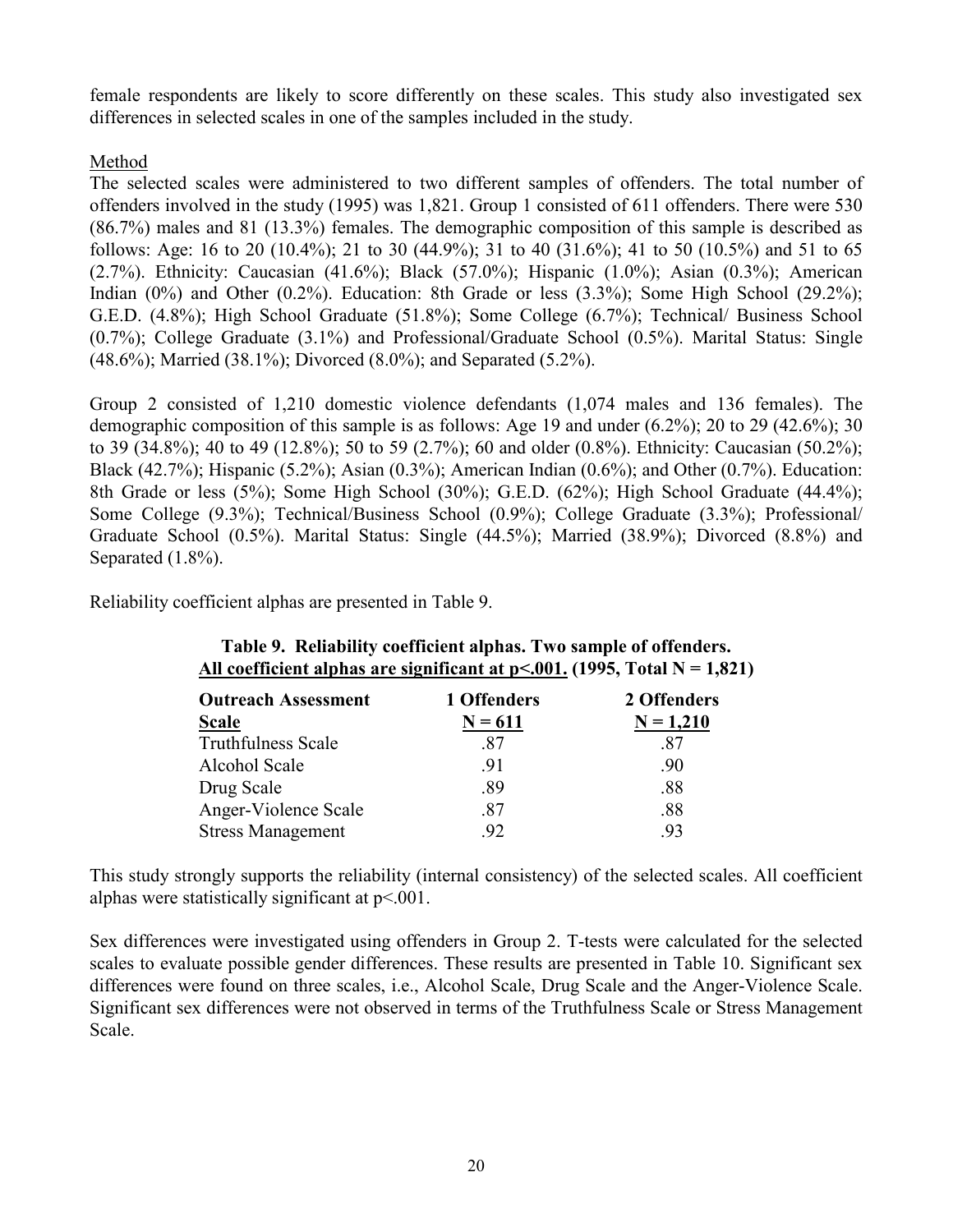# **Table 10. Sex differences in group 2 offenders. (1995, N = 1,210)**

| <b>Outreach Assessment</b> | <b>Males</b>     | <b>Females</b> |                | Significance |
|----------------------------|------------------|----------------|----------------|--------------|
| <b>Scales</b>              | Mean $(N=1,074)$ | Mean $(N=136)$ | <b>T</b> value | Level        |
| Alcohol Scale              | 8.27             | 6.20           | 3.23           | p<.001       |
| Drug Scale                 | 5.62             | 4 17           | 2.74           | $p = 0.006$  |
| Anger-Violence Scale       | 8.22             | 7.27           | 1.99           | $p = 0.047$  |

Based on this research, gender specific norms (or separate male and female scoring procedures) have been established in the scoring procedure for men and women on the Alcohol Scale, Drug Scale and Anger-Violence Scale. In general, males tend to make more straightforward admissions on these items then females. Gender and other demographic-related differences will continue to be explored in subsequent research.

# **21. Outreach Assessment Reliability Study in Four Samples of Clients**

Four client samples were included in the present study (1999) to further investigate scale reliability in different offender samples. The groups represented domestic violence defendants from different geographical areas of the country, but the offender assessment programs were similar. The purpose of the present study (1999) was to investigate reliability of the Outreach Assessment in different client samples.

# Method

The Outreach Assessment was administered to four groups of clients. There were a total of 841 offenders included in this study (1999). **Group 1** consisted of 306 clients. This sample included 267 (87.3%) males and 39 (12.7%) females. The demographic composition of Group 1 is as follows: Age: 16 to 20 years (3.9%), 21 to 25 (19.6%), 26 to 30 (24.5%), 31 to 35 (20.6%), 36 to 40 (18.3%), 41 to 45 (7.8%); 46 to 50 (3.9%), 51 to 55 (1.0%), and over 60 (0.3%). Ethnicity: Caucasian (70.9%), Black (22.2%), Hispanic (3.6%), Asian (1.3%), and Native American (2.0%). Education: 8th grade or less (2.0%), Some High School (22.9%), G.E.D. (13.4%), High School Graduate (37.6%), Some College (19.3%), College Graduate (1.6%), Technical/Business School (2.9%), and Professional/Graduate School (0.3%). Marital Status: Single (39.9%), Married (30.4%), Divorced (17.6%), Separated (11.8%), and Widowed (0.3%).

**Group 2** consisted of 287 clients. There were 255 males (88.9%) and 32 females (11.1%). The demographic composition of this sample is as follows: Age: 16 to 20 years (6.3%), 21 to 25 (19.7%), 26 to 30 (28.5%), 31 to 35 (64; 22.5%), 36 to 40 (38; 13.4%), 41 to 45 (16; 5.6%), 46 to 50 (8; 2.8%) and 51 to 55 (1.1%). Ethnicity: Caucasian (72.8%), Black (20.9%), Hispanic (3.8%), Asian (0%), American Indian (1.7%) and Other (0.7%). Education: 8th grade or less (1.8%), Some High School (19.4%), G.E.D. (11.7%), High School Graduate (40.6%), Some College (16.6%), College Graduates (5.3%), Technical/Business School (2.5%) and Professional/Graduate School (2.1%). Marital Status: Single (65.1%), Married (17.2%), Divorced (12.6%), Separated (4.5%) and Widowed (0.7%).

**Group 3** consisted of 95 clients. There were 78 males (82.1%) and 17 females (17.9%). The demographic composition of this sample is as follows: Ethnicity: Caucasian (84.2%), Black (1.1%), Hispanic (11.6%), Asian (1.1%), and Other (2.1%). Education: 8th grade or less (4.2%), Some High School (20.0%), G.E.D. (11.6%), High School Graduate (36.8%), Some College (11.6%), Technical/Business School (6.3%), College Graduates (5.3%), and Professional/Graduate School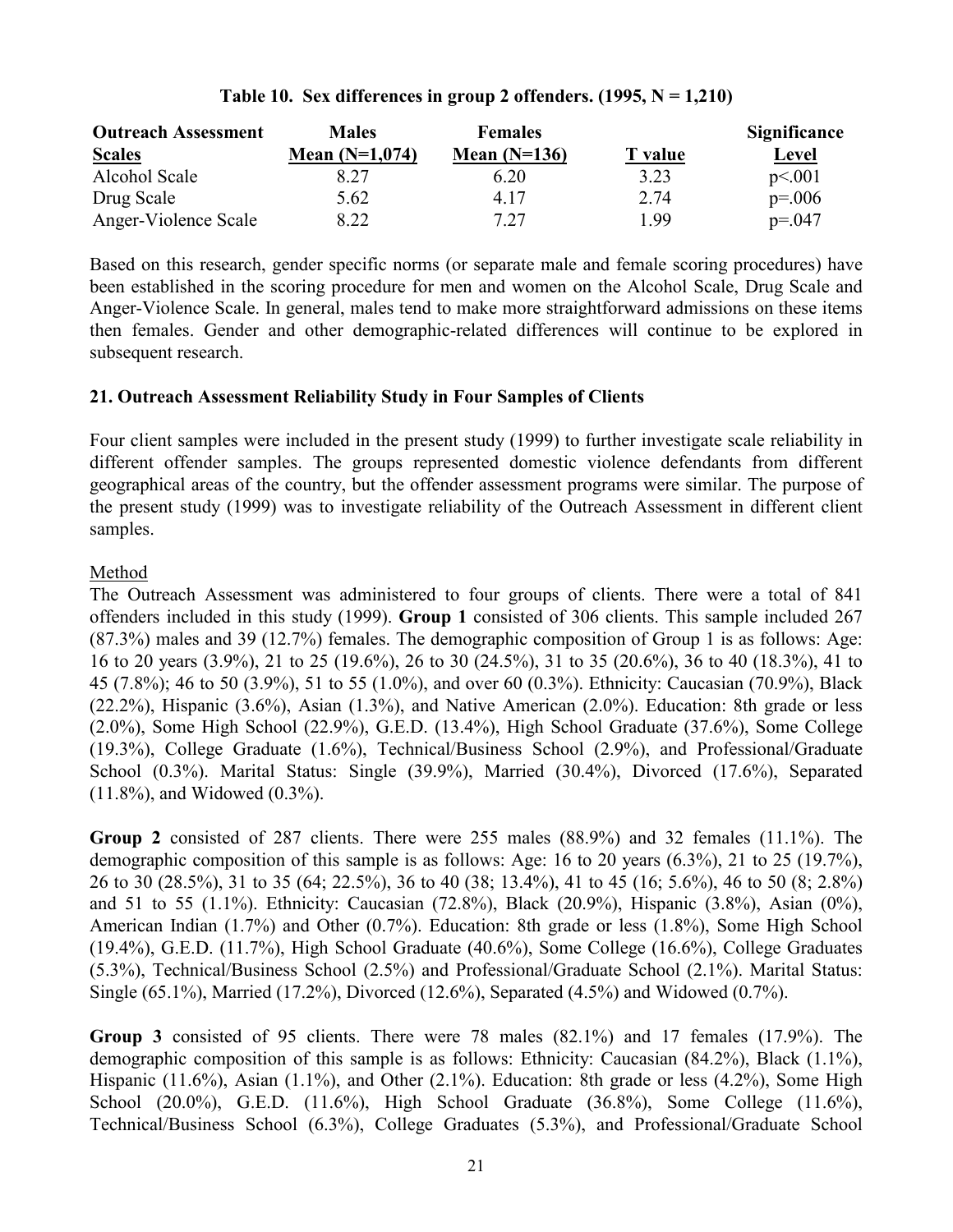(4.2%). Marital Status: Single (16.8%), Married (42.1%), Divorced (17.9%), Separated (22.1%), and Widowed (1.1%).

**Group 4** consisted of 153 adjudicated clients. This sample contained 147 (96.1%) males and 6 (3.9%) females. The demographic composition of this sample is as follows: Age: 19 years and younger (2.6%), 20 to 29 years (45.1%), 30 to 39 years (36.5%), 40 to 49 years (11.8%) and 50 to 59 years (3.9%). Ethnicity: Caucasian (47.7%), Black (47.1%), Hispanic (1.3%), Native American (0.7%) and Other (3.3%). Education: 8th grade or less (1.3%), Some High School (35.3%), G.E.D. (3.9%), High School Graduates (45.8%), Some College (9.8%), College Graduate (3.3%) and Professional/Graduate School (0.7%). Marital Status: Single (52.9%), Married (33.3%), Divorced (9.2%), Separated (3.9%) and Widowed (0.7%).

Reliability coefficient alphas are presented in Table 11. The total number of clients included in the study was 841.

|                          | Table 11. Reliability coefficient alphas. 841 clients (1999) |                                                      |          |                       |
|--------------------------|--------------------------------------------------------------|------------------------------------------------------|----------|-----------------------|
|                          |                                                              | All coefficient alphas are significant at $p<.001$ . |          |                       |
|                          |                                                              | 1 DV Offenders 2 DV Offenders 3 DV Offenders         |          | <b>4 DV Offenders</b> |
| <b>Scale</b>             | $N = 306$                                                    | $N = 287$                                            | $N = 95$ | $N = 153$             |
| Truthfulness             | .85                                                          | .87                                                  | .86      | .89                   |
| Alcohol Scale            | .93                                                          | .93                                                  | .94      | .89                   |
| Drug Scale               | .88                                                          | .87                                                  | .92      | .91                   |
| Anger-Violence Scale     | .85                                                          | .87                                                  | .90      | .85                   |
| <b>Stress Management</b> | .92                                                          | .90                                                  | .92      | .91                   |

These results support the internal consistency (reliability) of the selected scales. All coefficient alphas are significant at  $p<.001$ . The selected scales are demonstrated to be a reliable domestic violence offender assessment instrument in different offender samples.

# **22. Reliability of the Selected Scales in Large Samples of Clients**

In 2000, two large client assessment programs were added to the database. A study (2000) was conducted to determine the reliability of the selected scales in these two new probationer samples. **The first group contained 1,209 clients.** There were 1,074 males (88.8%) and 135 females (11.2%). The demographic composition of this group is as follows: Age: Under 19 (6.2%), 20 to 29 (42.6%), 30 to 39 (34.9%), 40 to 49 (12.8%), 50 to 59 (2.7%), 60 and over (0.7%). Education: 8th grade or less (5.1%), Some High School (30.1%), G.E.D. (6.2%), High School Graduate (44.6%), Some College (9.3%), Technical/Business School (0.9%), College Graduate (3.3%), Professional/Graduate School (0.4%). Ethnicity: Caucasian (50.4%), Black (42.9%), Hispanic (5.2%), Asian (0.3%), Native American (0.6%), and Other (0.6%). Marital Status: Single (44.6%), Married (39.0%), Divorced (8.9%), and Separated (7.5%).

**Group 2 consisted of 1,478 clients.** The demographic composition of this group is as follows: Males (1,283; 86.8%); Females (195; 13.2%). Age: 19 years and younger (7.6%), 20 to 29 years (40.0%), 30 to 39 years (36.0%), 40 to 49 years (12.8%), 50 to 59 years (2.8%), 60 and over (0.8%). Ethnicity: Caucasian (35.1%), Black (62.7%), Hispanic (1.4%), Asian (0.3%), Native American (0.3%), and Other (0.2%). Education: 8th grade or less (5.8%), Some High School (36.0%), G.E.D. (4.1%), High School Graduates (39.0%), Some College (12.1%), Technical/Business School (0.7%), College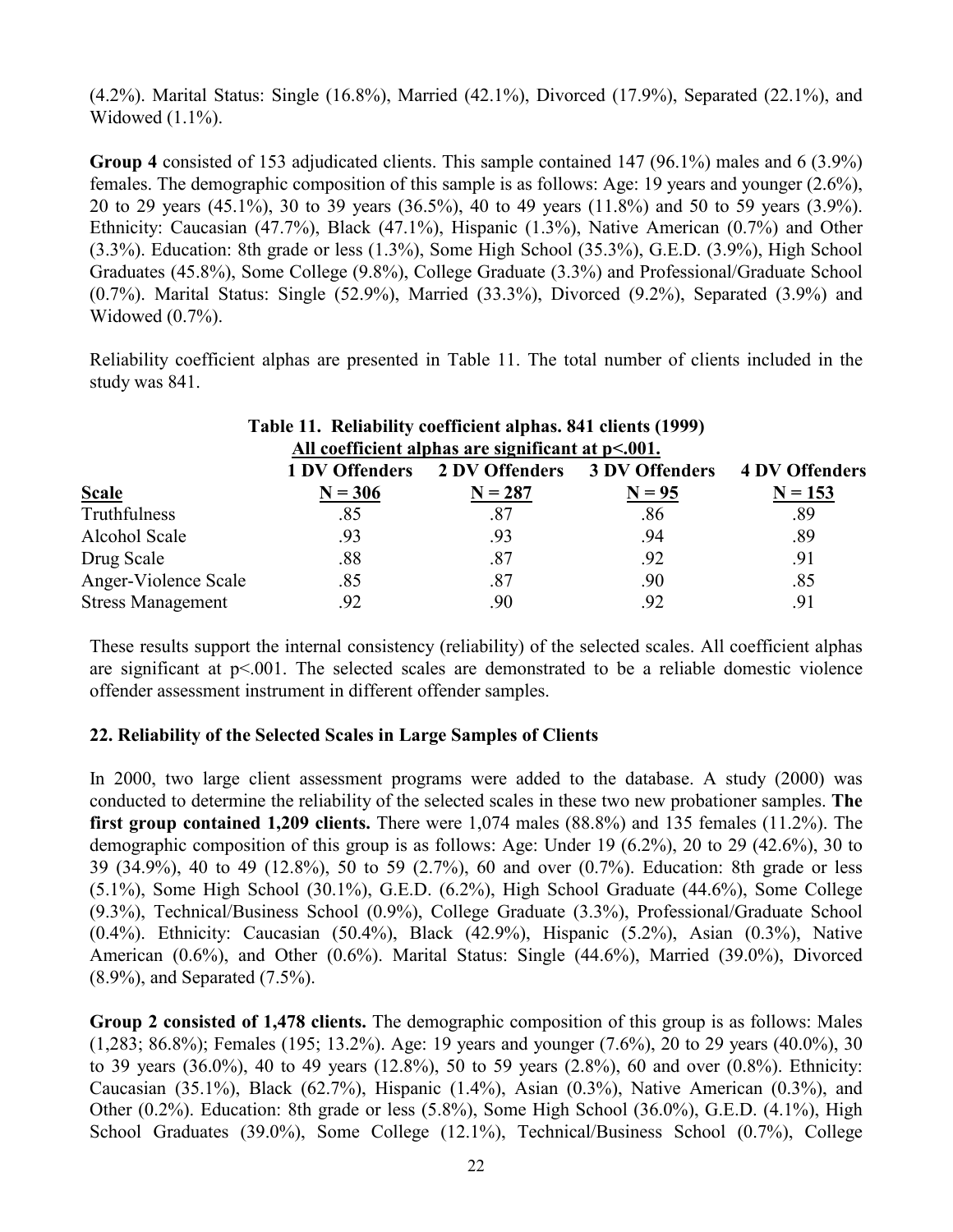Graduates (2.2%), Professional/Graduate School (0.2%). Marital Status: Single (46.8%), Married (35.1%), Divorced (10.2%), Separated (7.6%), and Widowed (0.2%).

Reliability coefficient alphas are presented in Table 12. There were a total of 2,687 clients included in the study.

|                           | 1 D.V. Offenders | 2 D.V. Offenders |
|---------------------------|------------------|------------------|
| <b>Scale</b>              | $N = 1,209$      | $N = 1,478$      |
| <b>Truthfulness Scale</b> | .85              | .86              |
| Alcohol Scale             | .89              | .88              |
| Drug Scale                | .86              | .85              |
| Anger-Violence Scale      | .86              | .85              |
| <b>Stress Management</b>  | 92               | 90               |

**Table 12. Reliability coefficient alphas. N = 2,687 clients (2000). All coefficient alphas are significant at p<.001.**

These results support the internal consistency of the selected scales. Reliability refers to consistency of results regardless of who uses the instrument.

This study (2000, N=1,478) supports the reliability (internal consistency) of the selected scales.

# **23. Validity, Reliability and Accuracy of the Selected Scales**

This study (2001) was conducted to test the validity, reliability and accuracy of the selected scales. Two statistical procedures were used in the present study to test the validity of scales. The first procedure involved t-test comparisons between first offenders and multiple offenders (discriminant validity) and the second procedure involved statistical decision-making (predictive validity). For the *t*test comparisons, a first offender was defined as an offender who did not have a prior arrest and a multiple offender was defined as an offender who had one or more prior arrests. Several discriminant validity tests were conducted. Number of alcohol arrests was used to define first offenders and multiple offenders to test the Alcohol Scale. Similarly, number of drug arrests was used for the Drug Scale. Self-reported 'total number of arrests' was used to categorize offenders for other scale analyses. Because risk is often defined in terms of severity of problem behavior it is expected that multiple offenders would score significantly higher on the different scales than first offenders. This was an empirical question that was tested in the present study.

In assessment, a measurement can be considered a prediction. For example, the Alcohol Scale is a measure of alcohol abuse or severity of abuse. Alcohol Scale scores would predict if an individual has an alcohol problem. A benchmark that can be used for the existence of an alcohol problem is treatment. If an individual has been in alcohol treatment then the individual is known to have had an alcohol problem. Therefore, the Alcohol Scale should predict if an individual has been in treatment.

Statistical decision-making is closely related to predictive validity of a test. The quality of statistical decision-making and test validity are both assessed by the accuracy with which the test (Alcohol Scale) classifies *known* cases (treatment). In the present study predictive validity was evaluated in the selected scales by using contingency tables defined by scale scores and either treatment or desire for treatment.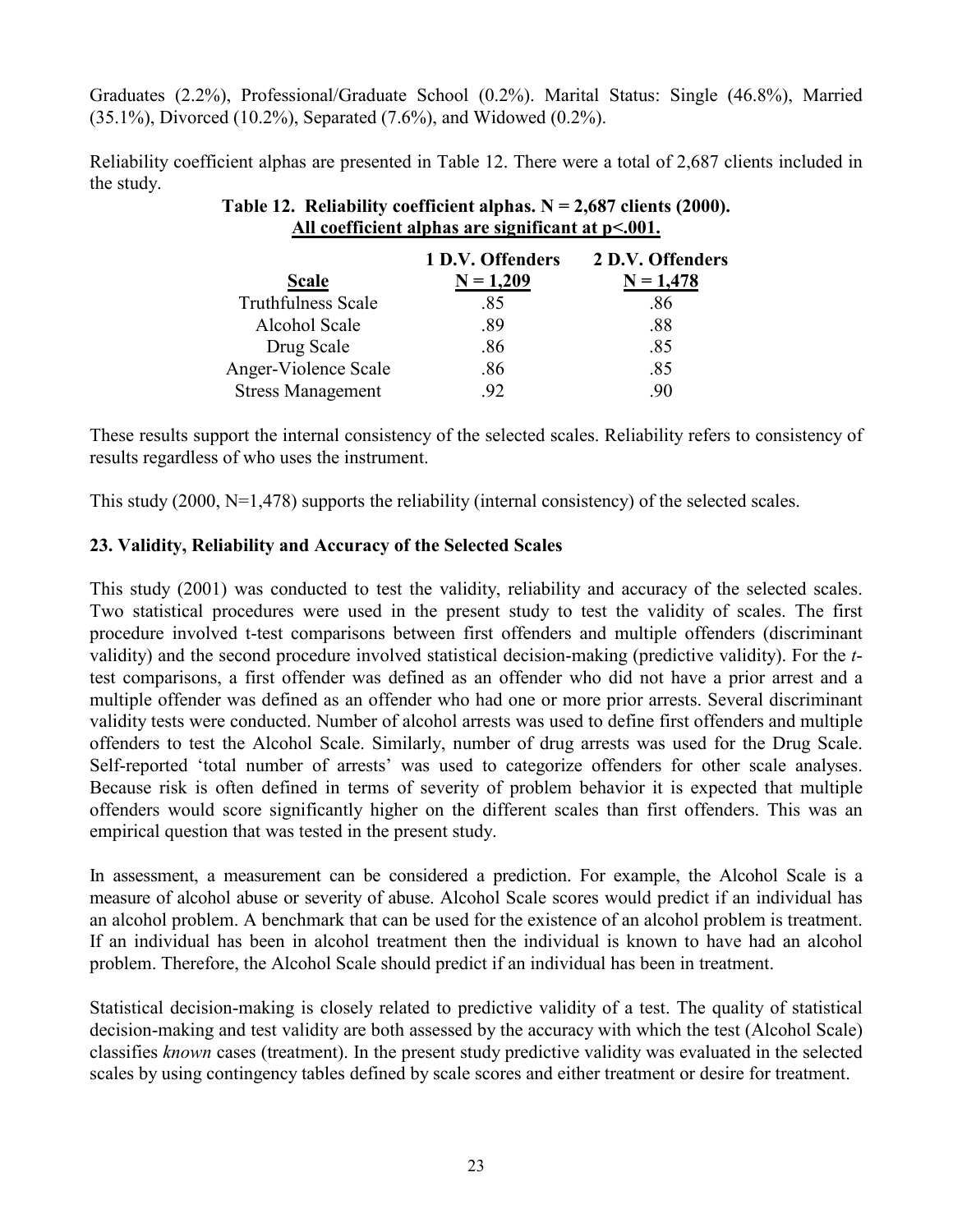Risk range percentile scores are calculated for each selected scale. These risk range percentile scores are derived from scoring equations based on responses to scale items, Truth-Corrections and prior criminal history information. These scores are then converted to percentile scores. There are four risk range categories: **Low Risk** (zero to 39th percentile), **Medium Risk** (40 to 69th percentile), **Problem Risk** (70 to 89th percentile) and **Severe Problem or Maximum Risk** (90 to 100th percentile). Risk range percentile scores represent degree of severity.

Analysis of the accuracy of risk range percentile scores involves comparing the risk range percentile scores obtained from client test results to the predicted risk range percentages as defined above. The percentages of clients expected to fall into each risk range is the following: Low Risk **(39%)**, Medium Risk **(30%)**, Problem Risk **(20%)** and Severe Problem or Maximum Risk **(11%)**. The actual percentage of probationers falling in each of the four risk ranges, based on their risk range percentile scores, was compared to these predicted percentages.

#### Method

There were three client samples used in the study. The total number of participants was 5,122. **Group 1 consisted of 604 offenders.** There were 521 males (86.3%) and 83 females (13.7%). The demographic composition of this sample is as follows: Age: 19 and under (4%), 20 - 29 (34.3%), 30 - 39 (38.2%), 40 - 49 (16.6%), 50 - 59 (5%) and 60 and over (2%). Ethnicity: Caucasian (60.9%), Black (21.7%), Hispanic (15.9%), Asian (0.2%), Native American (0.5%) and Other (0.8%). Education: 8th grade or less (11.1%), Some High School (3.3%), G.E.D. (5%), High School graduate (37.6%), Some college (10.9%), Technical/Business school (0.5%), College graduate (2.3%) and Professional/Graduate school (0.2%). Marital Status: Single (47%), Married (33.8%), Divorced (12.3%), Separated (6.6%) and Widowed (0.2%).

**Group 2 consisted of 1,239 offenders.** There were 1,068 males (86.2%) and 171 females (13.8%). The demographic composition of this sample is as follows: Age: 19 and under (5%), 20 - 29 (36.7%), 30 - 39 (39.9%), 40 - 49 (14.9%), 50 - 59 (2.9%) and 60 and over (0.6%). Ethnicity: Caucasian (48.8%), Black (47.2%), Hispanic (2.7%), Asian (0.4%), Native American (0.3%) and Other (0.7%). Education: 8th grade or less (8%), Some High School (29.1%), G.E.D. (4%), High School graduate (42.3%), Some college (13%), Technical/Business school (0.2%), College graduate (3.3%) and Professional/Graduate school (0.1%). Marital Status: Single (43.1%), Married (39.9%), Divorced  $(10.8\%)$ , Separated  $(6\%)$  and Widowed  $(0.3\%)$ .

**Group 3 consisted of 3,279 offenders.** There were 2,786 males (85%) and 493 females (15%). The demographic composition of this sample is as follows: Age: 19 and under (5.4%), 20 - 29 (36.2%), 30 - 39 (37.8%), 40 - 49 (16.2%), 50 - 59 (3.5%) and 60 and over (0.9%). Ethnicity: Caucasian (70.7%), Black (7.9%), Hispanic (13.6%), Asian (1%), Native American (2.6%) and Other (4.1%). Education: 8th grade or less (4.8%), Some High School (27.7%), G.E.D. (7.1%), High School graduate (39.8%), Some college (14.4%), Technical/Business school (2%), College graduate (3.5%) and Professional/Graduate school (0.6%). Marital Status: Single (39%), Married (40.2%), Divorced (13.2%), Separated (7.2%) and Widowed (0.4%).

Reliability coefficient alphas for the three groups are presented in Table 13. There were a total of 5,122 offenders included in the study (2001).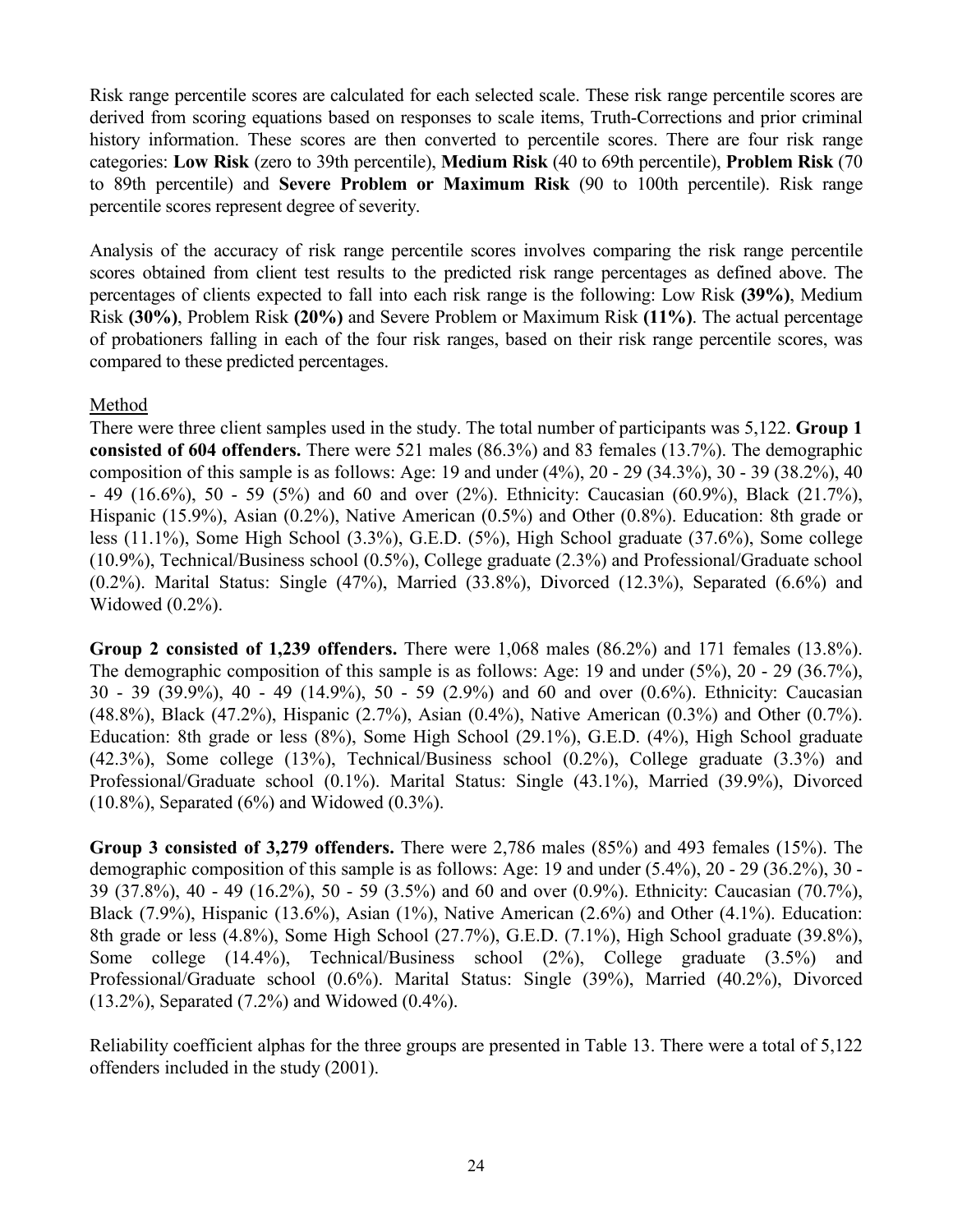#### **Table 13. Reliability coefficient alphas in three adult offender samples. (2001, Total N=5,122) All coefficient alphas are significant at p<.001.**

|                           | 1 Offenders | 2 Offenders | 3 Offenders |
|---------------------------|-------------|-------------|-------------|
| Scale                     | $N = 604$   | $N = 1,239$ | $N = 3,279$ |
| <b>Truthfulness Scale</b> | .87         | .88         | .88         |
| Alcohol Scale             | .94         | .93         | .94         |
| Drug Scale                | .91         | .90         | 92          |
| Anger-Violence Scale      | .89         | .89         | .90         |
| <b>Stress Management</b>  | 93          | 92          | 93          |

These results support the reliability of the selected scales. All coefficient alphas were significant at p<.001. All coefficient alphas for selected scales are very highly significant.

T-tests were calculated for the five scales to assess possible sex differences in the three offender groups. These results are presented in Table 14.

**Table 14. T-test comparisons of sex differences. (2001)** 

| Table 14. T-iest comparisons of sex unfertiles. (2001)<br><b>Offender Sex Differences (Total N = 5,122)</b> |                                 |                            |                            |  |  |
|-------------------------------------------------------------------------------------------------------------|---------------------------------|----------------------------|----------------------------|--|--|
| <b>SCALE</b>                                                                                                | Group 1<br><b>604 Offenders</b> | Group 2<br>1,239 Offenders | Group 3<br>3,279 Offenders |  |  |
| <b>Truthfulness Scale</b>                                                                                   | n.s.                            | n.s.                       | n.s.                       |  |  |
| Alcohol Scale                                                                                               | $t=3.83, p<.001$                | $t=3.13$ , $p=.002$        | $t=6.11, p<.001$           |  |  |
| Drug Scale                                                                                                  | n.s.                            | n.s.                       | $t=3.12$ , $p=.002$        |  |  |
| Anger-Violence Scale                                                                                        | $t=4.80, p<.001$                | $t=2.83$ , $p=.005$        | $t=10.96$ , $p<.001$       |  |  |
| <b>Stress Management</b>                                                                                    | n.S.                            | $t=3.16$ , $p=.002$        | n.S.                       |  |  |

Significant sex differences were demonstrated on two of the scales, i.e., Alcohol and Violence, in all groups. Significant sex differences were found on the Stress Management Scale in Group 2. Significant sex differences were found on the Drug Scale in Group 3. Based on this (2001) study, gender-specific norms have been established in the computerized scoring software for men and women on the Alcohol, Violence, Drug and Stress Management scales. This is an example of the value of ongoing Outreach Assessment research. With more accurate and fair measures, assessment personnel can be more confident in their assessment-related decisions.

The risk range percentile scores for Group 3 are presented in Table 15.

#### **Table 15. Risk Range Percentile Scores for Group 3, N = 3,279 offenders.**

| <b>Risk</b><br>Range | Truthful-<br><u>ness</u> | Alcohol | Drug | Violence | <b>Stress</b><br>Coping | Predicted |
|----------------------|--------------------------|---------|------|----------|-------------------------|-----------|
| Low                  | 391                      | 41.8    | 37.6 | 38.3     | 39.2                    | 39%       |
| Medium               | 31.4                     | 27.9    | 30.9 | 30.3     | 29.7                    | 30%       |
| Problem              | 18.2                     | 19.4    | 20.8 | 20.2     | 20.0                    | 20%       |
| Maximum              | 113                      | 109     | 10 7 | 112      | 11 1                    | $11\%$    |

These results show that obtained risk range percentile scores closely approximated the predicted risk range percentile scores.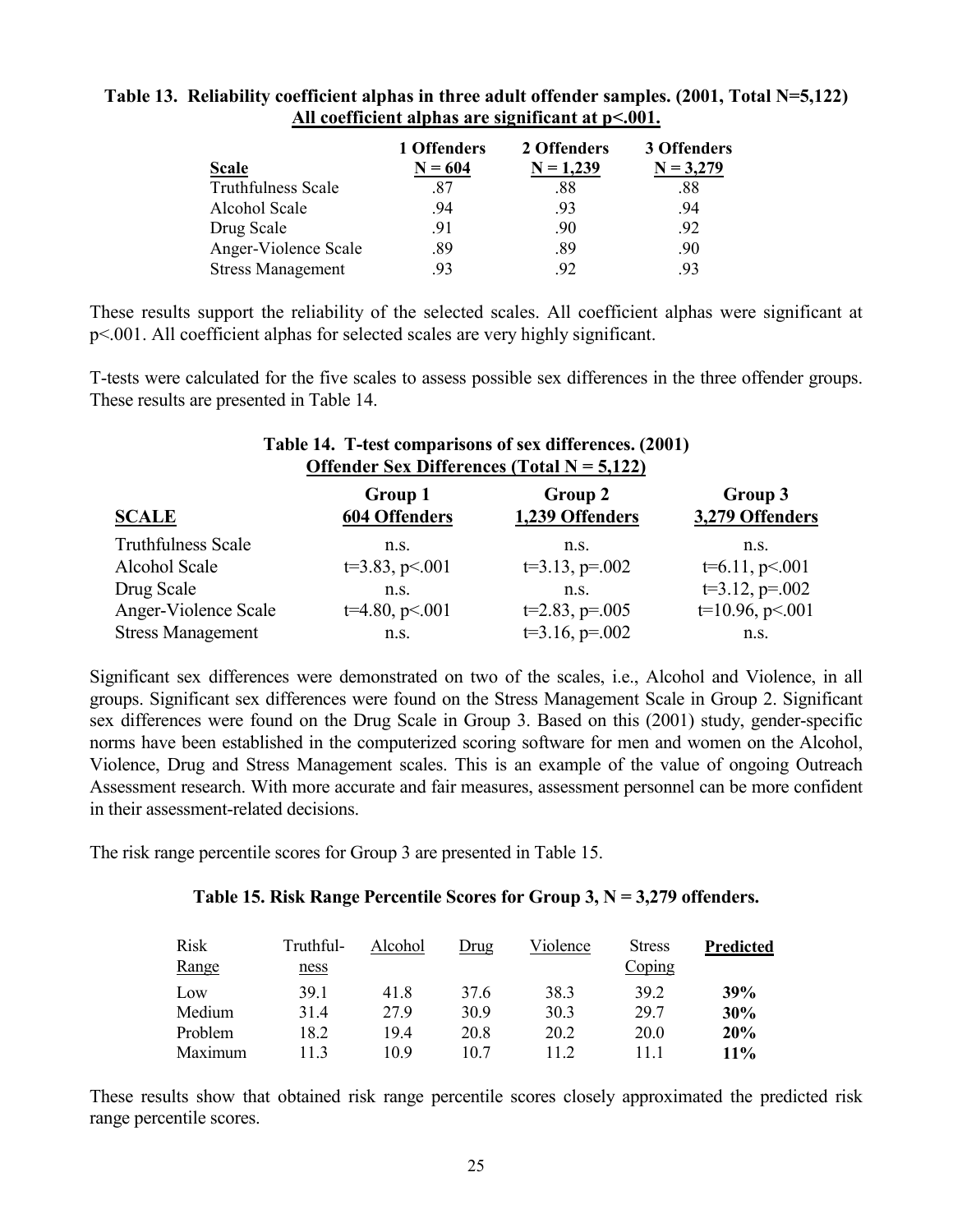The results of the comparisons between attained risk percentages and predicted percentages for Group 3 shows that all obtained scale risk range percentile scores were within 2.8 percent of predicted. The largest difference between obtained and predicted risk range percentages occurred on the Low Risk category. For the Problem Risk and Severe Problem Risk categories, all but two comparisons showed that the obtained percentages were within one percentage point of predicted. **This embodies accurate risk assessment.**

The t-test comparisons of first offenders' and multiple offenders' scale scores are presented in Tables 16 through 18. There were 3,279 clients used in this analysis.

|                           |                                            | O HUMUL DURUMD GUIHIUG O I TOURI HUHIDUL OL BITTUDUDI (1 1 |                |                                 |
|---------------------------|--------------------------------------------|------------------------------------------------------------|----------------|---------------------------------|
| <b>Scale</b>              | <b>First Offenders</b><br>Mean $(N=1,251)$ | <b>Multiple Offenders</b><br>Mean $(N=2,028)$              | <b>T-value</b> | <b>Level of</b><br>significance |
| <b>Truthfulness Scale</b> | 9.08                                       | 7.27                                                       | $t = 9.08$     | p<.001                          |
| Anger-Violence Scale      | 16.93                                      | 30.95                                                      | $t = 28.76$    | p<.001                          |
| <b>Stress Management</b>  | 109.54                                     | 104.36                                                     | $t = 3.46$     | $p=.001$                        |

# **Table 16. T-test comparisons between first offenders and multiple offenders. Offender status defined by total number of arrests.**  $(N = 3,279)$

# **Table 17. T-test comparison of Alcohol Scale between first offenders and multiple offenders. Offender status defined by number of alcohol arrests.**

| <u>Scale</u>  | <b>First Offenders</b><br>Mean $(N=2,454)$ | <b>Multiple Offenders</b><br>Mean $(N=825)$ | <u>T-value</u> | Level of<br><u>significance</u> |
|---------------|--------------------------------------------|---------------------------------------------|----------------|---------------------------------|
| Alcohol Scale | 6.92                                       | 22.62                                       | $t = 31.85$    | p<.001                          |

# **Table 18. T-test comparison of Drug Scale between first offenders and multiple offenders. Offender status defined by number of drug arrests.**

| <u>Scale</u> | <b>First Offenders</b><br>Mean $(N=3,110)$ | <b>Multiple Offenders</b><br>Mean $(N=169)$ | <b>T-value</b> | Level of<br>significance |
|--------------|--------------------------------------------|---------------------------------------------|----------------|--------------------------|
| Drug Scale   | 4 97                                       | 21.37                                       | $t = 1639$     | p<.001                   |

These t-test results support the discriminant validity of the selected scales. All t-test comparisons of first offenders and multiple offenders were significant on the Alcohol, Drug, Violence and Stress Management scales. The Truthfulness Scale showed that first offenders scored significantly higher than multiple offenders. The mean scale score on the Stress Management Scale indicated that first offenders had higher scores on average (better stress handling abilities) than multiple offenders.

T-test results of the Anger-Violence Scale indicated that multiple offenders scored much higher than first offenders. The very large significant difference between first and multiple offenders strongly support the discriminant validity of the Anger-Violence Scale. T-test results of the Alcohol Scale and Drug Scale, where offender status was defined by alcohol arrests and drug arrests, respectively, also showed very large significant differences between first and multiple offenders. These results strongly support the discriminant validity of the Alcohol Scale, Drug Scale and Anger-Violence Scale.

The test of predictive validity for the Alcohol Scale is presented in Table 19. Defendants who scored between the 40th and 69th percentile are not included in the table because the table distinguishes between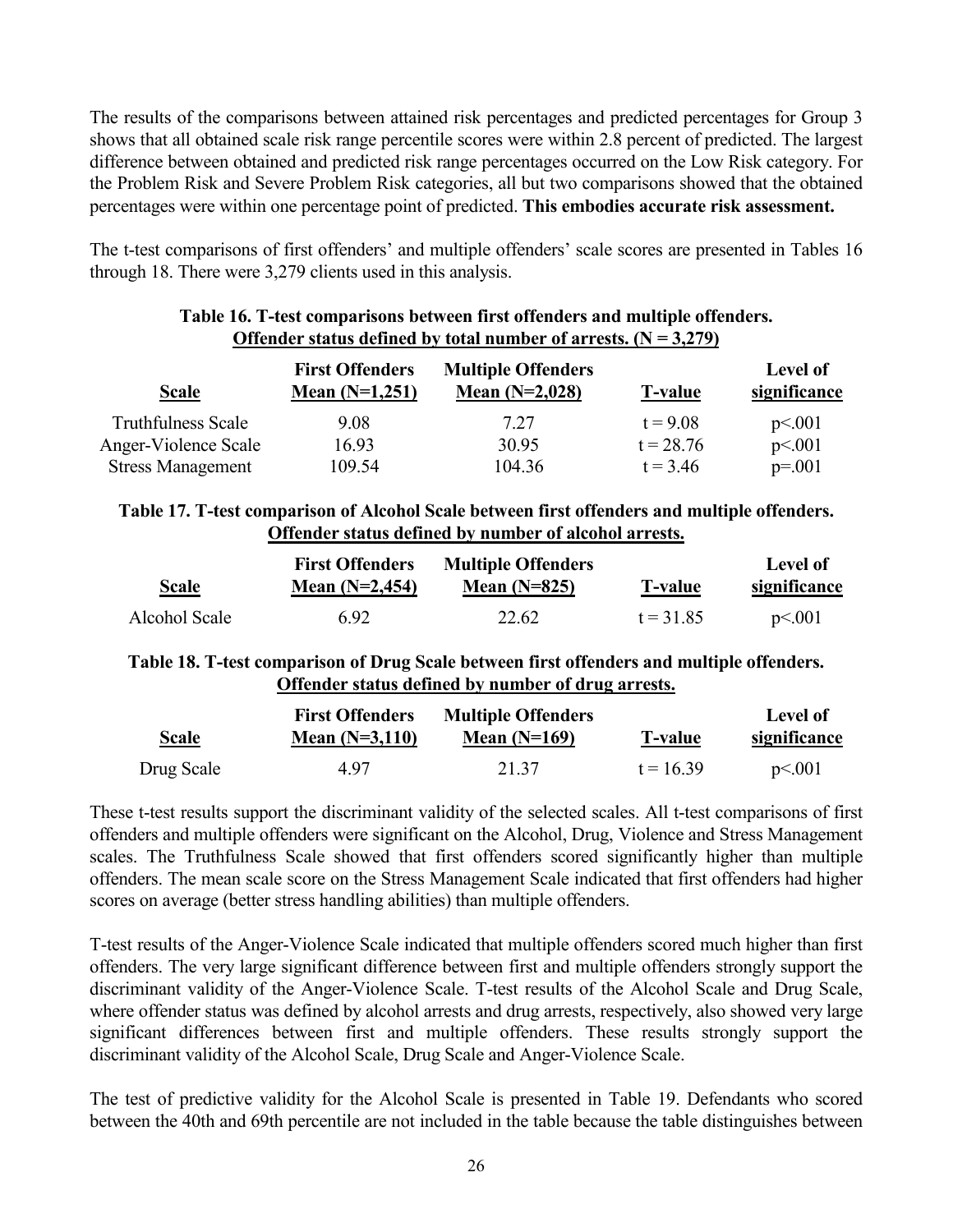problem and no problem behavior. No problem is defined as an Alcohol Scale score at or below the 39th percentile, whereas alcohol-related problematic behavior is defined as an Alcohol Scale score in the 70th or above percentile range. Alcohol treatment information was obtained from offenders' answers to test items concerning treatment or desire for treatment.

|                                                            | <b>Alcohol Treatment</b> |                                    |                            |  |  |
|------------------------------------------------------------|--------------------------|------------------------------------|----------------------------|--|--|
| <b>Alcohol Scale</b>                                       | No AA and No Desire      | Attends AA or Desires<br>Treatment | Number in<br>each category |  |  |
| Low Risk<br>(zero to 39th percentile)                      | 1,362(.83)               | 8(.01)                             | 1,370                      |  |  |
| Problem or Severe Problem Risk<br>(70 to 100th percentile) | 284(.17)                 | 709 (.99)                          | 993                        |  |  |
|                                                            | 1,646                    | 717                                | $N = 2,363$                |  |  |

**Table 19. Predictive validity for the Alcohol Scale using scale scores and alcohol treatment.** 

**These results show that for the 717 offenders who reported having attended AA or who desired alcohol treatment, 709 offenders, or 99 percent, had Alcohol Scale scores at or above the 70th percentile. Similarly, of the 1,646 offenders who reported no AA or no desire for alcohol treatment, 1,362 offenders or 76 percent had Alcohol Scale scores in the Low Risk or no problem range. This percentage is reasonable because offenders could have a drinking problem without having been in treatment.** Combining these results gives an overall accuracy of the Alcohol Scale of **88 percent**. This is very accurate considering that a highly accepted diagnostic procedure, the mammogram, is about 70 percent accurate. These results show there is a very strong positive correlation between Alcohol Scale scores and alcohol treatment.

The predictive validity test of the Drug Scale was done in the same way using drug treatment as the criterion. **Of the 207 offenders who desired drug treatment 207 or 100 percent had Drug Scale scores in the 70th percentile or higher (Problem Risk and above). Of the 2,429 offenders who did not have treatment 1,604 (66%) had Drug Scale scores in the Low Risk (no problem) range.** The overall accuracy of the Drug Scale in predicting drug treatment was **69 percent**. These results show there is a very strong positive correlation between the Drug Scale and drug treatment.

**For the Anger-Violence Scale, 86 percent of the offenders who desired domestic violence treatment, had Anger-Violence Scale scores at or above the 70th percentile and the overall accuracy was 78 percent.** This means that there is a very strong positive correlation between Anger-Violence Scale scores and desire for violence treatment.

# **24. A Study of Validity, Reliability and Accuracy of Selected Scales in Five Samples of Offenders**

This study (2002) was conducted to further test the validity, reliability and accuracy of the selected scales in different samples. The study replicates the statistical procedures of reliability, validity and accuracy that was presented in earlier research studies.

# Method

There were five client samples used in this study (2002). The total number of participants was 7,905. **Group 1 consisted of 903 clients.** There were 757 males (83.8%) and 146 females (16.2%). The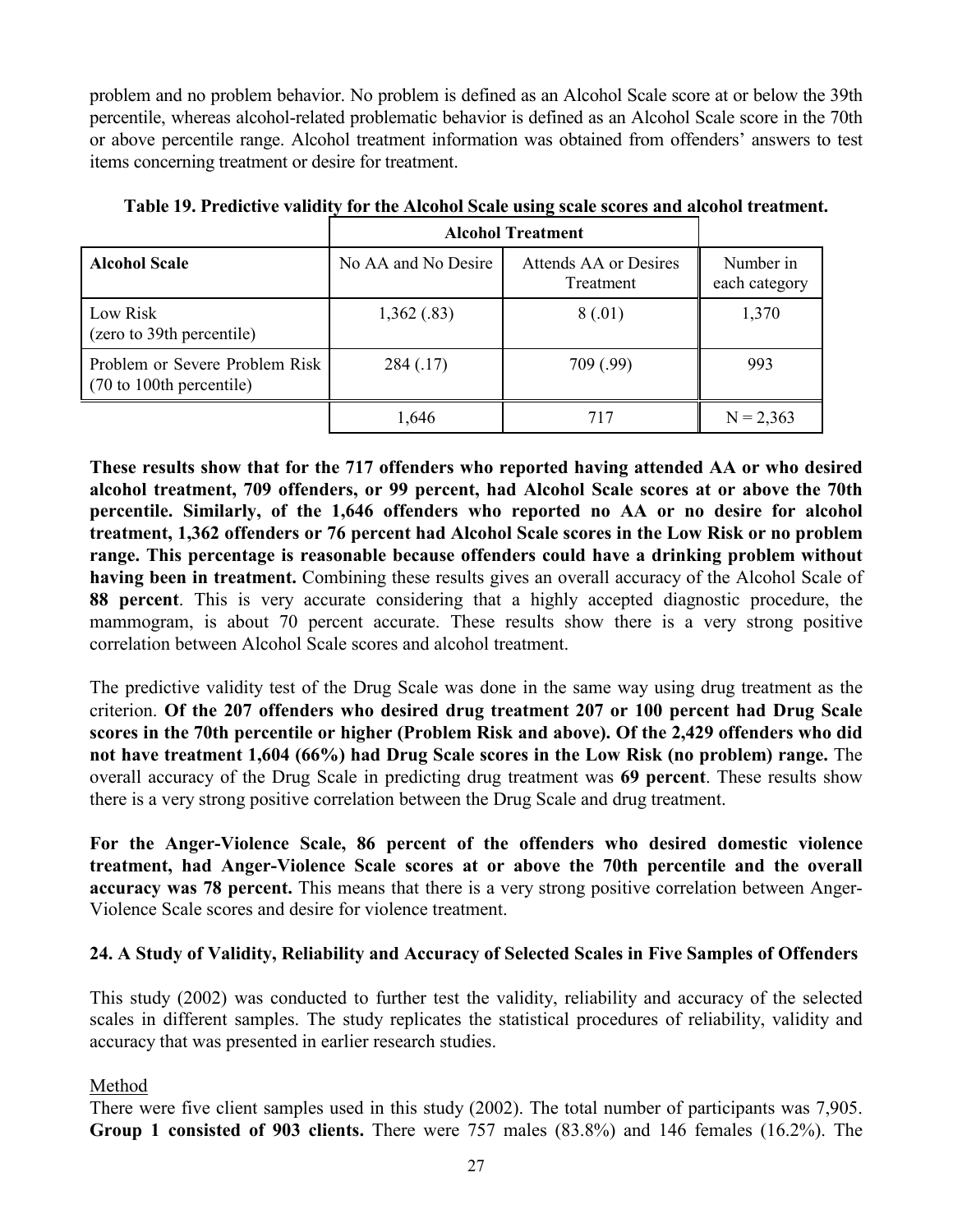demographic composition of this sample is as follows: Age: 19 and under (4.9%), 20 - 29 (38.5%), 30 - 39 (35.4%), 40 - 49 (15.4%), 50 - 59 (4%) and 60 and over (1.4%). Ethnicity: Caucasian (57.4%), Black (34.4%), Hispanic (4.7%), Asian (0.8%), Native American (0.4%) and Other (0.8%). Education: 8th grade or less (11%), Some High School (27.4%), G.E.D. (5.1%), High School graduate (38.2%), Some college (12.5%), Technical/Business school (0.1%), College graduate (3.7%) and Professional/Graduate school (1.1%). Marital Status: Single (45.7%), Married (35.7%), Divorced (11.2%), Separated (5.3%) and Widowed (0.2%).

**Group 2 consisted of 1,157 clients.** There were 989 males (85.5%) and 168 females (14.5%). The demographic composition of this sample is as follows: Age: 19 and under (4.1%), 20 - 29 (41.1%), 30 - 39 (34.8%), 40 - 49 (15.5%), 50 - 59 (3.1%) and 60 and over (0.8%). Ethnicity: Caucasian (50.4%), Black (3.2%), Hispanic (17%), Asian (1%), Native American (1.9%) and Other (15%). Education: 8th grade or less  $(3.8\%)$ , Some High School  $(20.8\%)$ , G.E.D.  $(10.6\%)$ , High School graduate  $(40.4\%)$ , Some college (15.5%), Technical/Business school (1.5%), College graduate (3.2%) and Professional/Graduate school (0.4%). Marital Status: Single (44.4%), Married (34.7%), Divorced (10.1%), Separated (3.5%) and Widowed (0.3%).

**Group 3 consisted of 1,626 clients.** There were 1,396 males (85.9%) and 230 females (14.1%). The demographic composition of this sample is as follows: Age: 19 and under (5.7%), 20 - 29 (34.1%), 30 - 39 (37.5%), 40 - 49 (16.5%), 50 - 59 (4.8%) and 60 and over (1.3%). Ethnicity: Caucasian (69.8%), Black (9.2%), Hispanic (10.8%), Asian (1%), Native American (2.6%) and Other (2.5%). Education: 8th grade or less (5.6%), Some High School (25.3%), G.E.D. (7.4%), High School graduate (40.2%), Some college (13.7%), Technical/Business school (1.7%), College graduate (3.1%) and Professional/Graduate school (0.9%). Marital Status: Single (41.7%), Married (35.9%), Divorced (13.5%), Separated (6.3%) and Widowed (0.2%).

**Group 4 consisted of 3,190 clients.** There were 2,690 males (84.3%) and 500 females (15.7%). The demographic composition of this sample is as follows: Age: 19 and under (5.2%), 20 - 29 (36.7%), 30 - 39 (35.3%), 40 - 49 (17.5%), 50 - 59 (4.1%) and 60 and over (1.1%). Ethnicity: Caucasian (69%), Black (14.3%), Hispanic (11.2%), Asian (0.9%), Native American (2.4%) and Other (2.4%). Education: 8th grade or less (5.8%), Some High School (25.4%), G.E.D. (8.0%), High School graduate (39.4%), Some college (14.1%), Technical/Business school (1.8%), College graduate (4.7%) and Professional/Graduate school (0.7%). Marital Status: Single (41%), Married (39.6%), Divorced (12.5%), Separated (6.5%) and Widowed (0.5%).

**Group 5 consisted of 1,029 clients.** There were 919 males (89.3%) and 110 females (10.7%). The demographic composition of this sample is as follows: Age: 19 and under (4.4%), 20 - 29 (40.2%), 30 - 39 (37.2%), 40 - 49 (15%), 50 - 59 (2.6%) and 60 and over (0.6%). Ethnicity: Caucasian (69%), Black (15.3%), Hispanic (9.7%), Asian (0.4%), Native American (3.4%) and Other (2.1%). Education: 8th grade or less (4%), Some High School (24.4%), G.E.D. (9.6%), High School graduate (40.7%), Some college (14.9%), Technical/Business school (3.2%), College graduate (2.8%) and Professional/Graduate school (0.4%). Marital Status: Single (44.3%), Married (31.5%), Divorced (15.8%), Separated (8.1%) and Widowed (0.3%).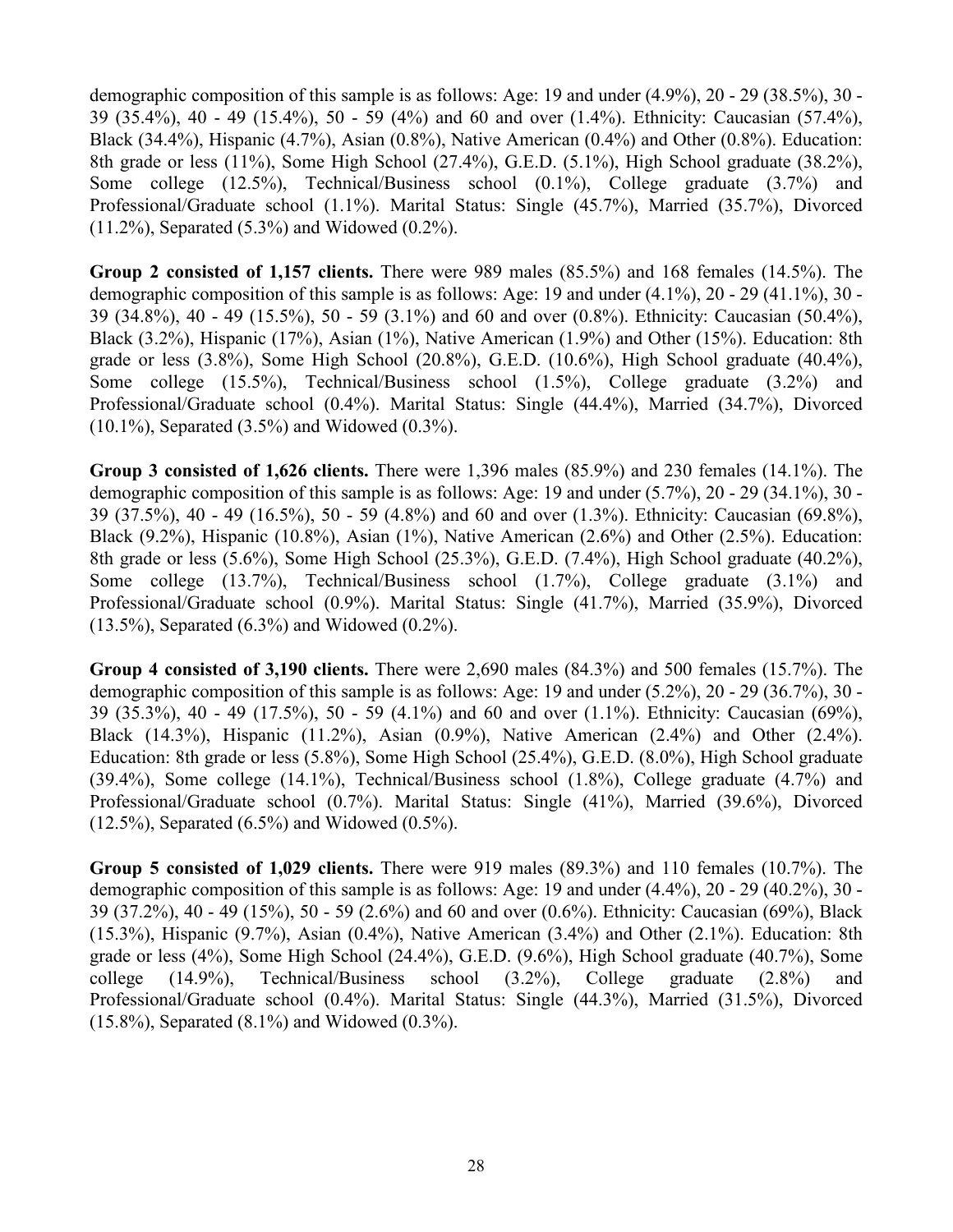# **Accuracy of the Selected Scales**

Scale scores are classified according to the following four risk range categories: **Low Risk** (zero to 39th percentile or 39% of the clients), **Medium Risk** (40 to 69th percentile or 30%), **Problem Risk** (70 to 89th percentile or 20%) and **Severe Problem or Maximum Risk** (90 to 100th percentile or 11%).

Risk range percentile scores represent degree of severity. Accuracy of the Outreach Assessment scale scores is determined by the closeness of obtained scores to the predicted risk range percentages as defined above. The actual percentages of offenders falling in each of the four risk ranges are presented in the graph and table below.

|                   |              |         |               |          | <b>Stress</b> |               |
|-------------------|--------------|---------|---------------|----------|---------------|---------------|
|                   | Truthfulness | Alcohol | Drug          | Violence | Mgmnt         | Predicted     |
| <b>Risk Range</b> | $\%$         | $\%$    | $\frac{0}{0}$ | $\%$     | $\%$          | $\frac{6}{6}$ |
| Low               | 39.7         | 37.1    | 39.0          | 38.0     | 38.7          | 39%           |
| Medium            | 29.3         | 32.2    | 28.0          | 31.9     | 30.2          | 30%           |
| Problem           | 21.1         | 19.0    | 22.5          | 19.5     | 19.8          | 20%           |
| Severe Problem    | 9.9          | 117     | 10.5          | 10.6     | 11.3          | 11%           |

**Table 20. Risk Range Percentile Scores for Group 5, N = 1,029 offenders.** 

As shown in the above, the obtained risk range percentages for all risk categories and all scales were within **2.5** percentage points of the predicted risk ranges.

#### **Reliability of Selected Scales**

Reliability coefficient alphas for the five groups are presented in Table 21. There were a total of 7,905 clients included in the study (2002).

|                           | 1 Offenders | 2 Offenders | 3 Offenders | 4 Offenders | <b>5 Offenders</b> |
|---------------------------|-------------|-------------|-------------|-------------|--------------------|
| <b>Scale</b>              | $N = 903$   | $N = 1,157$ | $N = 1,626$ | $N = 3,190$ | $N = 1,029$        |
| <b>Truthfulness Scale</b> | 0.89        | 0.87        | 0.88        | 0.88        | 0.87               |
| Alcohol Scale             | 0.93        | 0.93        | 0.94        | 0.94        | 0.95               |
| Drug Scale                | 0.87        | 0.90        | 0.91        | 0.91        | 0.92               |
| Anger-Violence Scale      | 0.90        | 0.90        | 0.91        | 0.90        | 0.90               |
| <b>Stress Management</b>  | 0.90        | 0.94        | 0.94        | 0.93        | 0.93               |

| Table 21. Reliability coefficient alphas in five adult offender samples. (Total N=7,905) |  |
|------------------------------------------------------------------------------------------|--|
| All coefficient alphas are significant at $p<.001$ .                                     |  |

These results support the reliability of the selected scales. All coefficient alphas were significant at p<.001. All coefficient alphas for the selected scales are well above the generally accepted level of 0.80 for assessment tests.

#### **Validity of the Selected Scales**

T-test comparisons between first offenders and multiple offenders are presented in Tables 34 for offenders in Group 5. A first offender was defined as an offender who did not have a prior arrest and a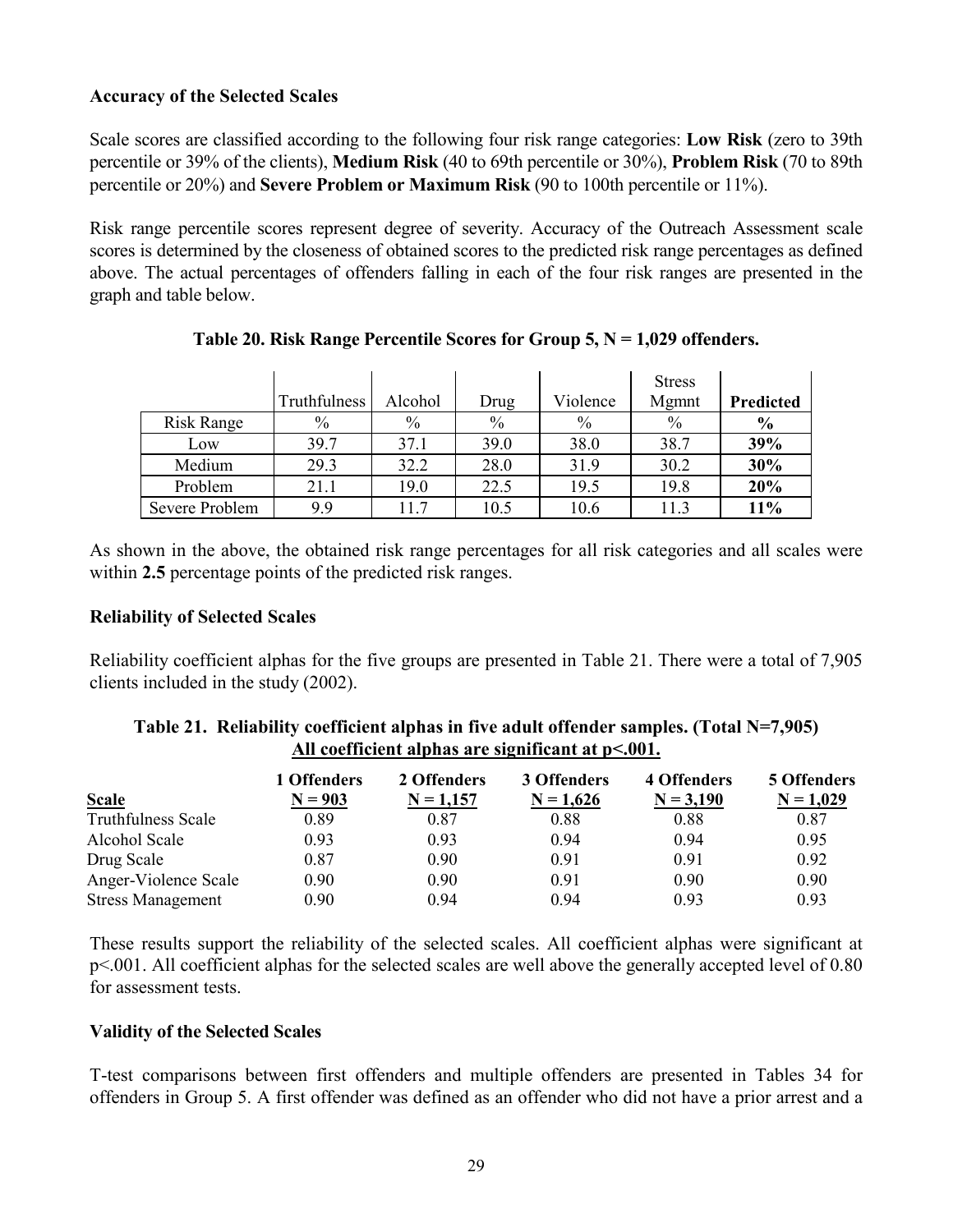multiple offender one or more prior arrests. Several discriminant validity tests were conducted. There were 1,029 clients used in this analysis.

# **Table 22. T-test comparisons between first offenders and multiple offenders in Group 5. Offender status defined by number of domestic violence arrests. (2002, N=1,029)**

| <b>Scale</b>              | <b>First Offenders</b><br>Mean $(N=790)$ | <b>Multiple Offenders</b><br>Mean $(N=239)$ | <b>T-value</b> | <b>Level of</b><br>significance |
|---------------------------|------------------------------------------|---------------------------------------------|----------------|---------------------------------|
| <b>Truthfulness Scale</b> | 7.80                                     | 6.55                                        | $t = 3.55$     | p<.001                          |
| Anger-Violence Scale      | 24.64                                    | 39.74                                       | $t = 13.09$    | p<.001                          |
| <b>Stress Management</b>  | 110.36                                   | 99.53                                       | $t = 3.63$     | p<.001                          |

# **Table 23. T-test comparison of Alcohol Scale between first offenders and multiple offenders. Offender status defined by number of alcohol arrests.**

| <b>Scale</b>  | <b>First Offenders</b><br>Mean $(N=741)$ | <b>Multiple Offenders</b><br>Mean $(N=288)$ | <b>T-value</b> | Level of<br>significance |
|---------------|------------------------------------------|---------------------------------------------|----------------|--------------------------|
| Alcohol Scale | 8.04                                     | 22.48                                       | $t = 15.49$    | p<.001                   |

# **Table 24. T-test comparison of Drug Scale between first offenders and multiple offenders. Offender status defined by number of drug arrests.**

|              | <b>First Offenders</b> | <b>Multiple Offenders</b> |                | Level of     |
|--------------|------------------------|---------------------------|----------------|--------------|
| <b>Scale</b> | Mean $(N=946)$         | Mean $(N=83)$             | <b>T-value</b> | significance |
| Drug Scale   | 11.25                  | 19.46                     | $t = 6.84$     | p<.001       |

The Violence and Stress Management Scales accurately differentiated between first offenders and multiple offenders. These results show that having domestic violence arrests is associated with having higher severity levels for control, violence and stress problems. **These t-test results strongly support the discriminant validity of the Violence and Stress Management Scales.**

The Truthfulness Scale shows that first offenders score higher than multiple offenders. There appears to be a trend in offender assessment where first time offenders try to fake good more often than multiple offenders. This finding has been found in the other tests as well. The Alcohol Scale and Drug Scale accurately differentiated between multiple offenders and first offenders. **These results strongly support the discriminant validity of the Alcohol Scale and Drug Scale.** 

The **predictive validity** analysis shows that the Alcohol Scale accurately identified offenders who have alcohol problems. Those offenders who have been in alcohol treatment or desire treatment were identified as having alcohol problems.

**As shown in Table 25, offenders who reported having been in alcohol treatment or desired treatment, 226 offenders, or 100 percent, had Alcohol Scale scores at or above the 70th percentile. Nearly 100 percent of the clients who had alcohol treatment scored in the Problem or Severe Problem risk range on the Alcohol Scale. The Alcohol Scale was accurate in identifying clients with known alcohol problems.**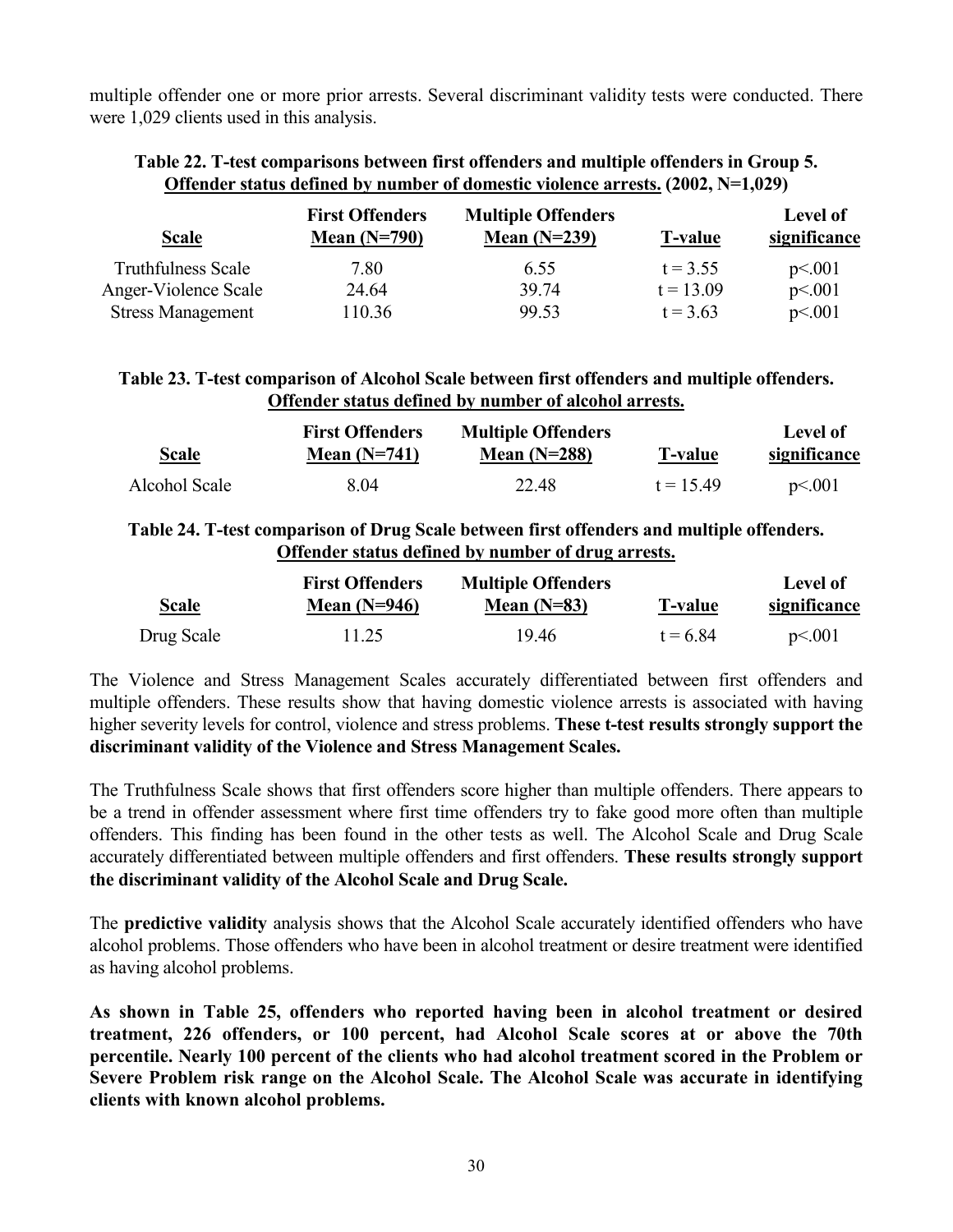|                                                                               |                           | <b>Alcohol Treatment</b>         |                            |
|-------------------------------------------------------------------------------|---------------------------|----------------------------------|----------------------------|
| <b>Alcohol Scale</b>                                                          | No Treatment or<br>desire | Treatment or desire<br>treatment | Number in each<br>category |
| Low Risk<br>(zero to 39th percentile)                                         | 363 (83%)                 | $1(0\%)$                         | 364(55%)                   |
| Problem or Severe Problem Risk<br>$(70 \text{ to } 100 \text{th}$ percentile) | 75 (17%)                  | $226(100\%)$                     | 301 $(45%)$                |
|                                                                               | 438 (66%)                 | 227(34%)                         | $N = 665$                  |

**Table 25. Predictive validity of the Alcohol Scale using scale scores and alcohol treatment.** 

363 of the 438 offenders (83%) who reported no alcohol treatment had Alcohol Scale scores in the Low Risk or no problem range. 589 (226 + 363) of the 665 offenders gives an overall accuracy of the Alcohol Scale of **89 percent**. This is very accurate assessment. These results show that the Alcohol Scale accurately identified alcohol problems.

The Drug Scale accurately identified offenders who have drug problems. Using drug treatment responses, it was determined that **158 of the 186 offenders (85%) who reported having been in drug treatment or desired treatment had Drug Scale scores in the Problem Risk range and above.** 

# **25. Scale Validity and Accuracy in a Large Sample of Clients**

This study (2003) investigated validity and accuracy of the selected scales in a large sample of offenders. There were 7,941 offenders included in this study. These clients were tested in a variety of testing milieus throughout the US and Canada. These include counseling agencies, treatment centers, community corrections, probation and judicial centers.

# Method and Results

There were 7,941 clients included in this study (2000). There were 6,565 males (82.7%) and 1,376 females (17.3%). Demographic composition of these participants is as follows: Age: 19 & under (6%); 20-29 (36%); 30-39 (35%); 40-49 (19%); 50-59 (4%) and 60 & Over (1%). Ethnicity: Caucasian (63%); Black (19%), Hispanic (13%) and Other (5%). Education: Eighth grade or less (7%); Some H.S. (27%); H.S. graduate/GED (47%); Some college (14%) and College graduate (4%). Marital Status: Single (44%); Married (36%); Divorced (12%); Separated (7%) and Widowed (1%).

The court-history information for these participants is as follows: Age of first conviction: 15 & under (12%); 16-20 (34%); 21-25 (19%); 26-30 (12%); 31-35 (9%); 36-40 (7%); 41-45 (4%); 46-50 (2%); 51 & over (2%). Misdemeanor convictions: None (26%); One (25%); Two (17%); Three (11%); Four (6%); Five or more (14%). Felony convictions: None (73%); One (16%); Two (6%); Three (2%); Four (1%); Five or more (2%). Times on probation: None (33%); One (34%); Two (19%); Three (7%); Four (3%); Five or more (3%). Probation revocations: None (83%); One (11%); Two (3%); Three (1%); Four (1%); Five or more  $(1\%)$ . Times on parole: None  $(91\%)$ ; One  $(7\%)$ ; Two  $(1\%)$ ; Three or more  $(1\%)$ . Parole revocations: None (95%); One (3%); Two (1%); Three or more (2%). Total number of times arrested: None (11%); One (24%); Two (19%); Three (13%); Four (9%); Five or more (25%). Times sentenced to jail: None (50%); One (22%); Two (12%); Three (6%); Four (4%); Five or more (7%). Times sentenced to prison: None  $(89\%)$ ; One  $(8\%)$ ; Two  $(2\%)$ ; Three  $(1\%)$ ; Four  $(1\%)$ ; Five or more  $(1\%)$ . Years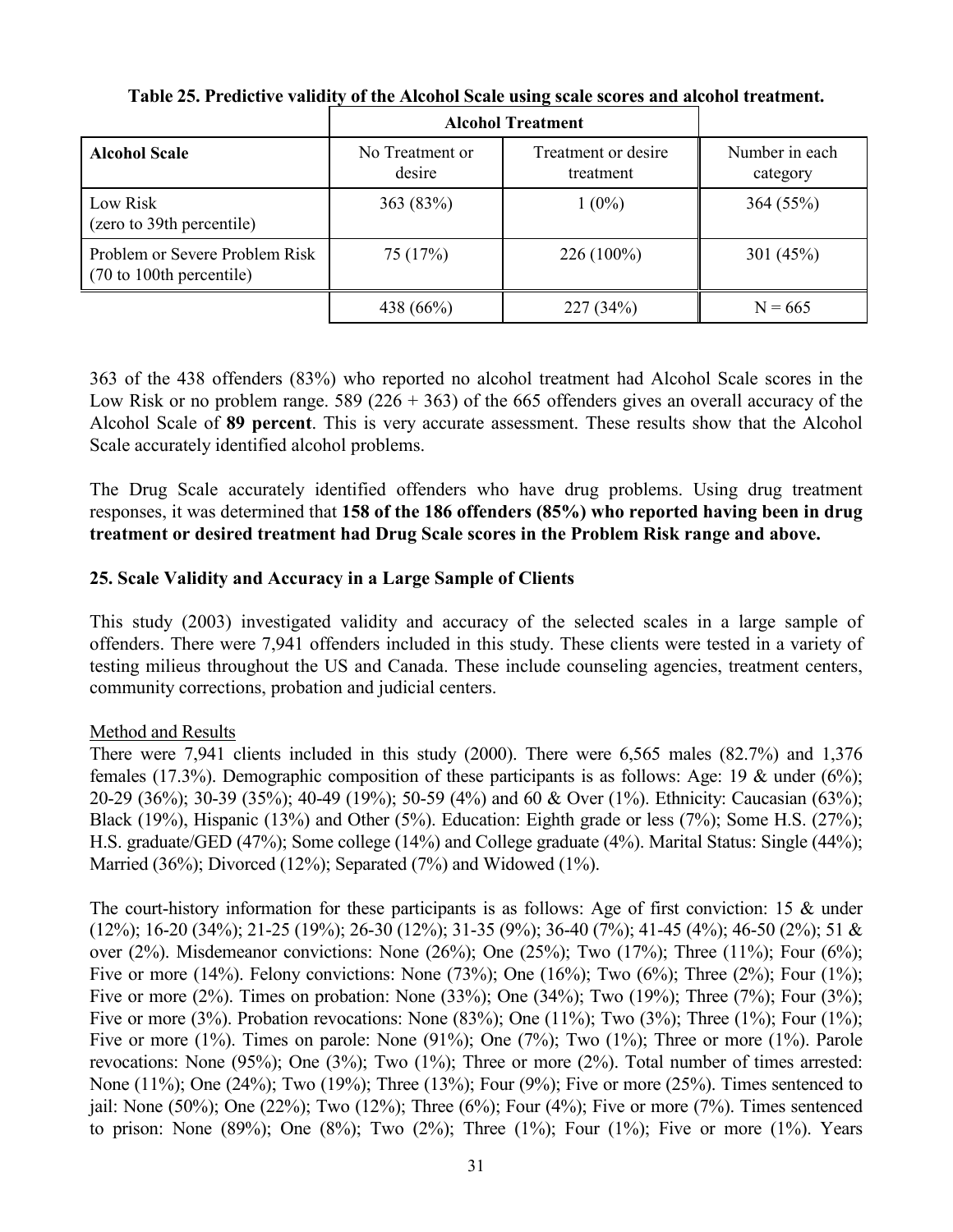incarcerated: None  $(84\%)$ ; One  $(7\%)$ ; Two  $(3\%)$ ; Three  $(2\%)$ ; Four  $(1\%)$ ; Five or more  $(4\%)$ . Domestic violence arrests: None  $(26%)$ ; One  $(52%)$ ; Two  $(14%)$ ; Three  $(4%)$ ; Four  $(1%)$ ; Five or more  $(2%)$ . Alcohol arrests: None (55%); One (22%); Two (10%); Three (5%); Four (2%); Five or more (6%). Drug arrests: None  $(83\%)$ ; One  $(11\%)$ ; Two  $(3\%)$ ; Three  $(1\%)$ ; Four  $(1\%)$ ; Five or more  $(2\%)$ . Assault arrests: None (73%); One (16%); Two (4%); Three (1%); Four (1%); Five or more (5%).

#### **Accuracy of the Outreach Assessment**

Participant scale scores are classified according to the risk (degree of severity) they represent. Four categories of risk are assigned: **Low risk** (zero to 39<sup>th</sup> percentile), **Medium risk** (40 to 69<sup>th</sup> percentile), **Problem risk** (70 to 89<sup>th</sup> percentile), and **Severe Problem** (90 to 100<sup>th</sup> percentile). By definition the expected percentage of participants assigned to each risk category is, 39% in Low risk, 30% in Medium risk, 20% in Problem risk and 11% in Severe Problem. The actual percentages of participants placed in the four risk categories based on their scale scores are compared to these expected percentages. Table 26 presents these comparisons. The differences between obtained and expected are shown in parentheses.

| Scale                     | Low Risk | Medium Risk | Problem Risk | Severe Problem |  |
|---------------------------|----------|-------------|--------------|----------------|--|
|                           | (39%)    | $(30\%)$    | (20%)        | $(11\%)$       |  |
| <b>Truthfulness Scale</b> | (0.5)    | (0.9)       | 19.4         | (0.8)          |  |
|                           | 39.5     | 30.9        | (0.6)        | 10.2           |  |
| Alcohol Scale             | 38.9     | (0.5)       | (0.0)        | (0.4)          |  |
|                           | (0.1)    | 30.5        | 20.0         | 10.6           |  |
| Drugs Scale               | 40.6     | 30.5        | 18.6         | 10.3           |  |
|                           | (1.6)    | (0.5)       | (1.4)        | (0.7)          |  |
| Anger-Violence Scale      | 38.0     | (0.1)       | 20.7         | (0.1)          |  |
|                           | (1.0)    | 30.1        | (0.7)        | 11.1           |  |
| <b>Stress Management</b>  | 39.1     | 30.0        | 20.0         | 10.9           |  |
|                           | (0.1)    | (0.0)       | (0.0)        | (0.1)          |  |

**Table 26. Risk Range Percentile Scores, N = 7,941 offenders.** 

As shown in the graph and table above, scale scores are accurate. The objectively obtained percentages of participants falling in each risk range are very close to the expected percentages for each risk category.

For those participants who are identified as having problems (Problem and Severe Problem risk ranges or 31% of the participants), the obtained percentages were also accurate. The problem risk ranges for all scales are in close agreement to the expected percentage. These results demonstrate that scale scores accurately identify domestic violence risk.

# **Reliability of the Selected Scales**

Reliability coefficient alphas are presented in Table 27.

|       | Table 27. Reliability coefficient alphas (2003, Total $N = 7,941$ ). |
|-------|----------------------------------------------------------------------|
|       | All coefficient alphas are significant at $p<.001$ .                 |
| Seala | Alnha                                                                |

| <b>Scale</b>              | Alpha |
|---------------------------|-------|
| <b>Truthfulness Scale</b> | -88   |
| Alcohol Scale             | -93   |
| Drugs Scale               | -91   |
| Anger-Violence Scale      | -90   |
| <b>Stress Management</b>  | -93   |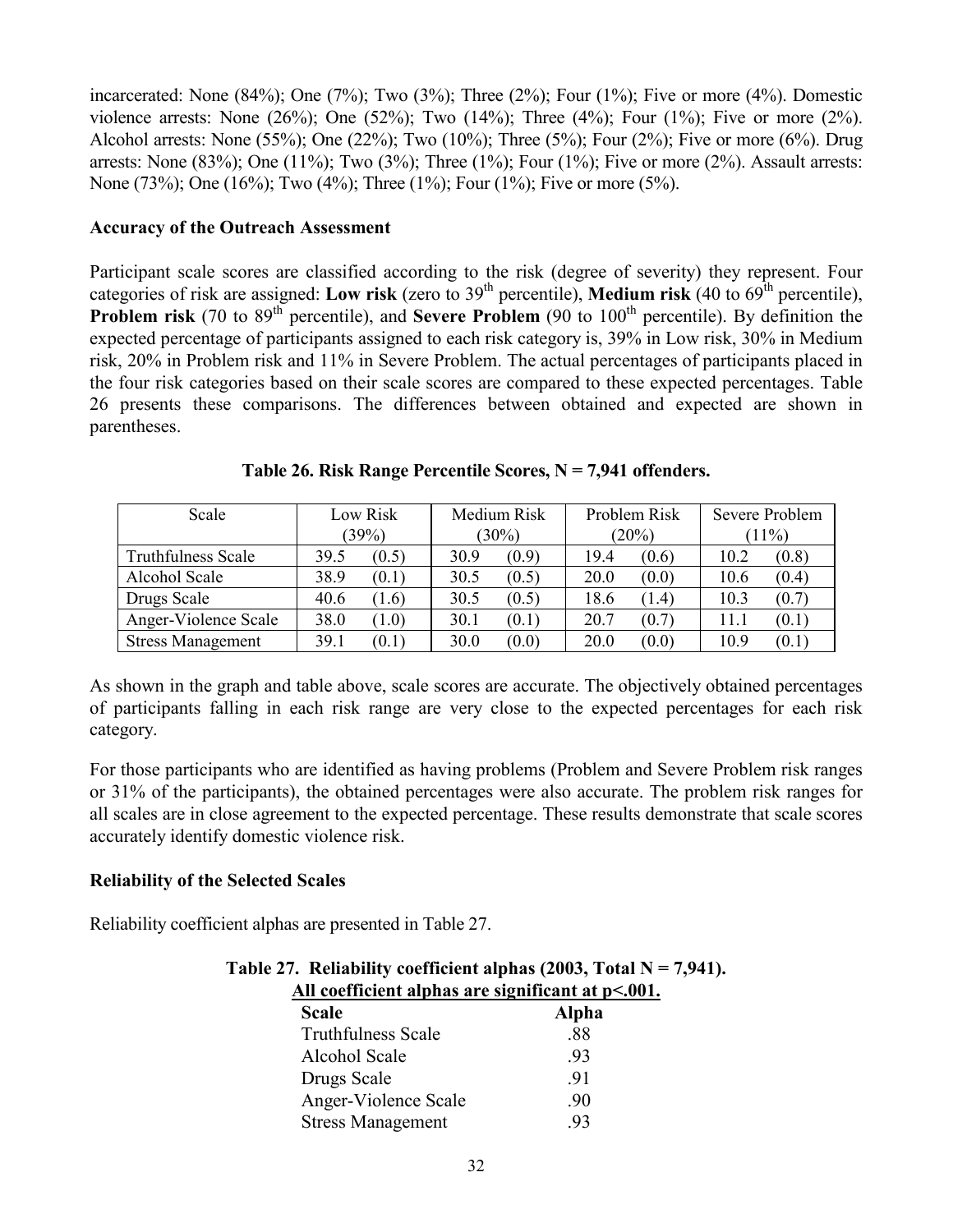These results support the statistical reliability of the selected scales. Reliability coefficients were well above the generally accepted level (0.75) for tests.

#### **Validity of the Selected Scales**

Two different statistical procedures are presented that demonstrate the validity of the Outreach Assessment. The first validation procedure compares first offenders and multiple offenders (discriminant validity). Multiple offenders are defined as offenders who have two or more domestic violence arrests. Because risk of domestic violence is defined in terms of severity of risk it is expected that multiple offenders would attain significantly higher scale scores than first-time offenders.

T-test comparisons were used to study the statistical significance between first and multiple offenders. There were 6,255 first offenders and 1,686 multiple offenders (2 or more arrests). These results are presented in Table 28.

| <b>Scale</b>              | <b>First Offenders Mean</b> | <b>Multiple Offenders Mean</b> | <b>T-value</b> | Significance |
|---------------------------|-----------------------------|--------------------------------|----------------|--------------|
| <b>Truthfulness Scale</b> | 9.15                        | 8.01                           | $t = 7.65$     | p<.001       |
| Alcohol Scale             | 8.17                        | 13.72                          | $t = 16.11$    | p<.001       |
| Drugs Scale               | 4.60                        | 6.64                           | $t = 8.70$     | p<.001       |
| Anger-Violence Scale      | 21.42                       | 35.77                          | $t = 35.26$    | p<.001       |
| <b>Stress Management</b>  | 110.67                      | 99.58                          | $t = 10.22$    | p<.001       |

|  | Table 28. T-test comparisons between first offenders and multiple offenders. (2003, N=7,941) |  |  |  |  |  |
|--|----------------------------------------------------------------------------------------------|--|--|--|--|--|
|  |                                                                                              |  |  |  |  |  |

Note: The Stress Management Scale is reversed in that the higher the score the better one copes with stress.

These results show that multiple offenders score significantly higher on the Alcohol, Drugs, Anger-Violence Scales and Stress Management Scales than first offenders. These results support the discriminant validity of the Alcohol, Drugs, Violence and Stress Management Scales. The Truthfulness Scale shows that first offenders score significantly higher than multiple offenders. Results on the Truthfulness Scale suggest that first offenders may try to fake good, whereas multiple offenders see no reason to further deny their problems. These results strongly support the discriminant validity of the Outreach Assessment.

The second validity procedure studied the accuracy at which the Alcohol and Drugs scales identified problem drinkers and drug abusers. To be considered accurate a client test must accurately identify problem clients (drinkers or drug abusers). The criterion in this analysis for identifying offenders as problem drinkers or drug abusers is having been in treatment (alcohol or drug). Having been in treatment identifies offenders as having had an alcohol or drug problem. If a person has never had an alcohol or drug problem it is very likely they have not been treated for an alcohol or drug problem. Thus, offenders are separated into two groups, those who had treatment and those who have not had treatment. Then, offender scores on the Alcohol and Drug Scales are compared. It is predicted that offenders with an alcohol and/or drug treatment history will score in the problem risk range  $(70<sup>th</sup>$  percentile and above) on the Alcohol and/or Drug Scales. Non-problem is defined in terms of low risk scores  $(39<sup>th</sup>$  percentile and below) on the Alcohol and/or Drug Scales. Substance abuse treatment information is obtained from offender answers to scale items regarding alcohol and drug treatment.

Predictive validity analysis shows that Alcohol and Drug Scales accurately identify offenders who have had alcohol and/or drug treatment. The Alcohol Scale is very accurate in identifying clients who have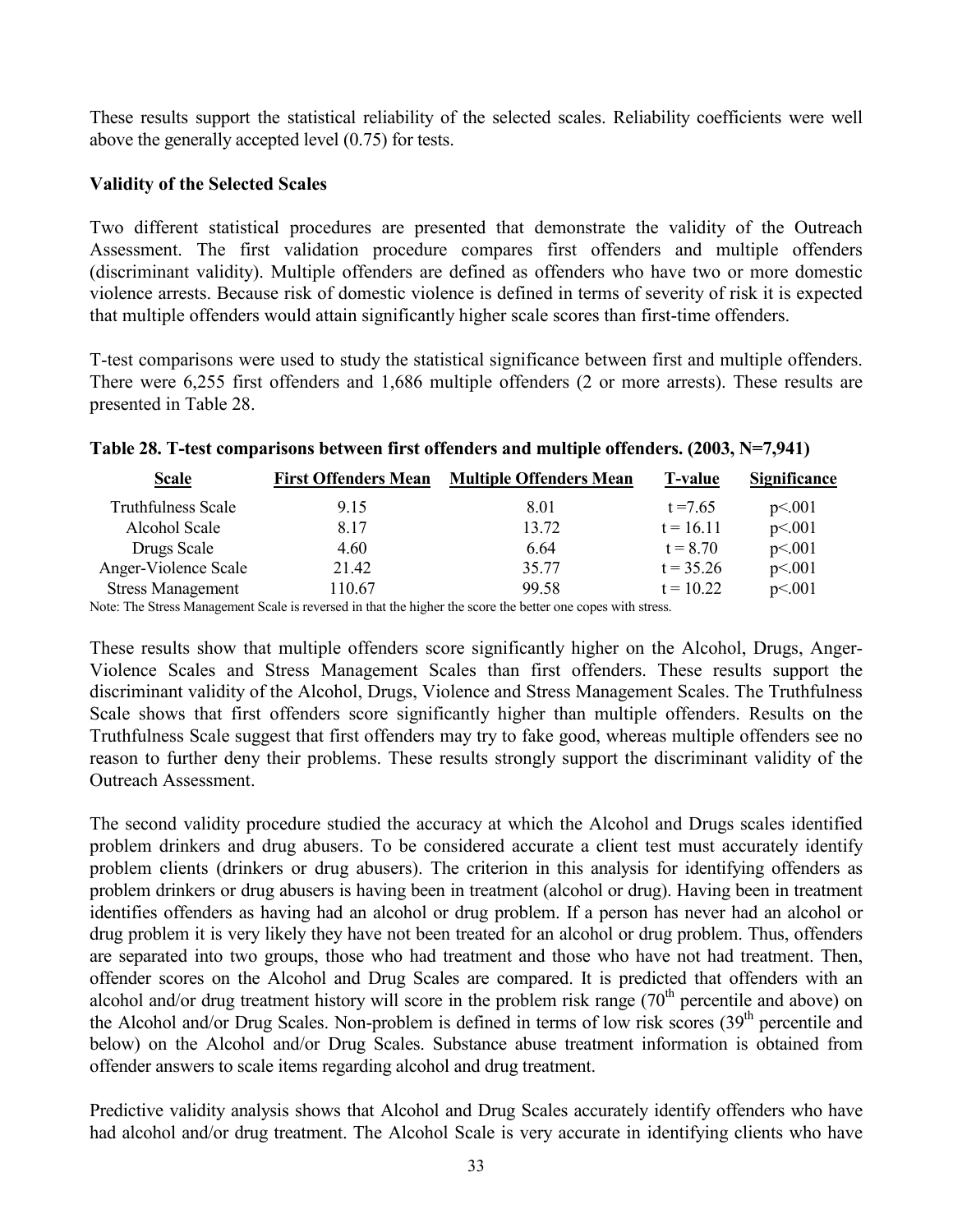alcohol problems. There were 1,382 offenders who reported having been in alcohol treatment and these offenders are classified as problem drinkers. Of these 1,382 offenders, 1,370 individuals, or 99.1 percent, had Alcohol Scale scores at or above the 70th percentile. **The Alcohol Scale correctly identified nearly all of the offenders categorized as problem drinkers.** This is a very accurate assessment. These results validate the Alcohol Scale.

Similar results were found for the Drugs Scale. There were 1,337 offenders who reported having been in drug treatment. All 1,337 individuals, or 100 percent, had Drug Scale scores at or above the  $70<sup>th</sup>$ percentile. **These results strongly support the validity of the Drugs Scale.**

#### **Gender Differences**

Possible male/female scale score differences were investigated in this study and these results are shown in Table 29.

| <b>Outreach Assessment</b><br><b>Scale</b> | <b>Males Mean</b> | <b>Females Mean</b> | <b>T-value</b> | <b>Significance</b> |
|--------------------------------------------|-------------------|---------------------|----------------|---------------------|
| <b>Truthfulness Scale</b>                  | 9.04              | 8.29                | $t = 4.50$     | p<.001              |
| Alcohol Scale                              | 9.88              | 6.82                | $t = 10.37$    | p<.001              |
| Control Scale                              | 8.57              | 9.18                | $t = 2.93$     | $p=.003$            |
| Drugs Scale                                | 5.19              | 4.26                | $t = 4.10$     | p<.001              |
| Anger-Violence Scale                       | 25.42             | 19.98               | $t = 13.61$    | p<.001              |
| <b>Stress Management</b>                   | 109.43            | 102.99              | $t = 5.23$     | p<.001              |

#### **Table 29. T-test comparisons between males and females. (2003, N=7,941)**

Note: The Stress Management Scale is reversed in that the higher the score the better one copes with stress.

These results demonstrate significant male/female differences on all scales. The Truthfulness, Alcohol, Drugs and Anger-Violence Scales show that males score significantly higher than females, whereas the Stress Management Scale scores show that females attain significantly higher scores than males. These results indicate that separate scoring procedures are needed for males and females for fair and accurate risk assessment. Accurate assessment must take into account differences between males and females patterns of responding to scale items.

# Discussion

The participants in this study were clients taken from a variety of testing milieus. There were 7,941 offenders included in this study from different areas around the US and Canada. With such a diverse sample of clients these results have wide applicability. The majority of the offenders (82.7%) were male and most (78.3%) were first time clients.

These results strongly support the reliability, validity and accuracy of the tested scales. Scale scores were within 2.1 percent of predicted percentages for all four risk range classification categories. Reliability coefficients for all tested scales were at or above 0.90. All coefficients were significant at p<0.001. The results of two validity studies validate the scales. Scale score comparisons of first and multiple offenders show the scores significantly differentiate between first and multiple offenders. Multiple offenders score significantly higher than first offenders on the Alcohol, Drugs and Anger-Violence Scales. Furthermore, the Alcohol Scale accurately identified 99.1 percent of problem drinkers and the Drugs Scale accurately identified 100 percent of problem drug users.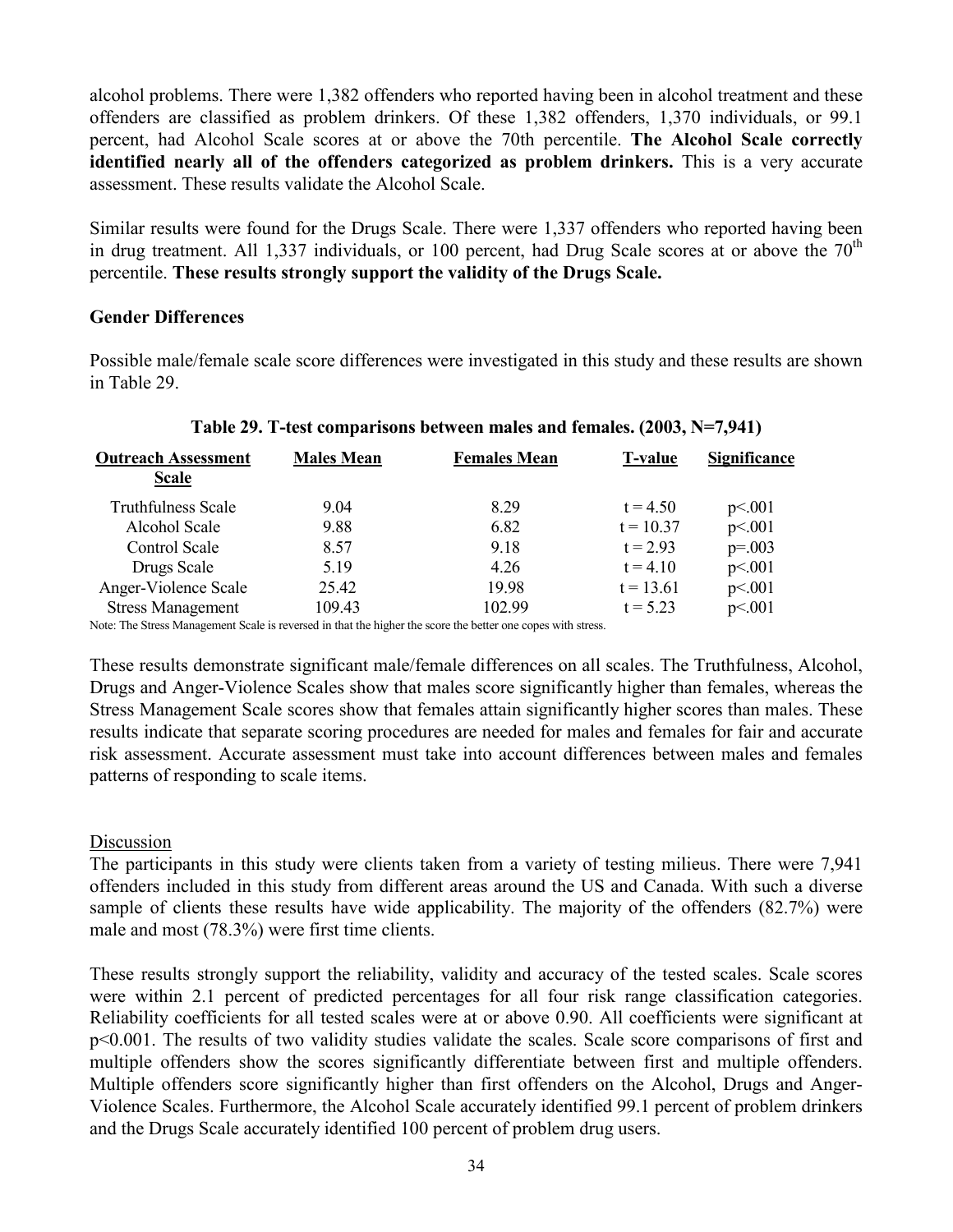# **26. A Study of Selected Scales in a Sample of Probation Department Clients**

This study (2003) included clients being tested in a statewide probation department offender assessment program. Statistical reliability, validity and accuracy of the selected scales were examined. There were 833 offenders included in this study.

# Method and Results

There were 833 clients included in this study (2003). There were 737 males (88.5%) and 96 females (11.5%). Demographic composition of these participants is as follows: Age: 19 & under (5.8%); 20-29 (37%); 30-39 (38.5%); 40-49 (16%); 50-59 (2.4%) and 60 & Over (0.4%). Ethnicity: Caucasian (67.4%); Black (17.6%), Hispanic (9.3%), Native American (2.9%) and Other (2.7%). Education: Eighth grade or less (2.7%); Some H.S. (23.8%); H.S. graduate/GED (49.5%); Some college (20.2%) and College graduate (3.7%). Marital Status: Single (48.3%); Married (28.2%); Divorced (15.1%); Separated (8.1%) and Widowed (0.2%).

Reliability coefficient alphas are presented in Table 30.

| Table 30. Reliability coefficient alphas (2003, Total $N = 833$ ). |              |  |  |  |  |  |
|--------------------------------------------------------------------|--------------|--|--|--|--|--|
| All coefficient alphas are significant at $p<.001$ .               |              |  |  |  |  |  |
| <b>Scale</b>                                                       | <b>Alpha</b> |  |  |  |  |  |
| <b>Truthfulness Scale</b>                                          | .87          |  |  |  |  |  |
| Alcohol Scale                                                      | .95          |  |  |  |  |  |
| Drugs Scale                                                        | -91          |  |  |  |  |  |
| Anger-Violence Scale                                               | .89          |  |  |  |  |  |
| <b>Stress Management</b>                                           | -94          |  |  |  |  |  |

These results are in close agreement to those found in other studies reported above. The Outreach Assessment achieved high statistical reliability. All scale reliability coefficients were at or above .90.

# Accuracy of the Selected Scales

The percentages of offenders classified in the four risk ranges based on their scale scores are presented in Table 31. The differences between obtained and expected percentages are shown in parentheses.

| Scale                    | Low Risk<br>(39%) |       |      | Medium Risk<br>(30%) |      | Problem Risk<br>(20%) |      | Severe Problem<br>$(11\%)$ |  |
|--------------------------|-------------------|-------|------|----------------------|------|-----------------------|------|----------------------------|--|
| <b>Truthfulness</b>      | 41.4              | (2.4) | 29.8 | (0.2)                | 18.0 | (2.0)                 | 10.8 | (0.2)                      |  |
| Alcohol                  | 37.1              | (1.9) | 31.7 | (1.7)                | 20.7 | (0.7)                 | 10.5 | (0.5)                      |  |
| Drug                     | 37.6              | (1.4) | 30.8 | (0.8)                | 20.6 | (0.6)                 | 11.0 | (0.0)                      |  |
| Violence                 | 38.8              | (0.2) | 30.3 | (0.3)                | 19.4 | (0.6)                 | 11.5 | (0.5)                      |  |
| <b>Stress Management</b> | 38.9              | (0.1) | 29.9 | (0.1)                | 20.5 | (0.5)                 | 10.7 | (0.3)                      |  |

# **Table 31. Risk Range Percentile Scores (2000, N = 833)**

As shown in the above graph and table, the obtained risk range percentages for all risk categories and all scales were within 2.0 percentage points of the predicted risk ranges.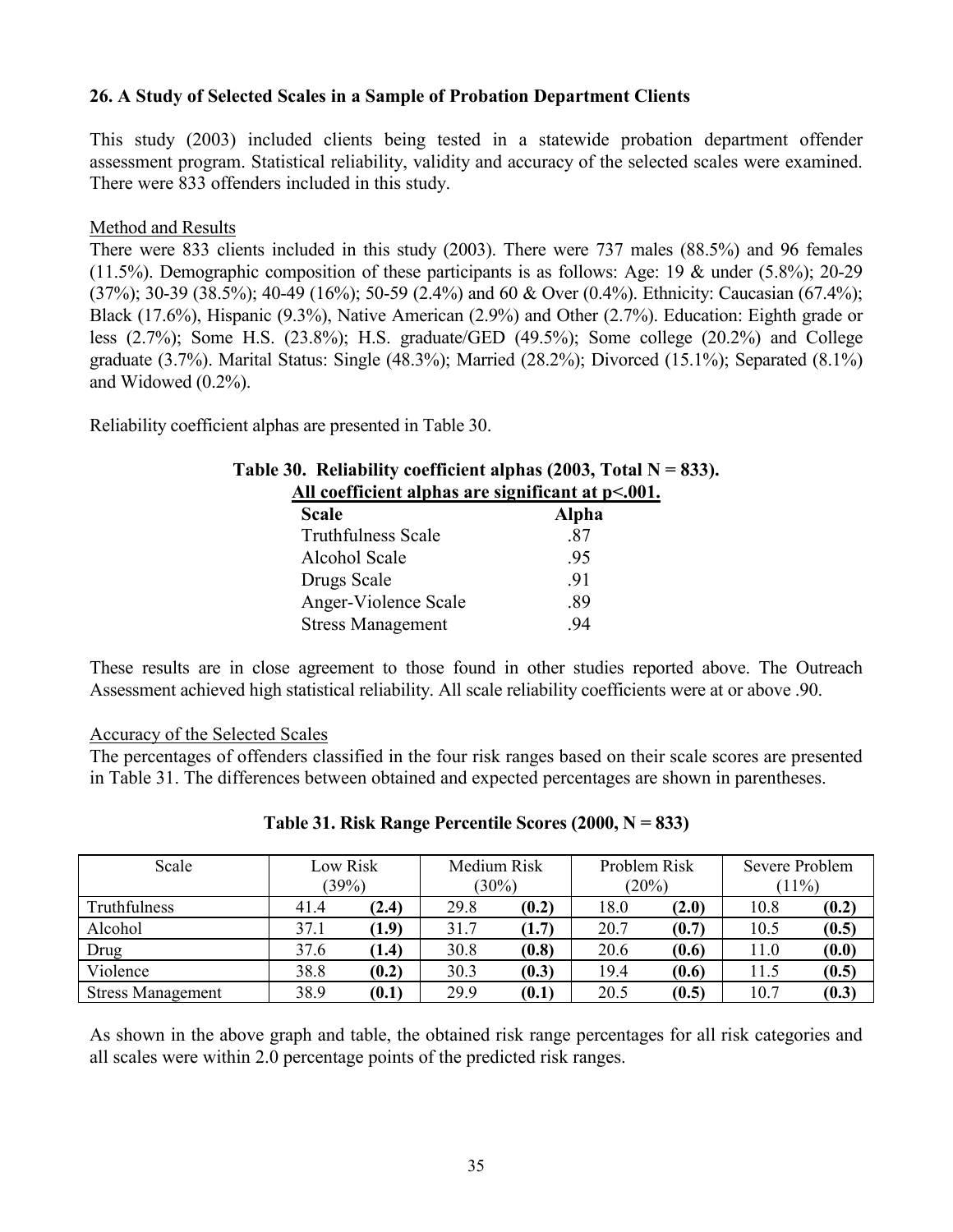# Validity of the Selected Scales

In the discriminant validity analyses "Number of domestic violence arrests," "Number of alcohol arrests" and "Number of drug arrests" were used to define first offenders and multiple offenders. There were 226 domestic violence multiple offenders, 256 alcohol multiple offenders and 67 drug multiple offenders. See Table 32.

| <b>Outreach Assessment</b><br><b>Scale</b> | <b>First Offenders</b><br><b>Mean Score</b> | <b>Multiple Offenders</b><br><b>Mean Score</b> | <b>T-value</b> | <b>Level of</b><br>significance |
|--------------------------------------------|---------------------------------------------|------------------------------------------------|----------------|---------------------------------|
| <b>Truthfulness Scale</b>                  | 8.81                                        | 7.63                                           | $t = 3.10$     | $p=.002$                        |
| Alcohol Scale *                            | 7.43                                        | 21.67                                          | $t = 15.98$    | p<.001                          |
| Drugs Scale *                              | 4.95                                        | 15.63                                          | $t = 7.66$     | p<.001                          |
| Anger-Violence Scale                       | 25.27                                       | 39.87                                          | $t = 13.86$    | p<.001                          |
| <b>Stress Management</b>                   | 108.82                                      | 98.96                                          | $t = 3.08$     | $p=.002$                        |

#### **Table 32. T-test comparisons between first offenders and multiple offenders. (2000, N = 833)**

\*Offender status defined by alcohol arrests and drug arrests. Stress Management scores are reversed in that higher scores mean better Stress Management.

These results demonstrate that multiple offenders scored significantly higher on the Alcohol, Drugs, Violence and Stress Management Scales than did first offenders. These scales accurately differentiated between first offenders and multiple offenders. These results support the discriminant validity of the Alcohol, Drugs, Violence and Stress Management scales. There are very large scale score differences on the Alcohol, Drugs and Anger-Violence Scales between first and multiple offenders. These scales clearly indicate that multiple offenders are at risk in comparison to first offenders.

The Truthfulness Scale shows that first offenders attained significantly higher scores than multiple offenders. This result has been found in previous studies. First offenders seemingly try to minimize their problems more often than multiple offenders. Multiple offenders appear to be more experienced and know their histories are well documented by the probation department. The Truthfulness Scale has been validated in previous research studies.

The second validity procedure studied the accuracy at which the Alcohol Scale and Drugs Scale identified problem drinkers and drug abusers. See the previous study for a discussion on this analysis. Offenders who have been in alcohol or drug treatment are predicted to score in the problem risk ranges  $(70<sup>th</sup>$  percentile and above) on the Alcohol and Drugs Scales. The predictive validity analysis shows that the Alcohol and Drugs Scales accurately identified offenders who have alcohol or drug problems. Treatment information was obtained from offenders' answers to specific items concerning alcohol and drug treatment. These analyses compared offenders who scored in the problem risk ranges  $(70<sup>th</sup>$  percentile and above) with offenders who scored in the low risk range  $(39<sup>th</sup>$  percentile and below).

Of the 191 offenders who reported having been in alcohol treatment or desired treatment, 190 offenders, or 99.5 percent, had Alcohol Scale scores at or above the 70th percentile. Nearly 100 percent of the offenders who had alcohol treatment scored in the problem risk ranges on the Alcohol Scale. These results validate the Alcohol Scale. Of the 168 offenders who reported having been in drug treatment or desired treatment 163 or 97 percent had Drugs Scale scores in the problem risk ranges. These results validate the Drugs Scale.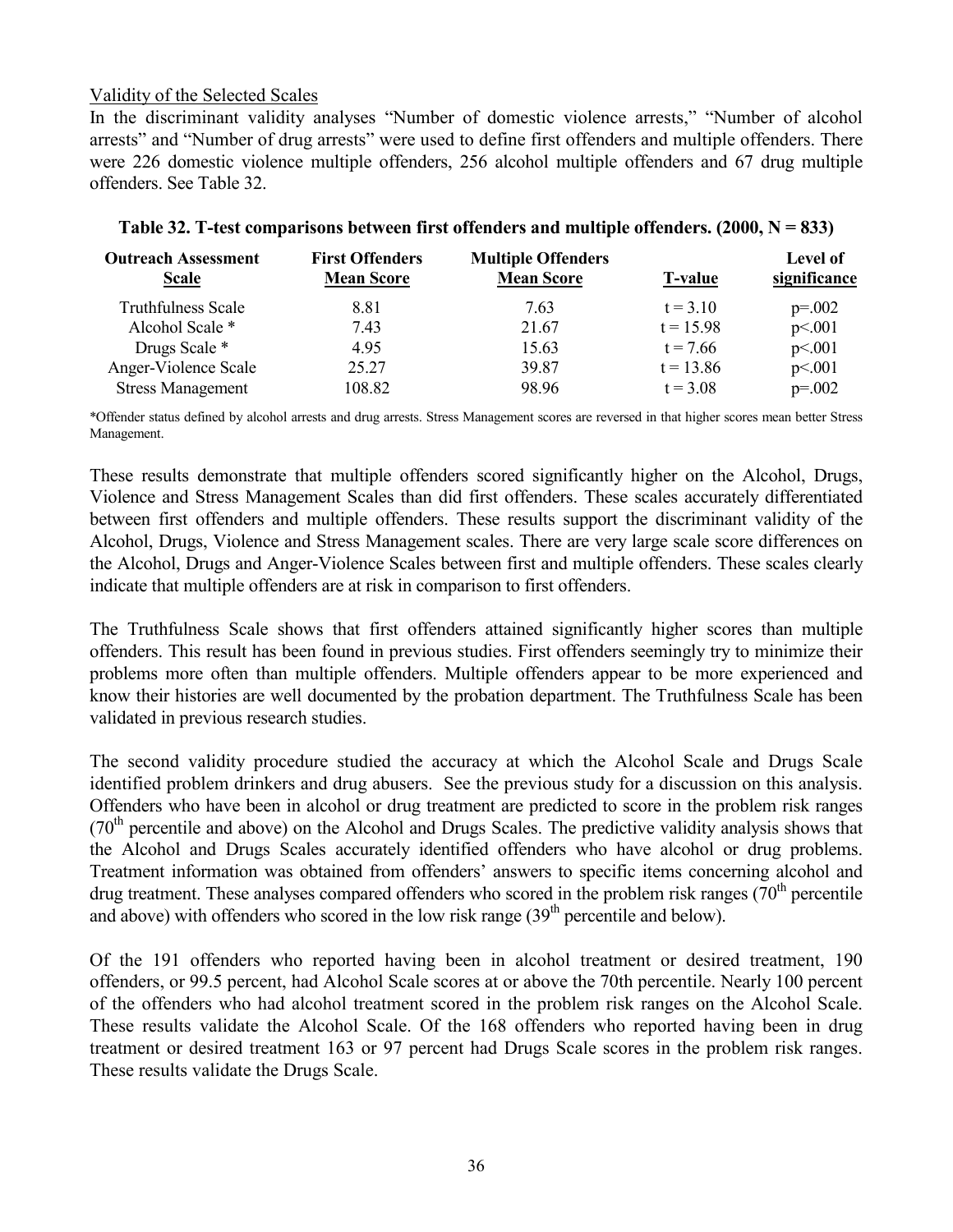# Discussion

Results of these statewide probation department offenders were consistent with the general population clients. These results strongly support the reliability, validity and accuracy of the examined scales. All scale scores were within 2.0 percent of predicted percentages for all four risk range classification categories. Reliability coefficients for all scales were at or above 0.90. All coefficients were significant at p<0.001. Scales significantly differentiate between first and multiple offenders. Multiple offenders score significantly higher than first offenders on the Alcohol, Drugs, Violence and Stress Management Scales. Furthermore, the Alcohol Scale accurately identified 99.5 percent of problem drinkers and the Drugs Scale accurately identified 97 percent of problem drug abusers. The scales studies are accurate, reliable and valid.

# **27. Study of Selected Scales with a Large Sample of Domestic Violence Offenders**

This study (2010) summarizes results for **10,676** adult domestic violence offenders. Offenders were tested during the time-period beginning in January 2003 and ending in March 2010. Outreach Assessment test data was gathered online. The purpose of this study was to evaluate the validity of the Outreach Assessment by analyzing results from the 10,676 Outreach Assessment test administrations.

# Method

There were 10,676 clients included in this study (2010). There were 8,187 males (76.7%) and 2,489 females (23.3%). The demographic composition of this sample is as follows: Age: 19 and under (11.8%), 20-29 (38.3%), 30-39 (30.5%), 40-49 (15.7%), 51-60 (3.4%) and 61 and over (0.3%). Ethnicity: Caucasian (71.7%); African American (9.7%); Hispanic (14.4%); Asian (2.0%); Native American (1.4%); Other (0.8%). Education: 8th grade or less (5.5%); some High School (26.6%); GED (9.5%) High School Graduate (34.9%); Some College (14.4%); Trade/Technical School (2.9%); College Graduate (5.1%); Advanced Degree (1.3%) Marital Status: Single or Never Married (46.1%); Married (31.9%); Divorced (12.8%) Separated (8.8%); Widowed (0.5%).

# Validity

For the following validity analyses, the prediction criterion was offender status. By comparing the scale scores of First and Multiple Offenders, the analyses examined whether test scales could distinguish between offenders with known different levels of problem severity. In the first analysis, it was predicted that *Violent* Multiple Offenders (two or more domestic violence or two or more assault arrests) would obtain significantly higher Anger-Violence Scale and Stress Management Scale scores than *Violent* First Offenders (one or no domestic violence or general assault arrests). *T*-test results (presented in Table 33) demonstrated that Violent Multiple Offenders did indeed score significantly higher than Violent First Offenders on all three scales.

| $(N=10,676^{\circ}, 2010)$ |                                              |                                                           |                 |                            |  |  |  |
|----------------------------|----------------------------------------------|-----------------------------------------------------------|-----------------|----------------------------|--|--|--|
| <b>Scale</b>               | <b>Mean Scores</b><br><b>First Offenders</b> | <b>Mean Scores</b><br><b>Multiple</b><br><b>Offenders</b> | <i>t</i> -value | Cohen's d<br>(effect size) |  |  |  |
| Truthfulness               | 8.20                                         | 7.04                                                      | 4.13            | $d=0.49$                   |  |  |  |
| Violence                   | 26.68                                        | 54.32                                                     | $-11.75$        | $d=1.62$                   |  |  |  |
| <b>Stress Management</b>   | 113.58                                       | 99.20                                                     | 7.00            | $d=0.34$                   |  |  |  |

**Table 33.** *T***-test Comparisons between** *Violent* **First and Multiple Offenders** 

\*Small effect; \*\*Medium effect; \*\*\*Large effect

In the next two analyses, it was predicted that *Alcohol* Multiple Offenders (two or more alcohol-related arrests) would obtain significantly higher Alcohol Scale scores than *Alcohol* First Offenders (one or no